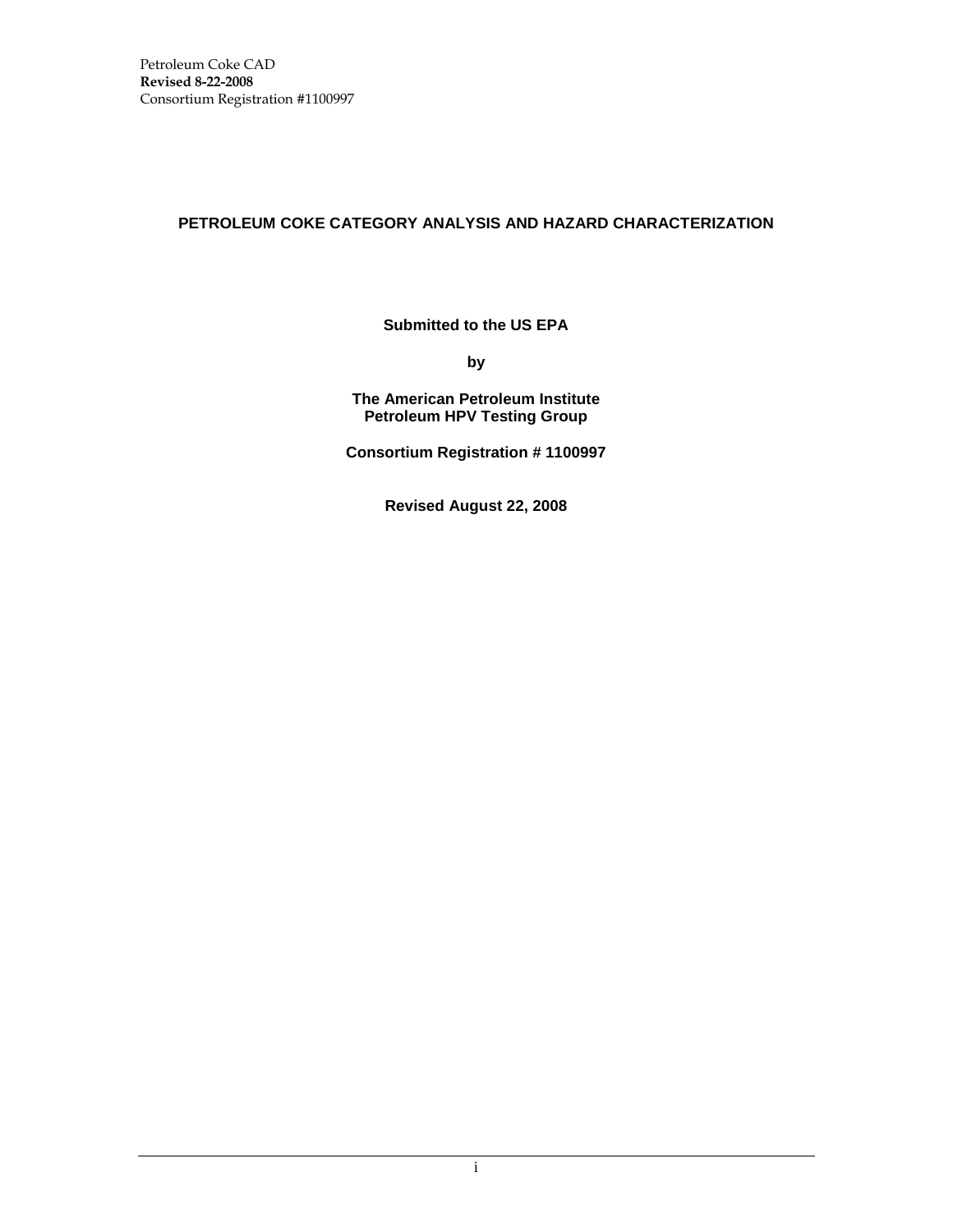# **Contents**

| 1.                                                                           |  |
|------------------------------------------------------------------------------|--|
| 1.1.                                                                         |  |
| 1.2.                                                                         |  |
| 1.3.                                                                         |  |
| 2.                                                                           |  |
| 3.                                                                           |  |
| 3.1.                                                                         |  |
| 3.2.                                                                         |  |
| 4 <sub>1</sub>                                                               |  |
| 4.1.                                                                         |  |
| 4.2.                                                                         |  |
| 5.                                                                           |  |
| 5.1.                                                                         |  |
| 5.1.1.                                                                       |  |
|                                                                              |  |
|                                                                              |  |
| 5.1.2.                                                                       |  |
| Transport Between Environment Compartments Fugacity/Distribution 7<br>5.1.3. |  |
| 5.1.4.                                                                       |  |
| 5.2.                                                                         |  |
| 6.                                                                           |  |
| 6.1.                                                                         |  |
| 6.1.1.                                                                       |  |
| 6.1.2.                                                                       |  |
| 6.1.3.                                                                       |  |
| 6.1.4.                                                                       |  |
| 6.2.                                                                         |  |
| 6.2.1.                                                                       |  |
| 6.2.2.                                                                       |  |
| 6.2.3.                                                                       |  |
| 6.3.                                                                         |  |
| 7.                                                                           |  |
| 7.1.                                                                         |  |
| 7.1.1.                                                                       |  |
| 7.1.2.                                                                       |  |
| 7.1.3.                                                                       |  |
|                                                                              |  |
|                                                                              |  |
| 7.1.4.                                                                       |  |
| 7.2.                                                                         |  |
| 7.2.1.                                                                       |  |
| 7.3.                                                                         |  |
| 8.                                                                           |  |
| 9.                                                                           |  |
| 10.                                                                          |  |
| 11.                                                                          |  |
| 12.                                                                          |  |
|                                                                              |  |
| APPENDIX B - Composition of Green Coke Samples Used in Toxicology Studies 32 |  |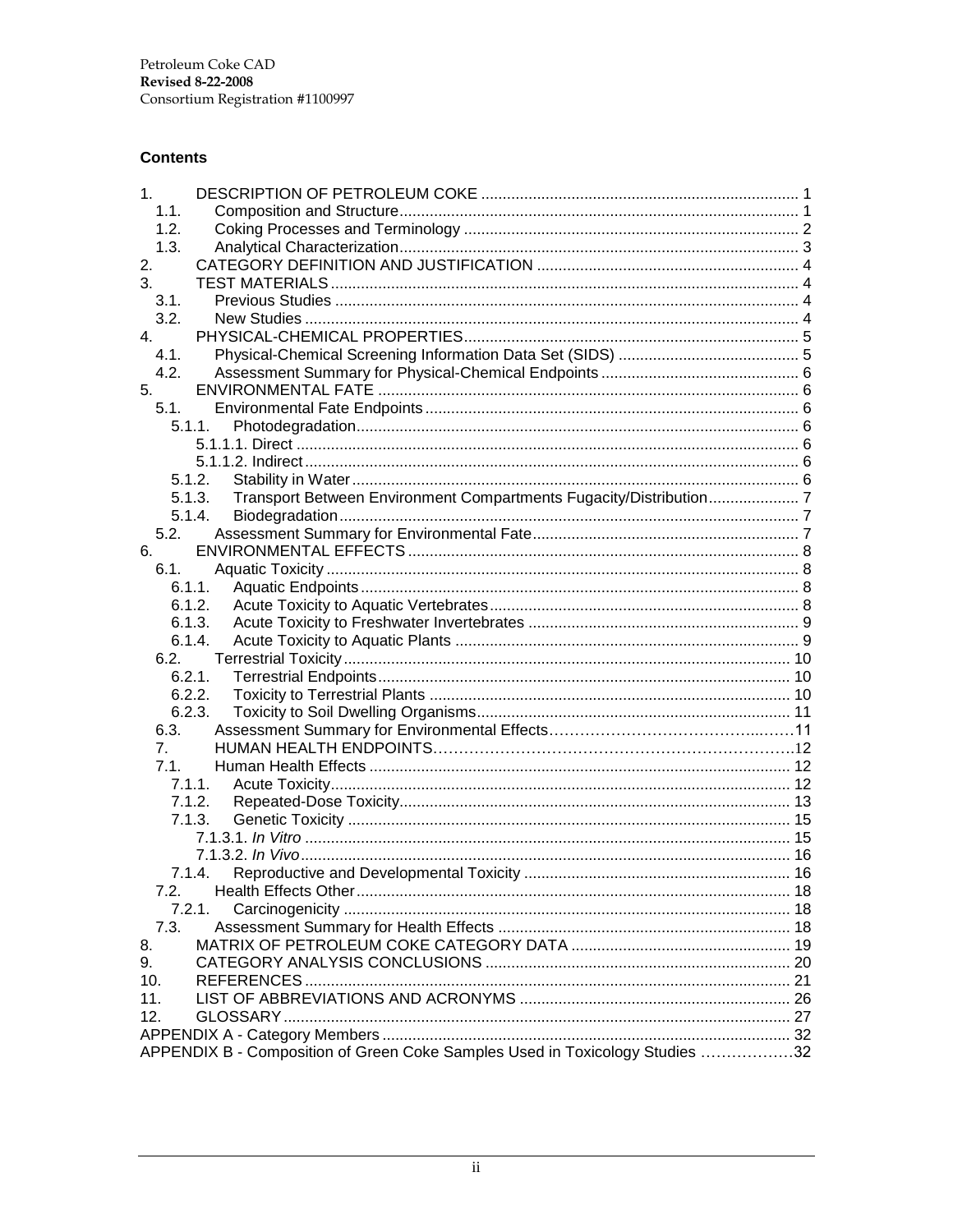Petroleum Coke Robust Summaries located at<http://www.epa.gov/hpvis/index.html>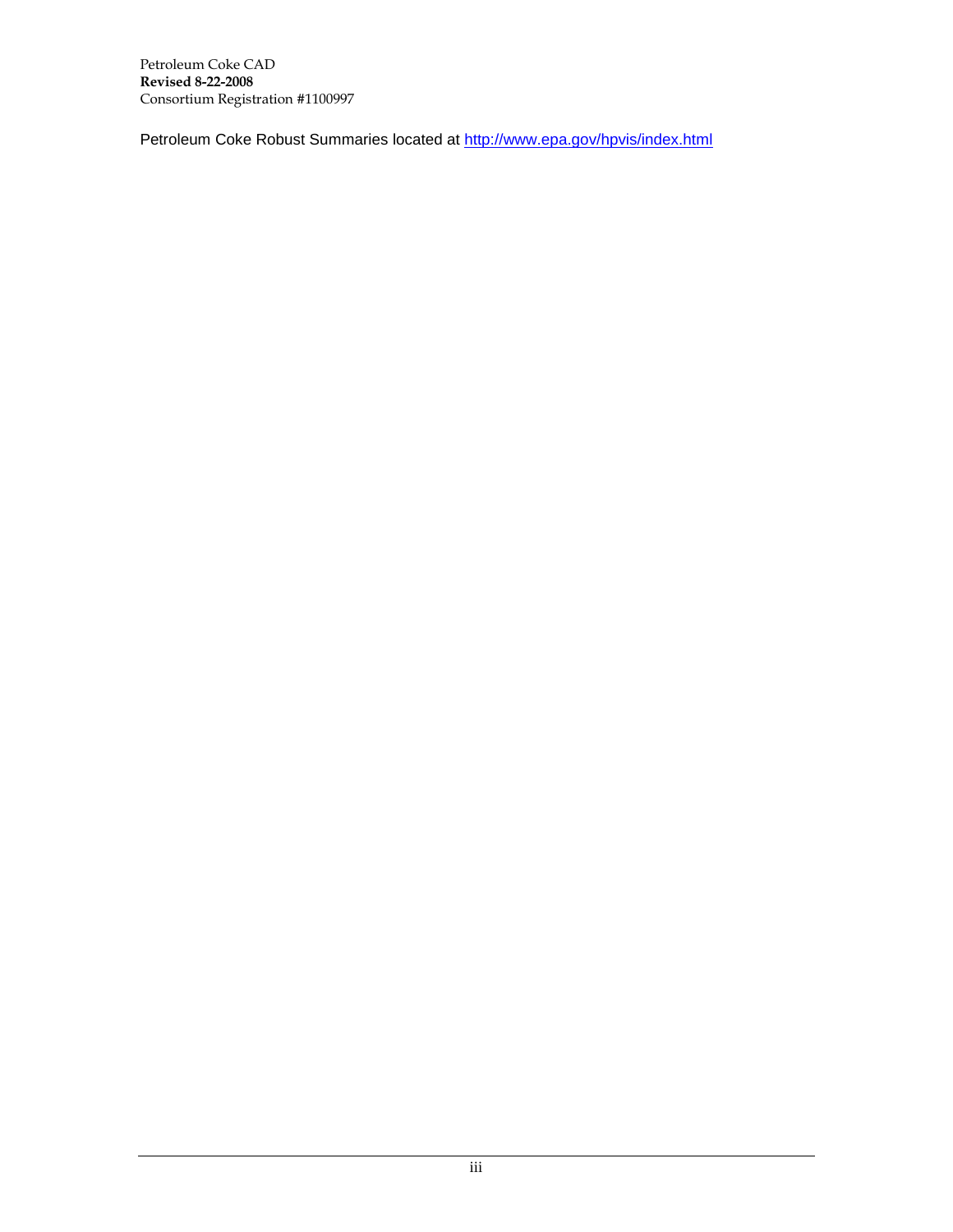### **SUMMARY**

The Petroleum Coke category consists of two substances; green coke and calcined coke. These two substances are grouped together in a category based on their similarity of manufacturing processes which results in similar physical chemical characteristics and chemical composition. The principal difference is the amount of residual hydrocarbon (also termed volatile matter) in the two products. Petroleum coke (both green and calcined) is a black-colored solid produced by the high pressure thermal decomposition of heavy (high boiling) petroleum process streams and residues. Green coke is the initial product from the cracking and carbonization of the feedstocks to produce a substance with a high carbon-to-hydrogen ratio. Green coke undergoes additional thermal processing to produce calcined coke. The additional processing removes volatile matter and increases the percentage of elemental carbon, which results in a lower potential for toxicity for calcined coke.

The hazard potential for the petroleum coke category has been characterized by evaluating existing data, testing green coke to fill data gaps, then 'reading across' the green coke results to the other category member, calcined coke. This is justified because, as stated above, green coke contains higher levels of volatile matter, and therefore, it is "worse case" by comparison to calcined coke. Physical-chemical properties, environmental fate, environmental effects and health effects are summarized below, and more fully discussed in the body of the category analysis. The primary routes for human exposure are dermal and inhalation. With the exception of *in vitro* studies, the mammalian health data provided in this report are from inhalation and dermal studies.

## **Physical-Chemical Properties:**

Because petroleum coke (both green coke and calcined coke) is the substance remaining from treating heavy petroleum feedstocks with high temperature and pressure, many of the physicalchemical properties are not meaningful at ambient environmental conditions. At ambient temperature and pressure, petroleum coke exists as a solid, and because it consists predominantly of elemental carbon and a hardened residuum remaining from the feedstocks, the High Production Volume (HPV) Chemical Challenge Program physical-chemical endpoints either cannot be measured using recommended testing procedures or would not provide meaningful information.

# **Environmental Fate**:

If released to the environment, both forms of petroleum coke would not be expected to undergo many of the HPV environmental fate pathways. Because petroleum coke is predominantly elemental carbon and a hardened residuum, it would not be subject to photolytic processes. These substances do not contain hydrolysable chemical bonds, nor are they susceptible to biodegradation by microorganisms. Depending on the particle size and density of the material, terrestrial releases will become incorporated into the soil or transported via wind or surface water flow. If released to the aquatic environment, petroleum coke will either incorporate into sediment or float on the surface, depending on the particle size and density in relation to water.

# **Ecotoxicity:**

Aquatic and terrestrial ecotoxicity tests were performed to assess the hazard of green petroleum coke to representative aquatic organisms and terrestrial soil-dwelling invertebrates and vascular plants. Testing of selected terrestrial species was included because petroleum coke is sometimes used in a manner that can result in exposure to terrestrial organisms. Aquatic exposures were prepared as water accommodated fractions (WAFs) and attempts were made to analytically quantify specific organic and inorganic constituents of petroleum coke in the WAF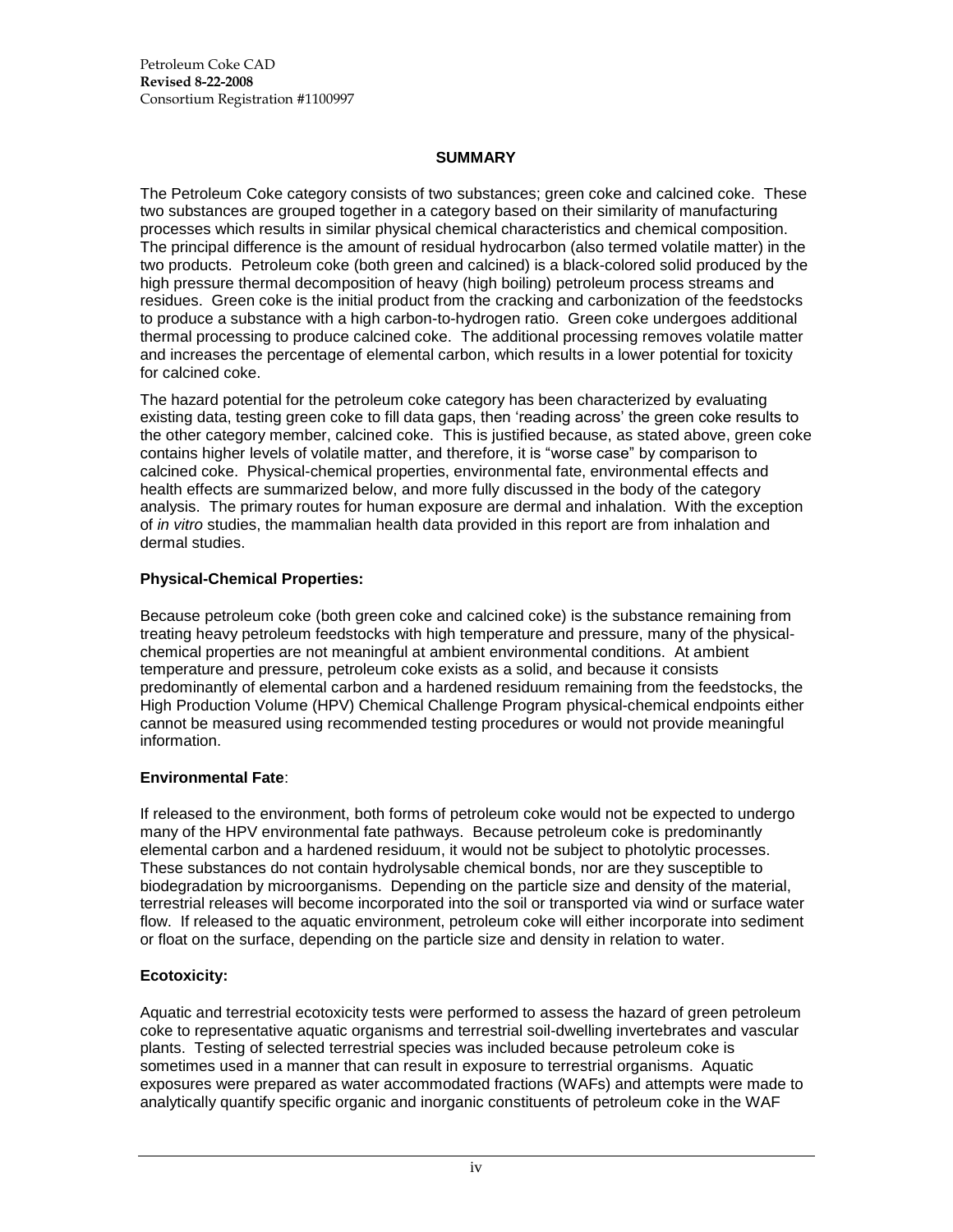solutions. None of those constituents of petroleum coke were present in the WAF solutions at their analytical detection limits. Because a solubility level could not be established by analytical means, aquatic toxicity test endpoints were presented as nominal WAF loading rates. Loading rate refers to the total amount of petroleum coke added per unit volume of water to produce the WAF. Similarly, endpoints of terrestrial toxicity tests were reported as nominal concentrations of green petroleum coke in soil because constituents of petroleum coke could not be measured in soil at the established exposure level.

*Aquatic Hazard*: Results of acute aquatic toxicity testing of three species were:

| Fish (fathead minnow, Pimephales promelas): | 96-h $LL_{50} > 1000$ mg/L<br>96-h NOELR = 1000 mg/L                                   |
|---------------------------------------------|----------------------------------------------------------------------------------------|
| Invertebrate (Daphnia magna):               | 48-h $EL_{50} > 1000$ mg/L<br>48-h NOELR = 1000 mg/L                                   |
| Alga (Selenastrum capricornutum):           | 96-h $E_bL_{50} > 1000$ mg/L<br>96-h $E_rL_{50} > 1000$ mg/L<br>96-h NOELR < 1000 mg/L |

Green petroleum coke has a low potential to cause adverse effects on the aquatic environment.

*Terrestrial Hazard*: Results of terrestrial toxicity testing resulted in the following:

| Earthworm (Eisenia fetida):                    | 14-d $LC_{50}$ >1000 mg/kg<br>14-d NOEC = $1000$ mg/kg |
|------------------------------------------------|--------------------------------------------------------|
| Terrestrial plant (corn, Zea mays):            | 21-d $LC_{50}$ >1000 mg/kg<br>21-d NOEC = $1000$ mg/kg |
| Terrestrial plant (radish, Raphanaus sativus): | 21-d $LC_{50}$ >1000 mg/kg<br>21-d NOEC = $1000$ mg/kg |
| Terrestrial plant (soybean, Glycine max):      | 21-d $LC_{50}$ >1000 mg/kg<br>21-d NOEC = $1000$ mg/kg |

Green petroleum coke has a low potential to cause adverse effect on the terrestrial environment.

#### **Human Health Effects:**

Humans can be exposed to petroleum coke primarily via the dermal and inhalation routes. The majority of the existing animal toxicity studies have been conducted on green coke which has a higher volatile matter content than calcined coke. Due to the physical-chemical characteristics of coke described above, and the lack of systemic toxicity observed in a mouse lifetime dermal study, inhalation was considered to be the route of exposure with the greatest potential to demonstrate hazard. The majority of the mammalian health data provided in this report describe inhalation studies.

*Acute Toxicity:* There are no single dose acute studies on petroleum coke. Repeated-dose inhalation studies on green coke demonstrated a low degree of toxicity with no treatment-related deaths. Based on the OECD 421 Reproductive/Developmental Toxicity Screening Test (see below), the acute inhalation  $LC_{50}$  for both green and calcined coke is estimated to be  $>$  300 mg/m<sup>3</sup>. Petroleum coke has a low acute toxicity hazard potential.

*Repeated-Dose Toxicity*: No Screening Information Data Set (SIDS) guideline repeated-dose studies have been conducted on petroleum coke. Two-year carcinogenicity/chronic toxicity studies on green coke have been conducted in rats and monkeys. Inhalation of petroleum coke in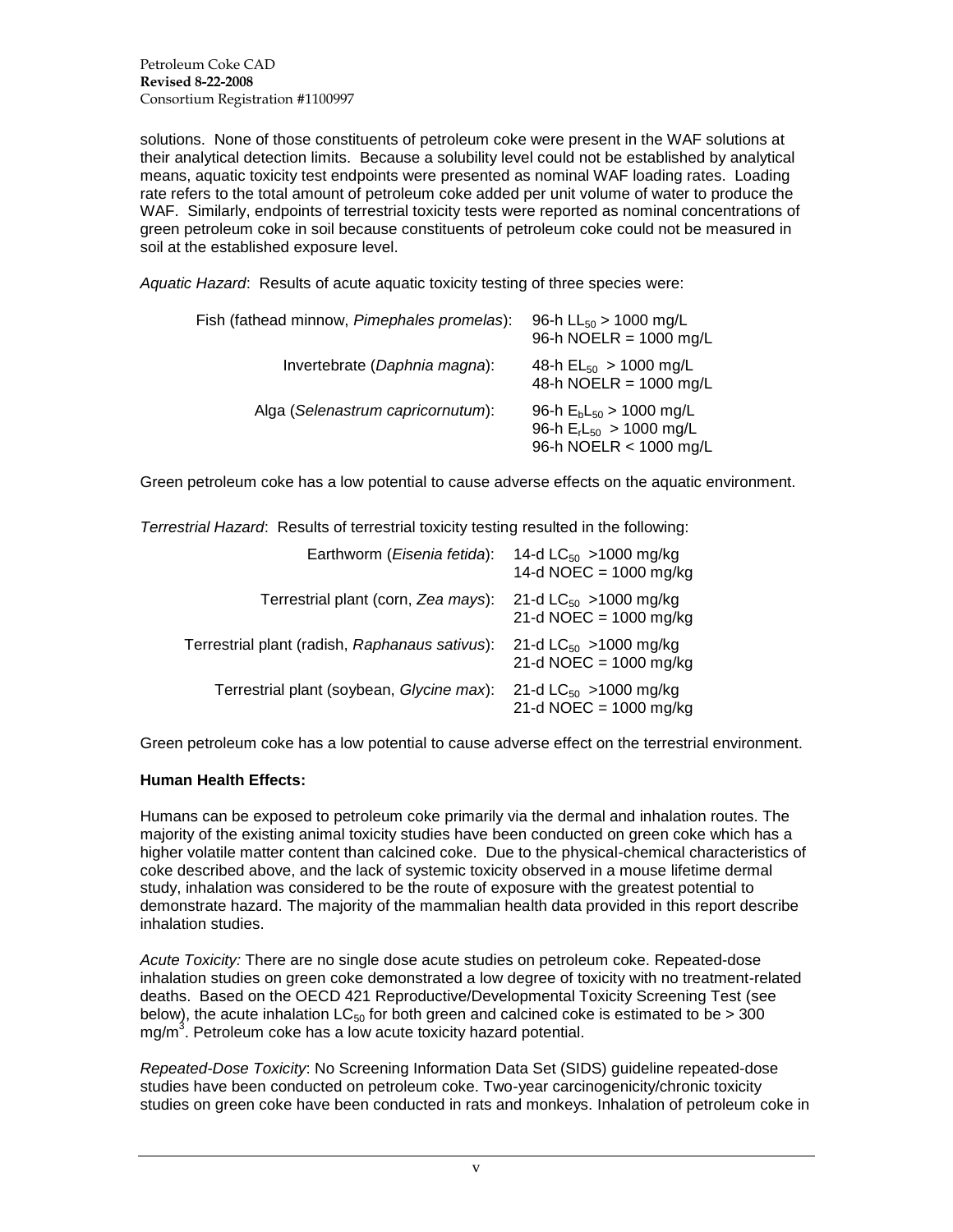Petroleum Coke CAD **Revised 8-22-2008** Consortium Registration #1100997

these two studies caused inflammatory and non-oncogenic proliferative changes in the nose and lungs in rats, but not monkeys. These portal-of-entry effects were considered to be non-specific responses of the respiratory tract to high concentrations of insoluble particles rather than compound specific-induced effects, and are supported by the lack of systemic toxicity observed in the two-year animal studies. Using results of two-year chronic toxicity/carcinogenicity studies in rats and monkeys, a conservative estimate of the portal-of-entry repeated-dose LOAEL was < 10 mg/m<sup>3</sup>, and the inhalation repeated-dose systemic NOAEL was estimated to be >30 mg/m<sup>3</sup>. Additionally, green coke was not carcinogenic in rats or monkeys at 30 mg/m<sup>3</sup> (the highest concentration tested). Petroleum coke repeated-dose hazard potential is low.

*In Vitro Genetic Toxicity – Gene mutation*: Green coke was not mutagenic in standard *in vitro* genetic toxicity tests in bacteria and mammalian cells. However, when tested in a modification of the *Salmonella* bacterial mutagenicity assay developed for petroleum substance testing, the dimethyl sulfoxide (DMSO) extracts of petroleum coke were mutagenic.

*In Vivo Genetic Toxicity*: Green coke has been evaluated in three inhalation studies for the ability to produce chromosome aberrations in a bone marrow cytogenetics assay. In the first study, no aberrations were observed in rats after 20 days of exposure to 10 or 40 mg/m<sup>3</sup> petroleum coke. In a second study, an increase in chromosomal abnormalities was seen after 5 days of treatment at the same exposure concentrations used in the first study. However, it was later determined that the slides from the second study had been misread, and that the results from the second study should be considered inconclusive. To resolve uncertainty, a third *in vivo* cytogenetics study was conducted on bone marrow from male and female rats in the chronic inhalation study. Chromosomal aberrations were not seen in this third study after 5 days, 12 months or 22 months of exposure to petroleum coke at 10 or 30 mg/m<sup>3</sup>. The weight of the evidence from these three studies indicates that green coke was not genotoxic in *in vivo* bone marrow chromosome cytogenetic assays. Petroleum coke has a low potential to cause genetic toxicity based on *in vivo* testing.

*Reproductive and Developmental Toxicity*: No parental systemic toxicity or developmental effects were observed in an OECD 421Reproductive/Developmental Toxicity Screening Test at green coke concentrations up to 300 mg/m3 (the highest concentration tested). A small but not statistically significant reduction in fertility in rats was observed at 300 mg/m3. As this response was different from historical experience, the mid-dose (100 mg/m3) was selected as the NOAEL for reproductive toxicity. The reproductive and developmental toxicity hazard potential for petroleum coke is low.

*Carcinogenicity:* Petroleum coke was not carcinogenic in three carcinogenicity studies. Rats and monkeys were exposed via inhalation five days/week for two years to 0, 10, or 30 mg/m<sup>3</sup> green coke. No excess cancers were observed. In a lifetime skin painting study, mice were exposed to 0 or 100 ul of 250 mg/mL green coke and no excess skin or visceral cancers were observed.

**Conclusions**: Based on the data summarized above and discussed in greater detail in the body of this document, both green coke and calcined coke (using read-across from green coke) have a low potential for inducing adverse effects to the environment and, with the exception of noncompound-specific, insoluble particle portal-of-entry effects, to human health.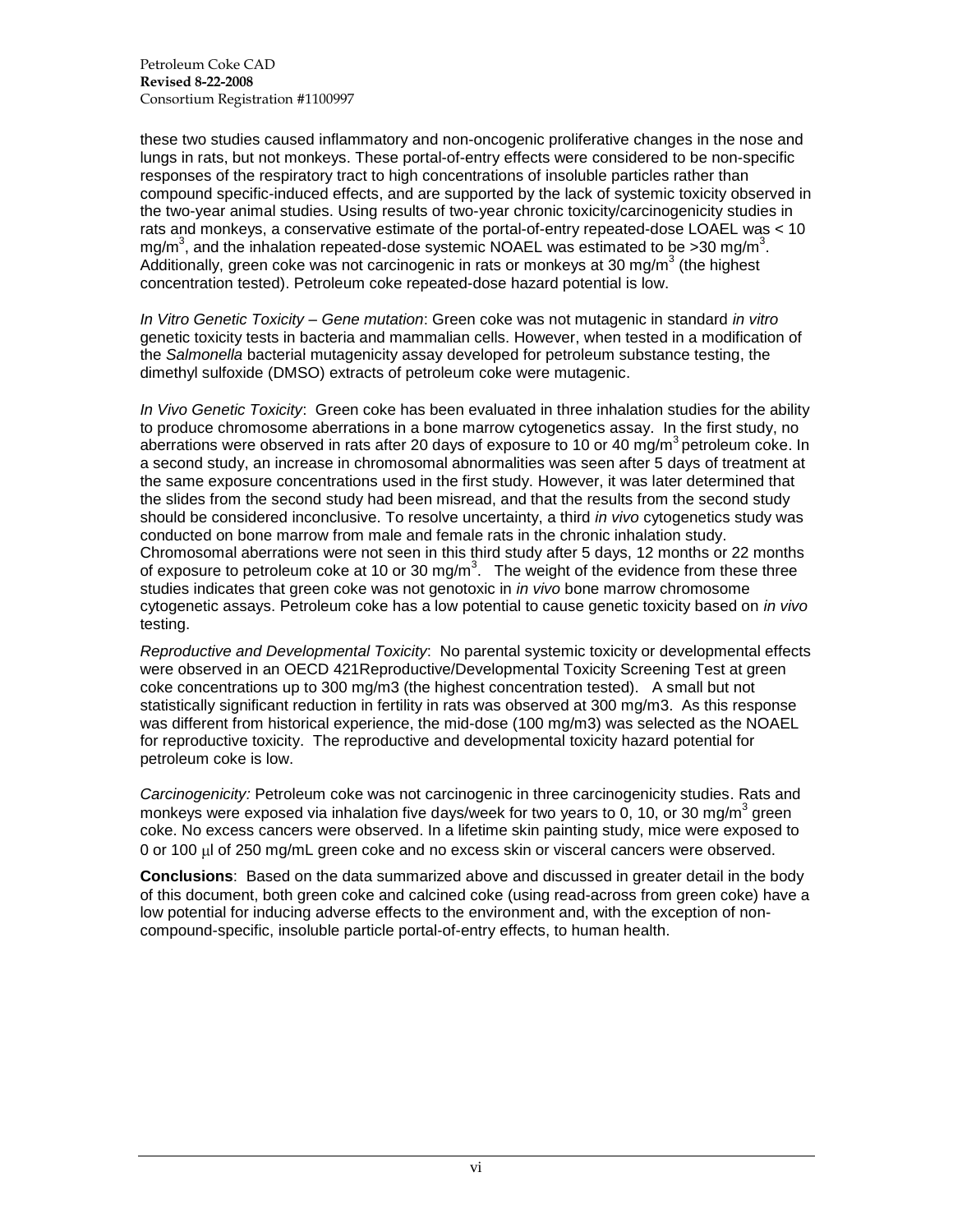### <span id="page-6-0"></span>**1. DESCRIPTION OF PETROLEUM COKE**

Petroleum coke is produced through the thermal decomposition of heavy petroleum process streams and residues. The three most common feedstocks used in coking operations are 1) reduced crude (vacuum residue), 2) thermal tar, and 3) decant oil (catalytically cracked clarified oil) (Onder and Bagdoyan, 1993). These feedstocks are heated to thermal cracking temperatures and pressures (485 to 505°C at 400 kPa) that create petroleum liquid and gas product streams. The material remaining from this process is a solid concentrated carbon material, petroleum coke (Ellis and Paul, 2000b; EC, 2003).

Petroleum cokes can be categorized as either green or calcined coke. The initial product of the coking process, green coke, is used as fuel, in gasification and metallurgical processes, or as feedstock to produce calcined coke. Calcined coke is produced when green coke is treated to higher temperatures (1200 to 1350°C). The primary use of calcined coke is in making carbon anodes for the aluminum industry. Other uses include making graphite electrodes for arc furnaces, titanium dioxide, polycarbonate plastics, steel, carbon refractory bricks for blast furnaces, packing media for anode baking furnaces, and material for cathodic protection of pipelines (Ellis and Paul, 2000a; EC, 2003).

## <span id="page-6-1"></span>**1.1. Composition and Structure**

Petroleum coke is composed primarily of elemental carbon organized as a porous polycrystalline carbon matrix. In green coke, the pores of the matrix are filled with a hardened residuum remaining from the coker feed (Al-Haj-Ibrahim and Morsi, 1992; Al-Haj-Ibrahim and Ali, 2005). This residuum is referred to as volatile matter<sup>1</sup> (sometimes referred to as residual hydrocarbon) because it distills off during the calcining process (Al-Haj-Ibrahim and Ali, 2005; ASTM International, 2004a). Volatile matter consists of the heavy hydrocarbons remaining from the feedstocks that have not undergone complete carbonization (EC, 2003). Green coke normally contains between 4% and 15% volatile matter, but can contain up to 21% (CONCAWE, 1993; Al-Haj-Ibrahim and Morsi, 1992; IUPAC, 1995). The temperature of the coking drum as well as cycle time and drum pressure all affect the amount of volatile matter in green and calcined coke (Ellis and Paul, 2000b). Because of the lower temperature used in its production, green coke contains higher levels of volatile matter than calcined coke.

The specific chemical composition of any given batch of petroleum coke is determined by the composition of the feedstocks used in the coking process, which in turn are dependent upon the composition of the crude oil and refinery processing from which the feedstock is derived (Al-Haj-Ibrahim and Morsi, 1992; CONCAWE, 1993; Dalbey *et al*., 1998; Ellis and Paul, 2000b). Cokes produced from feedstocks high in asphaltenes will contain higher concentrations of sulfur and metals than cokes produced from high aromatic feedstocks (Onder and Bagdoyan, 1993). This is because asphaltenes contain a disproportionate fraction of those heteroatoms (Onder and Bagdoyan, 1993; Siskin *et al*., 2006). Most of the sulfur in coke exists as organic sulfur bound to the carbon matrix. However, the structure of organic sulfur compounds in petroleum coke is largely unknown, and no precise analytical methods are available to determine these structures (Al-Haj-Ibrahim and Morsi, 1992). Other forms of sulfur found in coke include sulfates and pyritic sulfur, but these rarely make up more than 0.02% of the total sulfur in coke (Al-Haj-Ibrahim and Morsi, 1992). Metals, mainly vanadium and nickel, occur as metal

 $\overline{a}$ <sup>1</sup>Volatile matter is hydrocarbons that are driven out of petroleum coke at 950°C (1742°F) under strictly controlled conditions per ASTM method D 6374-99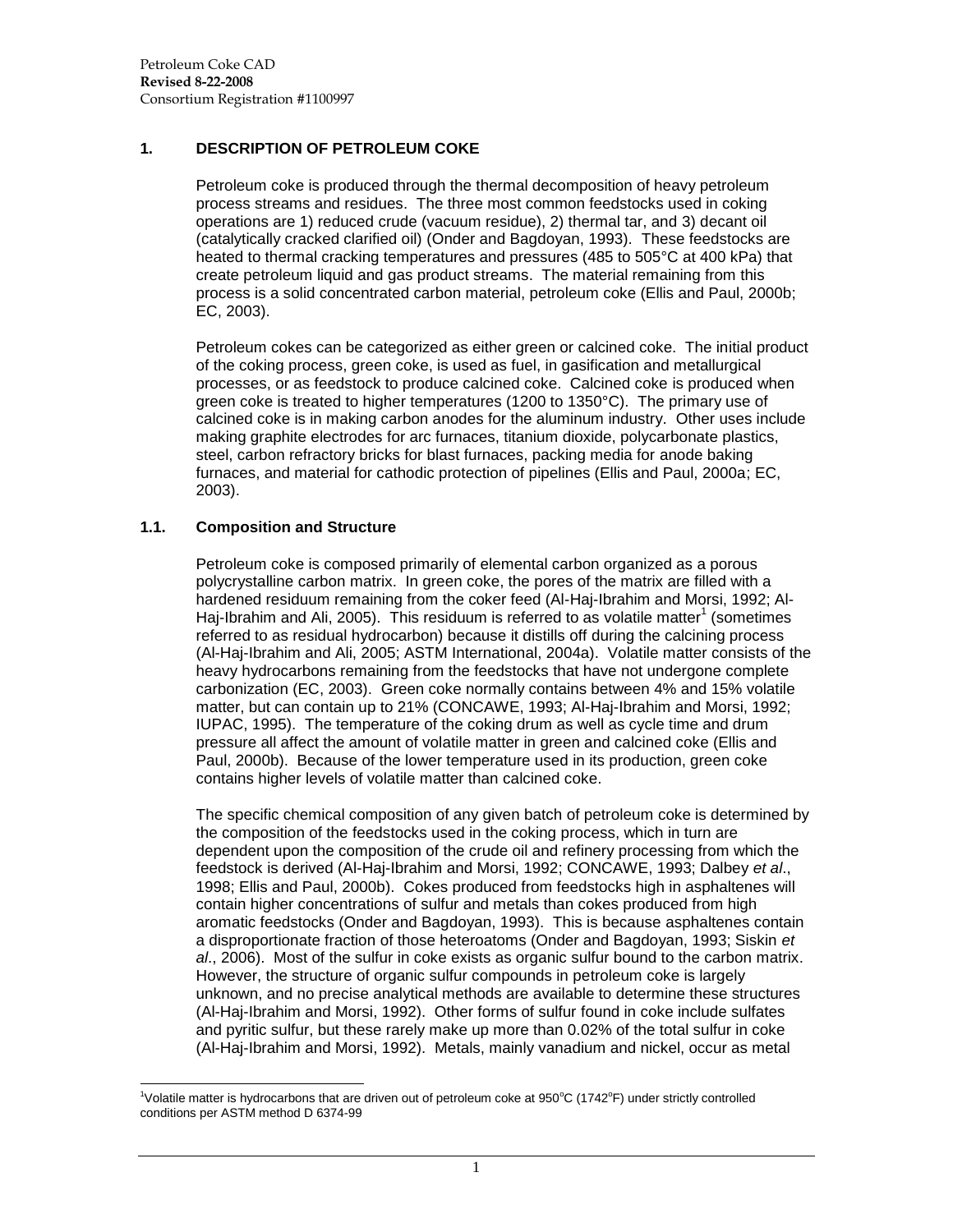chelates or porphyrins in the asphaltene fraction (Ellis and Paul, 2000a,b). Some metals are intercalated in the coke structure and are not chemically bonded, so they become part of the ash and particulates (Ellis and Paul, 2000b). Metal concentrations in coke normally increase upon calcining due to the weight loss from evolution of the volatile matter (Lee *et al*., 1997; Ellis and Paul, 2000a). In practice, however, calcined cokes typically contain lower metal concentrations than many grades of green coke due to the selection of low-metal green cokes for calcining (Lee *et al*., 1997).

## <span id="page-7-0"></span>**1.2. Coking Processes and Terminology**

Petroleum coke is formed from two basic reactions, dealkylation and dehydrogenation (Onder and Bagdoyan, 1993).

Dealkylation – When high molecular weight compounds such as asphaltenes and resins are subject to elevated temperatures in the coker unit, the resulting carbon residue is a highly disordered and cross-linked structure. This is marked by a significant difference in the concentration of hydrogen atoms measured in the resinasphaltene feed and the formed coke. The carbon to hydrogen ratio increases from a range of 8-10 in the feed to 20-24 in the coke. This amorphous character, combined with high concentrations of impurities, render the coke produced from resin-asphaltene compounds unsuitable for special applications.

Dehydrogenation – This mechanism depends on the dehydrogenation of heavy oils with subsequent condensation of free radicals to form high molecular weight compounds with high carbon-to-hydrogen ratios. The coke thus produced contains fewer cross-linkages and has a more crystalline appearance than the resinasphaltene based coke. Coke formed from feedstocks such as thermal cracker tars, catalytic cracker slurry, and decant oil, which are high in aromatics and low in resinasphaltenes, is a premium grade product suitable for calcining and graphitization.

Green coke can be produced by one of three processes: delayed, fluid or flexicoking. Delayed process coke is produced by a semi-continuous batch process and accounts for more than 92% of total coke production in the United States (Pace Consultants Inc., 2001). Fluid coke is produced by a continuous fluidized bed process. Fluid coke typically contains less volatile matter than delayed process green coke but more than calcined coke, and occurs as spherical grains less than 1 cm in diameter (CONCAWE, 1993). Flexicoke is produced by a variant of the fluidized bed process in which most of the coke (up to 97%) is converted to a low heating value (20 to 40 Btu/scf) fuel gas for use at the refinery where it was produced. Solid flexicoke has a smaller particle size than fluid coke and is dustier due to its lower volatile matter content (CONCAWE, 1993; Roundtree, 1998).

Depending on its physical form, green coke produced in delayed cokers may also be classified as shot, sponge or needle coke. Shot coke occurs as small, hard spheres and is derived from low API gravity and high asphaltene and resin petroleum precursors via the dealkylation reaction mechanism. Sponge coke is the most common form of green coke and it has a macroscopically amorphous appearance. Visibly, it has a dull black color and a porous consistency with walls and pores that vary in size. It is normally derived from virgin petroleum feedstocks, which contain large numbers of cross linkages. Gas bubble percolation inside the coke drum may also account for generation of some sponge coke. In reality, sponge coke is a mixture of shot and needle coke structures. Needle coke appears as silver-gray colored ocicular structures (ribbon-like, crystalline needles) and is derived from feedstocks with high aromatic hydrocarbon content via the dehydrogenation reaction mechanism (Lee *et al*., 1997; Ellis & Paul, 2000b).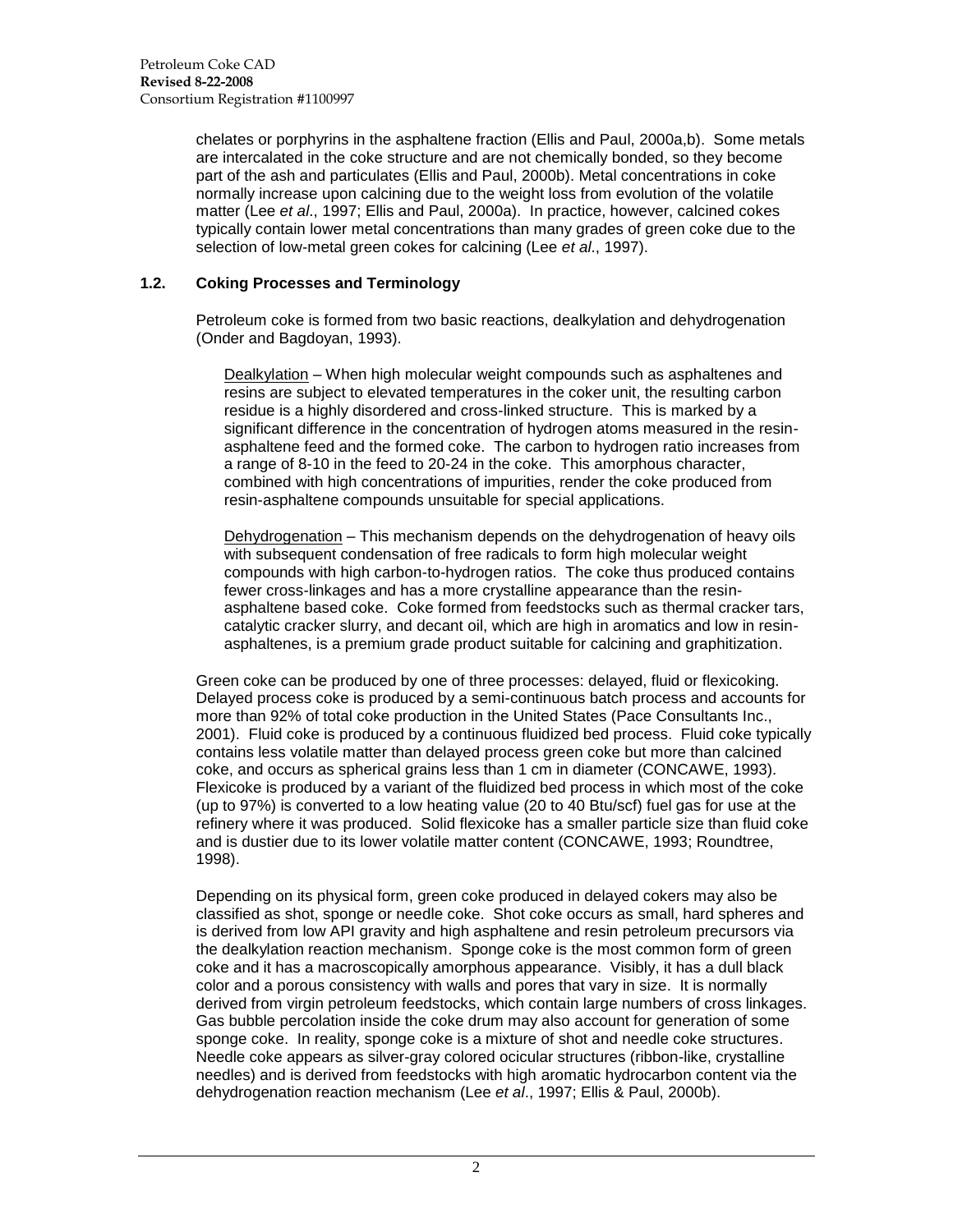Calcined coke is produced from green coke by a process of further heating at temperatures in excess of  $1200^{\circ}$ C (CONCAWE, 1993). Most uses other than for fuel or gasification require green coke to be calcined in order to improve its properties. The process of calcining removes moisture, reduces the volatile matter to less than 0.4%, increases the density of the coke structure, increases physical strength, and increases the electrical conductivity of the material (Ellis and Paul, 2000a). When green coke is calcined, devolatilization of volatile matter occurs at 500 to 1000°C. Heating further to 1200 to 1400°C causes additional dehydrogenation, some desulfurization, and coke structural shrinkage (densification) (Ellis and Paul, 2000a). The result is a hard, dense substance with low hydrogen content, a low coefficient of thermal expansion, and good electrical conductivity. These properties along with low metals and ash contents make calcined petroleum coke highly desirable for use in the aluminum smelting industry (Ellis and Paul, 2000a). Calcined coke is characterized as either anode-grade coke or graphite needle-grade coke depending upon its physical and chemical characteristics, with needle-grade coke having a higher purity (i.e., lower ash, sulfur, and metals contents (Lee *et al*., 1997) than anode-grade coke, which is used in electric furnaces in aluminum and steel smelting. The physical characteristics of petroleum coke are important in determining the suitability of a coke sample for a specific use. These characteristics are typically the real and bulk densities and, in the case of anode and needle grade coke, the resistivity and coefficient of thermal expansion. Fuel grade coke may also be characterized by its fuel value (Btu/lb).

Green coke and calcined coke are covered by two separate definitions of petroleum coke in the Chemical Abstract Service and EINECS Registry systems. They are: Petroleum coke and Coke (petroleum) calcined. The definitions of these substances are listed in Appendix 1.

# <span id="page-8-0"></span>**1.3. Analytical Characterization**

Physical and compositional characteristics considered important in petroleum coke include weight % ash, weight % sulfur, weight % volatile matter, nickel (mg/kg), and vanadium (mg/kg) (Lee *et al*., 1997). Examples of selected physical and compositional characteristics between fuel grade green and aluminum grade calcined coke are shown in Table 1.

| Table $1^1$<br><b>Comparison of Green and Calcined Coke Composition</b> |                         |                      |  |  |  |  |  |  |  |
|-------------------------------------------------------------------------|-------------------------|----------------------|--|--|--|--|--|--|--|
|                                                                         |                         |                      |  |  |  |  |  |  |  |
| Properties $2$                                                          | <b>Fuel-Grade Green</b> | Anode-grade calcined |  |  |  |  |  |  |  |
|                                                                         | Coke                    | Coke                 |  |  |  |  |  |  |  |
| Sulfur (wt%)                                                            | $2.5 - 5.5$             | $1.7 - 3.0$          |  |  |  |  |  |  |  |
| Ash (wt%)                                                               | $0.1 - 0.3$             | $0.1 - 0.3$          |  |  |  |  |  |  |  |
| Nickel (ppm)                                                            | N.D. <sup>3</sup>       | $165 - 350$          |  |  |  |  |  |  |  |
| Vanadium (ppm)                                                          | $200 - 400$             | $120 - 350$          |  |  |  |  |  |  |  |
| Volatile matter (wt%)                                                   | $9 - 12$                | < 0.25               |  |  |  |  |  |  |  |
| Bulk density (g/cm3)                                                    | N.D.                    | 0.80                 |  |  |  |  |  |  |  |
| Real density (g/cm3)                                                    | N.D.                    | 2.06                 |  |  |  |  |  |  |  |

1 From Lee *et al*., 1997

 $2$ The above values are given for illustration and may vary depending upon the feedstock or crude oil of origin

<sup>3</sup>Not determined

Analyses of green petroleum coke have measured various polyaromatic compounds (PACs) and metals in neat samples. Organic solvent extracts of green petroleum coke prepared for gas chromatographic analyses have revealed various parent and alkylated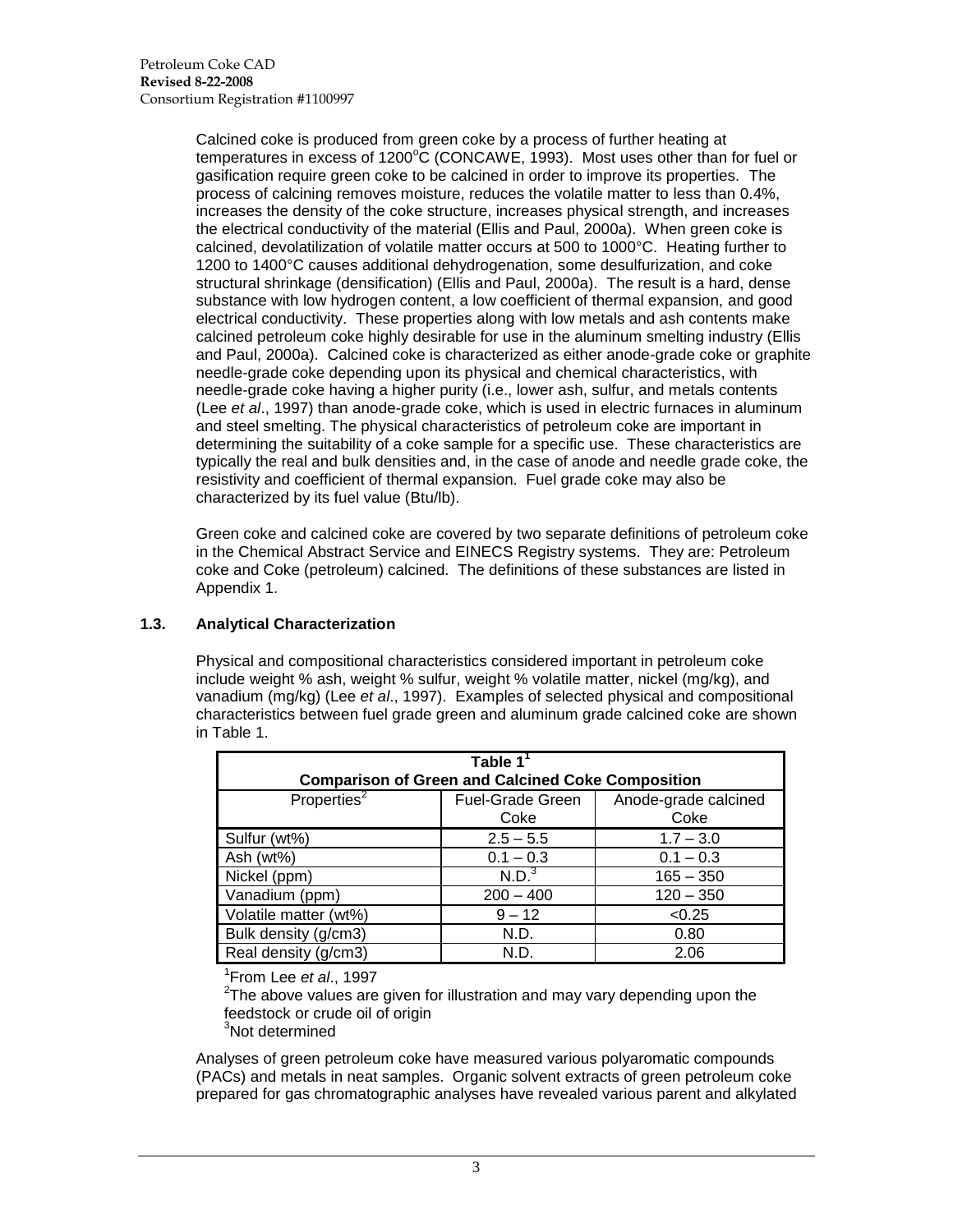polyaromatic hydrocarbons (CONCAWE, 1993; Dalbey, *et al*., 1998). Metals also have been measured in neat green coke samples by X-ray fluorescence or inductively coupled plasma spectroscopic methods (Ellis and Paul, 200a). Characterization data of green coke test samples used in HPV testing confirmed low concentrations of both PACs and metals in such preparations (Appendix B). In contrast, metals and selected PACs were not found in detectable concentrations in aqueous WAF solutions used in aquatic toxicity tests conducted for the HPV testing program (Wildlife International Ltd., 2006a-c).

# <span id="page-9-0"></span>**2. CATEGORY DEFINITION AND JUSTIFICATION**

The petroleum coke category contains two substances (see Appendix 1 for full CAS definitions):

| Coke (petroleum) [also known as green coke] | CAS # 64741-79-3 |
|---------------------------------------------|------------------|
| Coke (petroleum), calcined                  | CAS # 64743-05-1 |

These substances are grouped together in one category based on a similarity of their manufacturing processes, which results in similar physical chemical characteristics and chemical composition. Green coke undergoes additional thermal processing to produce calcined coke. The additional processing removes volatile matter and increases the percentage of elemental carbon, which results in calcined coke having a lower potential for toxicity. Therefore, the hazard potential for the petroleum coke category was characterized by testing green coke, then "reading across" from the green coke results to calcined coke.

# <span id="page-9-2"></span><span id="page-9-1"></span>**3. TEST MATERIALS**

#### **3.1. PREVIOUS STUDIES**

Analytical data for green coke samples used in previous and new toxicity studies are presented in Appendix B.

#### <span id="page-9-3"></span>**3.2. NEW STUDIES**

To select a sample of green coke for studies to fill data gaps<sup>2</sup> with the highest potential for health and environmental effects, delayed green coke analytical data from a database on U.S. coke dating since 1983 were evaluated (Pace Consultants, Inc., 2001). Samples of green coke produced from the delayed coking process were selected over cokes derived using the fluid or flexicoking processes because delayed green coke constitutes 92% or more of the U.S. coking production (Pace Consultants, Inc., 2001), and delayed green coke typically contains higher percentages of volatile matter (CONCAWE, 1993). Specifically, data from 1998 and 1999 were evaluated for sulfur (wt %), nickel (ppm), vanadium (ppm), and volatile matter (wt %). The 1999 dataset contained data on over 92% of the coke produced in the U.S. that year. No single candidate refinery produced green coke with the highest content in all four properties, so some compromise was required for test material producer selection. Table 2 summarizes the ranges of sulfur, nickel, vanadium and hydrocarbon content for coke produced by the five candidate refineries and lists the coke quality data properties from

 $\overline{a}$  $^2$  OECD 203 Fish acute toxicity test; OECD 202 Invertebrate acute toxicity test; OECD 201 Algal growth inhibition test; OECD 208 Seedling emergence and growth of terrestrial plants; OECD 207 Earthworm acute toxicity test; OECD 421 Reproduction/developmental toxicity test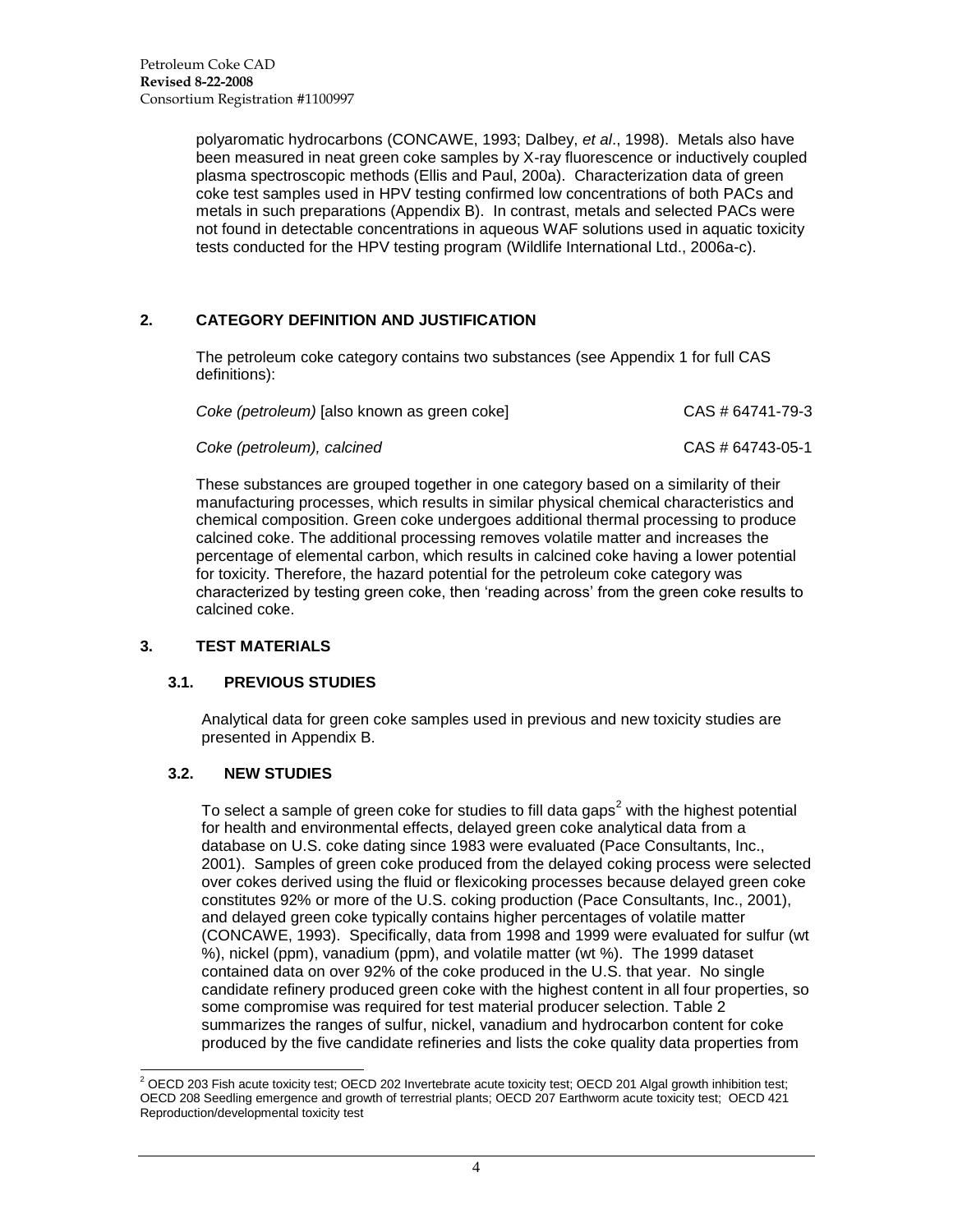the candidate refinery selected to provide test material for studies to fill the HPV endpoint data gaps (Pace Consultants Inc., 2001).

| Table $2^1$<br><b>Comparison of Properties of Green Coke from Supplier Candidates and Selected</b><br><b>Green Coke Supplier for HPV Test Material</b> |                                                                                                                                                                 |                          |      |    |  |  |  |  |  |
|--------------------------------------------------------------------------------------------------------------------------------------------------------|-----------------------------------------------------------------------------------------------------------------------------------------------------------------|--------------------------|------|----|--|--|--|--|--|
| <b>Property</b>                                                                                                                                        | <b>Five Candidate Refinery Coke</b><br><b>Coke Quality for</b><br><b>Refinery that</b><br><b>Quality Ranges</b><br><b>Provided HPV</b><br><b>Testing Sample</b> |                          |      |    |  |  |  |  |  |
|                                                                                                                                                        | <b>Percentile</b><br>Value<br>Value<br><b>Percentile</b>                                                                                                        |                          |      |    |  |  |  |  |  |
| Sulfur (Wt. %)                                                                                                                                         | $4.20 - 6.00$                                                                                                                                                   | $43 - 93$                | 5.75 | 86 |  |  |  |  |  |
| Nickel (ppm)                                                                                                                                           | $250 - 500$                                                                                                                                                     | $50 - 90$                | 300  | 58 |  |  |  |  |  |
| Vanadium (ppm)                                                                                                                                         | $1,000 - 1,500$                                                                                                                                                 | 75<br>$65 - 84$<br>1,200 |      |    |  |  |  |  |  |
| Volatile Matter (Wt.<br>%                                                                                                                              | $10.0 - 15.0$                                                                                                                                                   | $25 - 100$               | 12.0 | 75 |  |  |  |  |  |

<sup>1</sup> Pace Consultants Inc., 2001

Detailed analysis of the selected green coke test sample is provided in Appendix B.

# <span id="page-10-0"></span>**4. PHYSICAL-CHEMICAL PROPERTIES**

Petroleum coke is a product of extreme temperature and pressure treatments that convert heavy petroleum feedstocks into a solid substance composed predominately of carbon. Because of its structural and compositional characteristics, developing the physical-chemical and environmental fate endpoints of the HPV program would not be feasible using standard OECD testing methods.

#### <span id="page-10-1"></span>**4.1. Physical-Chemical Screening Information Data Set (SIDS)**

The physical-chemical endpoints in the HPV chemicals program include the following:

- Melting Point
- Boiling Point
- Vapor Pressure
- Octanol/Water Partition Coefficient
- Water Solubility

Green petroleum coke exists as a solid substance composed of predominately carbon in a polycrystalline porous matrix. Approximately nine to 21% by weight of green petroleum coke is volatile matter that it is driven off during calcinations. This substance exists in green coke as a hardened residuum in the carbon matrix (Al-Haj-Ibrahim and Morsi, 1992; Al-Haj-Ibrahim and Ali, 2005). Due to the extreme temperature and pressure under which petroleum coke is produced, melting point, boiling point, and vapor pressure measurements would not reveal meaningful data at ambient environmental conditions.

For similar reasons, measurements of partition coefficient and water solubility are not possible for green petroleum coke. Partition coefficient and water solubility require analytical measurements of the test substance in n-octanol and/or water. While selected organic solvents have demonstrated an ability to extract some of the organic fraction from the neat green coke (Dalbey *et al*., 1998; Clayton Environmental Consultants, 1983; Monarca *et al*., 1982; Klonne *et al*., 1987), attempts to measure selected hydrocarbon compounds and inorganic components of petroleum coke in water extracts failed at the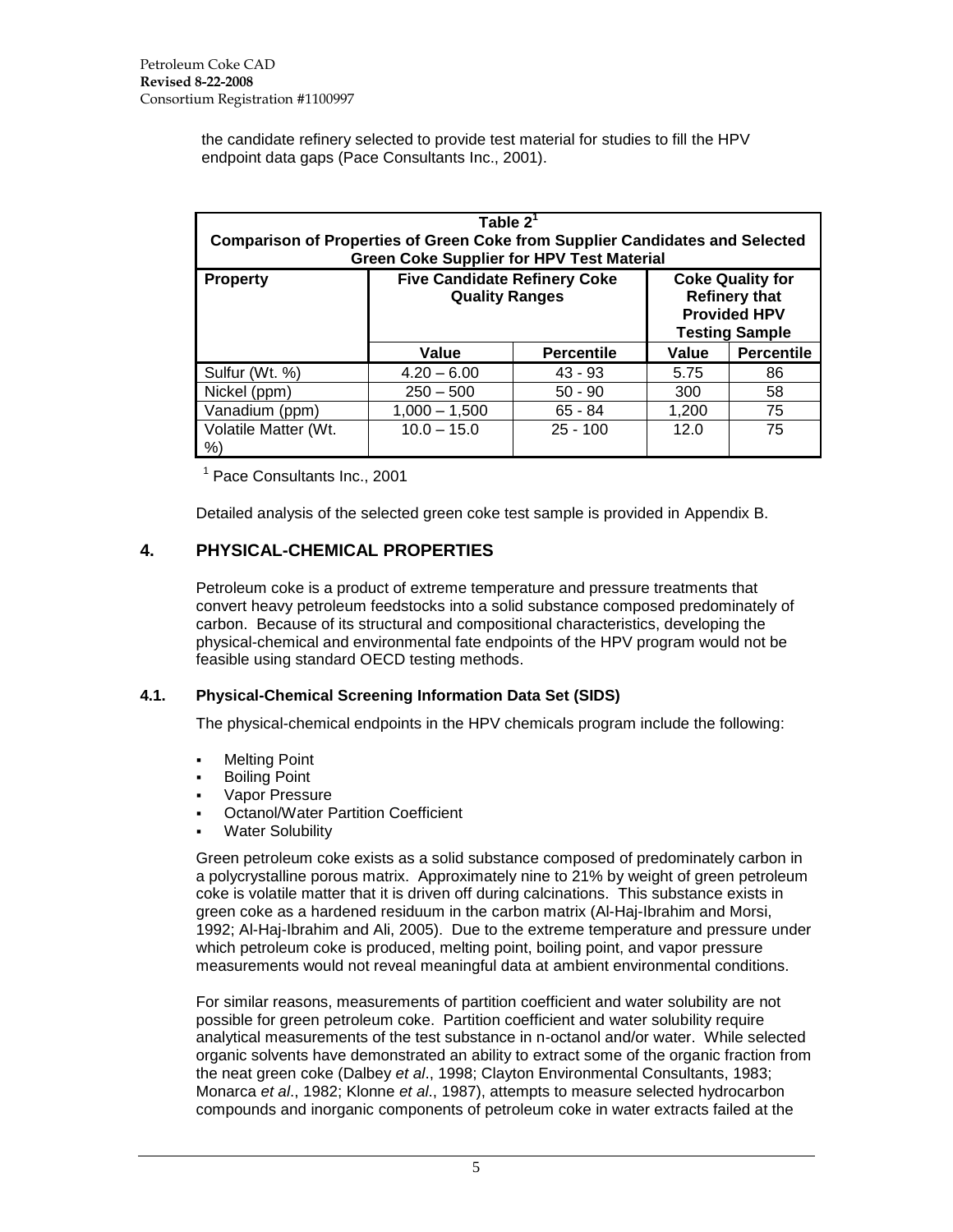detection limits of the analytical methods (e.g. 5  $\mu$ g/L for the organic fraction, 0.4  $\mu$ g/L to 200 ug/L for metals, and 5.1 mg/L for sulfur (Wildlife International, Ltd., 2007a-c). Because components in green petroleum coke were insufficiently soluble in water, neither water solubility nor partition coefficient measurements can be made.

**Conclusions**: The HPV physical-chemical endpoints for green or calcined petroleum coke either cannot be measured or would not provide meaningful data at ambient environmental conditions.

### <span id="page-11-0"></span>**4.2. Assessment Summary for Physical-Chemical Endpoints**

Green petroleum coke is a complex mixture of mostly elemental carbon with inorganic and organic constituents embedded in a solid poly-crystalline porous matrix. Under ambient environmental conditions, characteristics of melting point, boiling point, vapor pressure, partition coefficient, and water solubility cannot be measured in either green or calcined petroleum coke due to analytical limitations or the physical nature of petroleum coke.

# <span id="page-11-2"></span><span id="page-11-1"></span>**5. ENVIRONMENTAL FATE**

## <span id="page-11-3"></span>**5.1. Environmental Fate Endpoints**

# <span id="page-11-4"></span>**5.1.1. Photodegradation**

## **5.1.1.1. Direct**

A prerequisite for direct photodegradation is the ability of one or more bonds within a chemical to absorb ultraviolet (UV)/visible light in the 290 nm to 750 nm wavelength range. Light wavelengths longer than 750 nm do not contain sufficient energy to break chemical bonds, while wavelengths below 290 nm are shielded from the earth by the stratospheric ozone layer (Harris, 1982a). Because petroleum coke consists of mostly elemental carbon, there are no chemical bonds upon which direct or indirect photochemical reactions may act. Photodegradation of residual constituents in petroleum coke (e.g., metals and high molecular weight hydrocarbons) would not be expected to take place. These substances are neither water-soluble nor volatile at ambient temperatures, thus would not engage in direct or indirect photochemical reactions. Therefore, direct photodegradation is not an important fate process for petroleum coke.

#### **5.1.1.2. Indirect**

<span id="page-11-5"></span>Indirect photodegradation occurs in the atmosphere when organic chemicals react with photosensitized oxygen in the form of hydroxyl radicals. Atmospheric oxidation as a result of hydroxyl radical attack is not direct photochemical degradation but an indirect degradation process. Because petroleum coke consists mostly of elemental carbon and other residual constituents that are generally non-volatile at ambient temperatures, indirect photodegradation is not an important fate process for petroleum coke.

**Conclusion:** Direct and indirect photodegradation are not important fate processes for green or calcined petroleum coke.

#### <span id="page-11-6"></span>**5.1.2. Stability in Water**

Hydrolysis of an organic molecule occurs when a molecule  $(R-X)$  reacts with water  $(H_2O)$ to form a new carbon-oxygen bond after the carbon-X bond is cleaved (Harris, 1982b).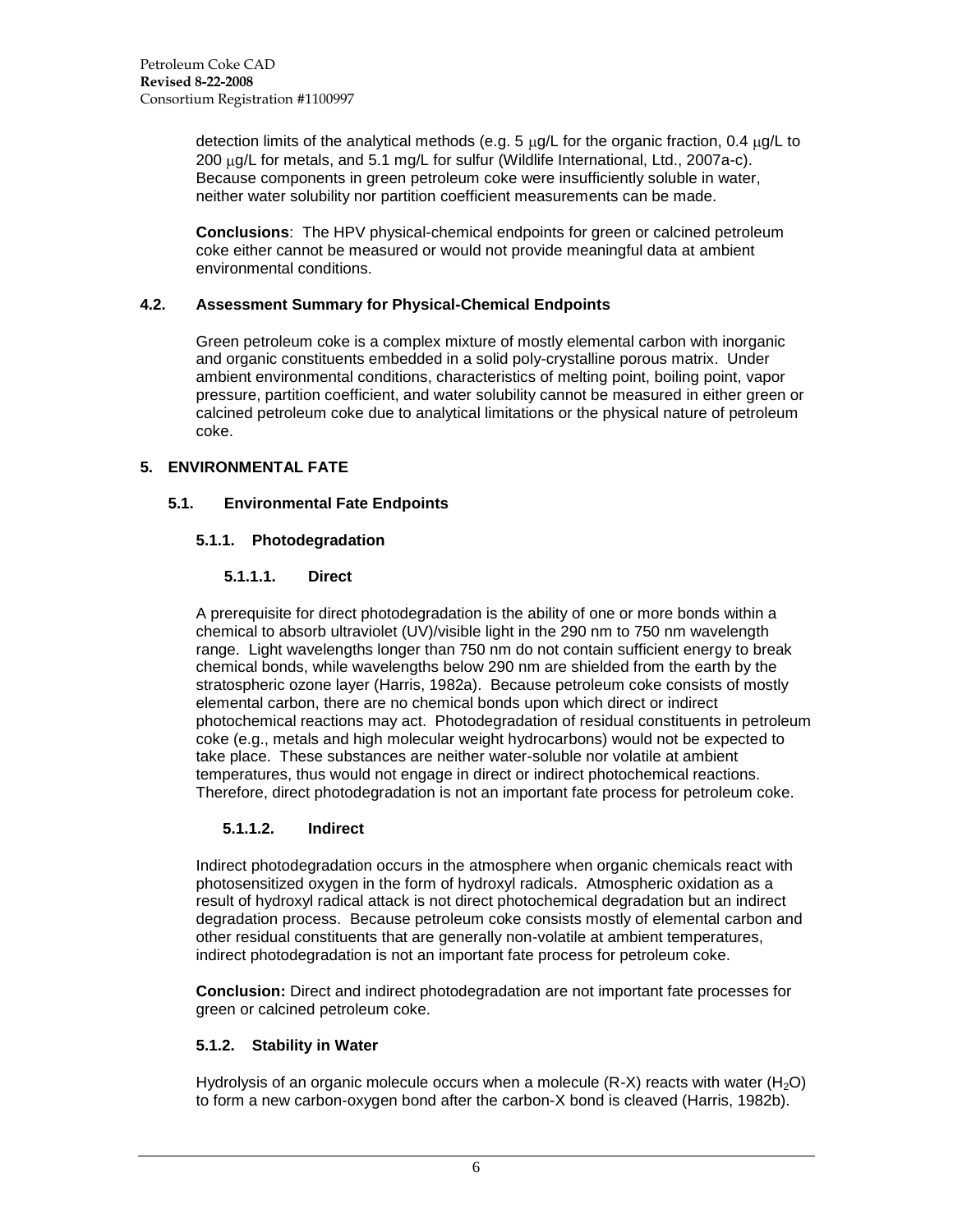This reaction is referred to as nucleophilic substitution, where X is the leaving group being replaced by the incoming nucleophilic oxygen from the water molecule. The leaving group, X, must be a molecule other than carbon because carbon atoms lacks sufficient electronegativity to serve as a good leaving group (i.e., carbon-carbon bonds are too stable to be cleaved by nucleophilic substitution). Chemicals that have a potential to hydrolyze include alkyl halides, amides, carbamates, carboxylic acid esters and lactones, epoxides, phosphate esters, and sulfonic acid esters (Harris, 1982b).

Petroleum coke is composed of elemental carbon and other components that are not susceptible to nucleophilic substitution. Therefore, petroleum coke is not subject to hydrolysis, and this fate process will not be an important degradative pathway in the environment.

**Conclusion:** Hydrolysis is not an important degradative pathway for green or calcined petroleum coke.

## <span id="page-12-0"></span>**5.1.3. Transport Between Environment Compartments Fugacity/Distribution**

Elemental carbon and the residual components are neither sufficiently water soluble nor volatile in the environment to be evaluated by fugacity-based multimedia modeling. If released to the environment, petroleum coke is expected to be chemically and physically inert. Depending on the particle size and density of the material, terrestrial releases will become incorporated into the soil or transported via wind or surface water flow. If released to the aquatic environment, petroleum coke will either be incorporated into sediment or float on the surface, depending on the particle size and density in relation to water.

**Conclusion:** Green and calcined petroleum coke are expected to be chemically and physically inert in the environment, with transport related to particle size and density in relation to wind and water.

#### <span id="page-12-1"></span>**5.1.4. Biodegradation**

Biodegradation occurs when microorganisms transform an organic molecule into carbon dioxide, water, and energy. The reduction or oxidation of chemical bonds in an organic molecule provides the energy and carbon to build new cell material. Petroleum coke is composed mainly of elemental carbon which does not contain the chemical bonds that microbes require for metabolism. Other constituents embedded in the carbon matrix include inorganic substances and high molecular weight hydrocarbon compounds remaining as residuum from the coking process. These constituents would not be expected to be available for microbial degradation. Therefore, biodegradation is not considered an important fate process for petroleum coke.

**Conclusion:** Biodegradation is not considered an important fate process for green or calcined petroleum coke.

#### <span id="page-12-2"></span>**5.2. Assessment Summary for Environmental Fate**

Green and calcined petroleum coke are complex mixtures of mostly elemental carbon with inorganic and organic constituents embedded in the carbon matrix. In general, these constituents do not contain the chemical bonds that engage in photolytic or hydrolytic reactions. If released to the environment, petroleum coke would be expected to be non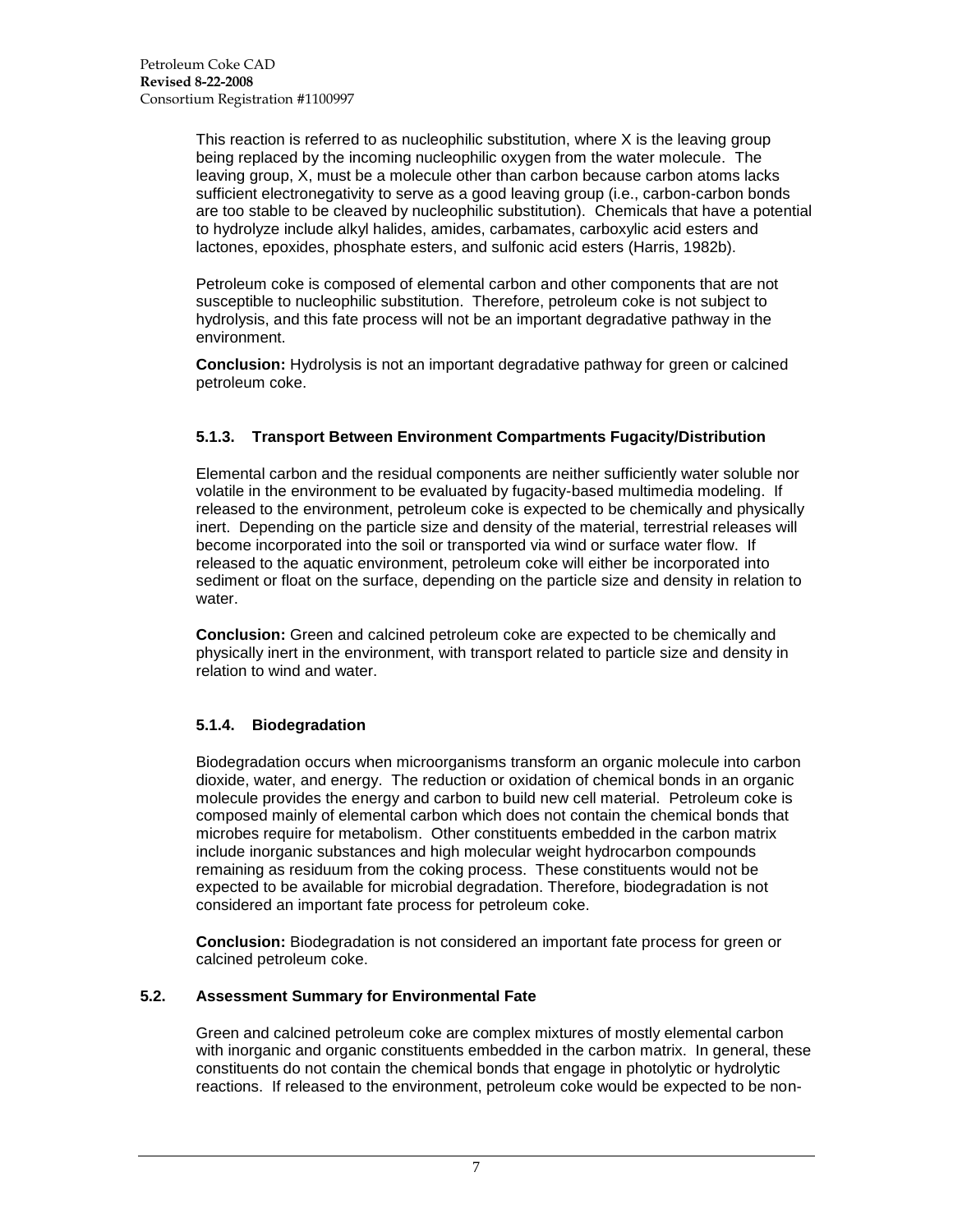reactive and either disperse or remain in the environmental compartment to which it was released.

Therefore, depending on factors such as particle size and density relationships of the petroleum coke and environmental media, releases to terrestrial or aquatic environments would result in incorporation of the material into soils/sediments or dispersal via wind/water action. Biodegradation would not be an important fate process because the majority of the constituents in petroleum coke do not contain the chemical bonds needed for microbial metabolism.

# <span id="page-13-0"></span>**6. ENVIRONMENTAL EFFECTS**

# <span id="page-13-2"></span><span id="page-13-1"></span>**6.1. AQUATIC TOXICITY**

#### **6.1.1. Aquatic Endpoints**

The potential hazard of green petroleum coke to freshwater aquatic organisms was assessed by testing a fish (*Pimephales promelas*), an invertebrate (*Daphnia magna*), and an alga (*Selenastrum capricornutum*). All studies employed aqueous exposure solutions prepared as water accommodated fractions (WAFs) in accordance with OECD recommendations for testing complex mixtures having low water solubility (OECD, 2000a). Green coke used to prepare the WAF solutions was milled and sieved to approximately 2 mm grain size and was separated from the aqueous phase following a period of mixing. Under an aquatic spill scenario, adverse effects of petroleum coke on aquatic organisms potentially could arise due to physical effects of coke particulate matter on respiratory membranes of the organisms. The 2 mm grain size allowed the segregation of the solid particles following the preparation of the WAF solutions.

Prior to testing, the test sample of green petroleum coke was characterized for a series of specific inorganic constituents and predominantly un-alkylated polycyclic aromatic hydrocarbons (PAH). A subset of those analytes and compounds were used as markers in the WAF solutions during each aquatic toxicity test. Attempts to measure these constituents in fresh and aged WAF solutions used in the three aquatic toxicity tests showed their concentrations to be less than the minimum quantifiable limits for the methods used (detection limits were  $5\mu$ g/L for PAHs, 0.4  $\mu$ g/L to 200  $\mu$ g/L for metals, and 5.1 mg/L for sulfur). The aquatic toxicity test endpoints are presented as nominal WAF loading rates. Acute effects on aquatic organisms are unlikely except at concentrations above the solubility limits of the measured constituents. However, the solubility limits could not be defined in these tests because of the extremely low solubility of those constituents from the coke matrix and the limits of the analytical methodology.

# <span id="page-13-3"></span>**6.1.2. Acute Toxicity to Aquatic Vertebrates**

The test with the fathead minnow (*P. promelas*) was conducted following OECD (OECD, 1992) and EPA guidelines (US EPA, 1996a) as a 96-hour static-renewal limit test using a negative control group and a single petroleum coke (green coke) WAF prepared at a loading rate of 1000 mg/L. Each experimental group consisted of 30 fish divided among three test chambers (10 fish/replicate). Test chambers were completely filled with no headspace and sealed to mitigate potential loss of any component during the testing period. Fresh WAF solutions were prepared daily and fish were transferred to the fresh solutions after approximately 24, 48 and 72 hours of the 96-hour exposure period (Wildlife International Ltd., 2006a).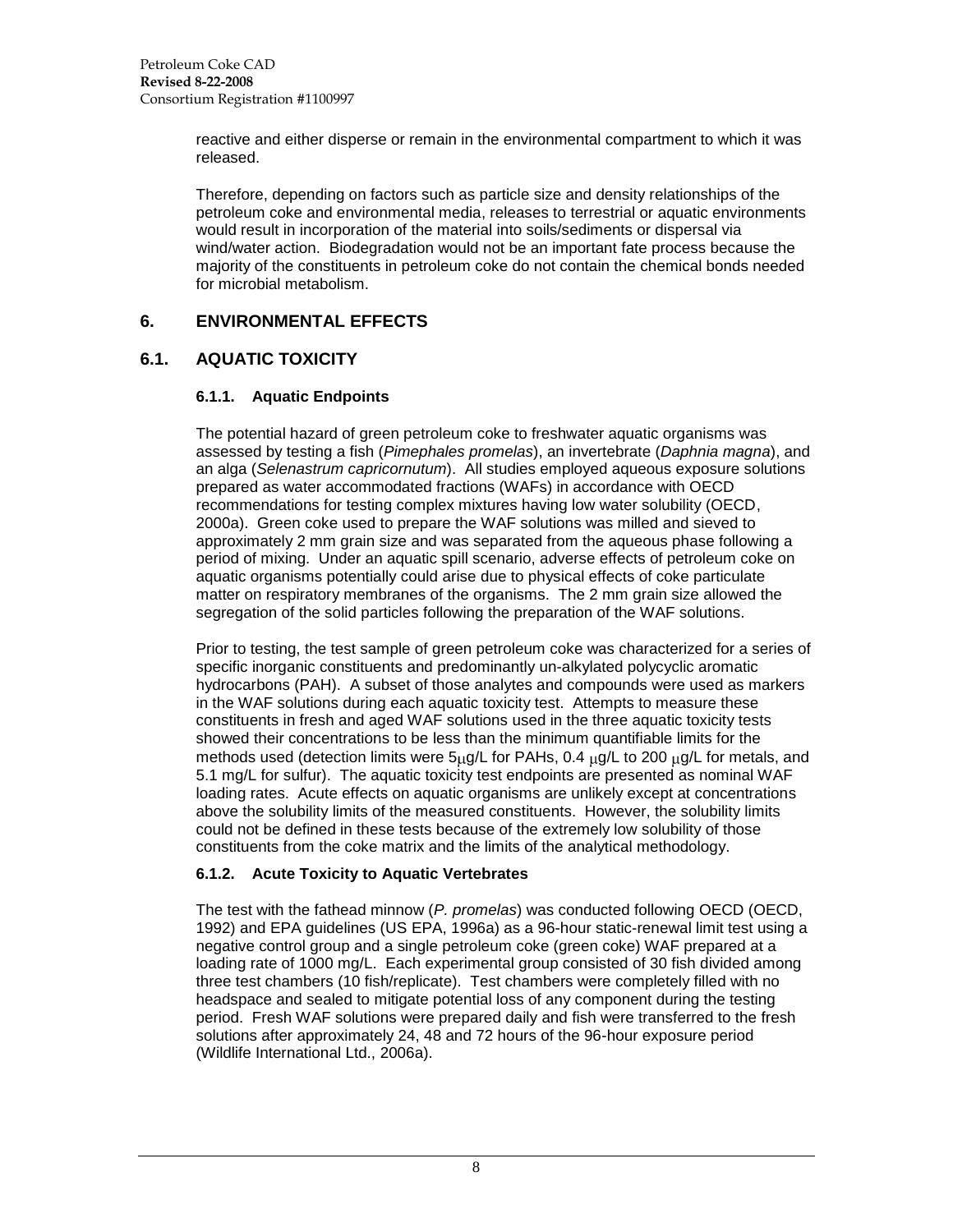No mortality occurred, and no clinical signs of toxicity were evident among the fish of the control and 1000 mg/L WAF exposure groups during the 96-hour exposure period. The endpoints of the test were defined as follows:

96-hour  $LL_{50} > 1000$  mg/L (WAF nominal loading rate)

96-hour no mortality level = 1000 mg/L (WAF nominal loading rate)

96-hour NOELR = 1000 mg/L (WAF nominal loading rate)

**Conclusion:** The results of this study indicate that WAFs of green petroleum coke are not acutely toxic to freshwater fish at the loading rate used in the test.

## <span id="page-14-0"></span>**6.1.3. Acute Toxicity to Freshwater Invertebrates**

The test with the freshwater invertebrate, *Daphnia magna*, was conducted following OECD (OECD, 1984a) and EPA (US EPA, 1996b) guidelines as a 48-hour static-renewal limit test using a negative control group and a single petroleum coke (green coke) WAF prepared at a loading rate of 1000 mg/L. Each experimental group consisted of 30 *D. magna* divided among three test chambers (10 animals/replicate). Test chambers were completely filled with no headspace and sealed to mitigate loss of any component during the testing period. Fresh WAF solutions were prepared after approximately 24 hours, and animals were transferred to the fresh solutions (Wildlife International Ltd., 2006b).

No immobility occurred, and no clinical signs of toxicity were evident among the invertebrates of the control and 1000 mg/L WAF exposure groups during the 48-hour exposure period. The endpoints of the test were defined as follows:

48-hour EL<sup>50</sup> >1000 mg/L (WAF nominal loading rate)

48-hour no immobility level = 1000 mg/L (WAF nominal loading rate)

48-hour NOELR = 1000 mg/L (WAF nominal loading rate)

**Conclusion:** The results indicate that WAFs of green petroleum coke are not toxic to freshwater aquatic invertebrates at the loading rate used in the test.

#### <span id="page-14-1"></span>**6.1.4. Acute Toxicity to Aquatic Plants**

The test with the freshwater alga, *Selenastrum capricornutum*, was conducted following OECD (OECD, 1984b) and EPA (US EPA, 1996c) guidelines as a 96-hour limit test using a negative control group and a single petroleum coke (green coke) WAF prepared at a loading rate of 1000 mg/L. The WAFs were prepared in freshwater algal nutrient medium and added to sterile 300-mL BOD bottles. Each bottle was inoculated with algal cells to achieve an initial cell density of 5,000 cells/mL. BOD bottles were completely filled and sealed to mitigate loss of any component during the test period. Bottles were incubated under constant illumination, and cell densities were determined using a hemocytometer and microscope from samples taken at 24, 48, 72, and 96 hours. Cell count data were used to calculate the area under the growth curve (AUGC) and average specific growth rate  $(\mu)$  (Wildlife International Ltd., 2006c).

Some slight inhibition of growth (AUGC) and growth rate  $(\mu)$  were found in the 1000 mg/L WAF when compared to the control group at 72 hours (26% and 12%, respectively) and at 96 hours (28% and 7.1%, respectively). Differences were noted as statistically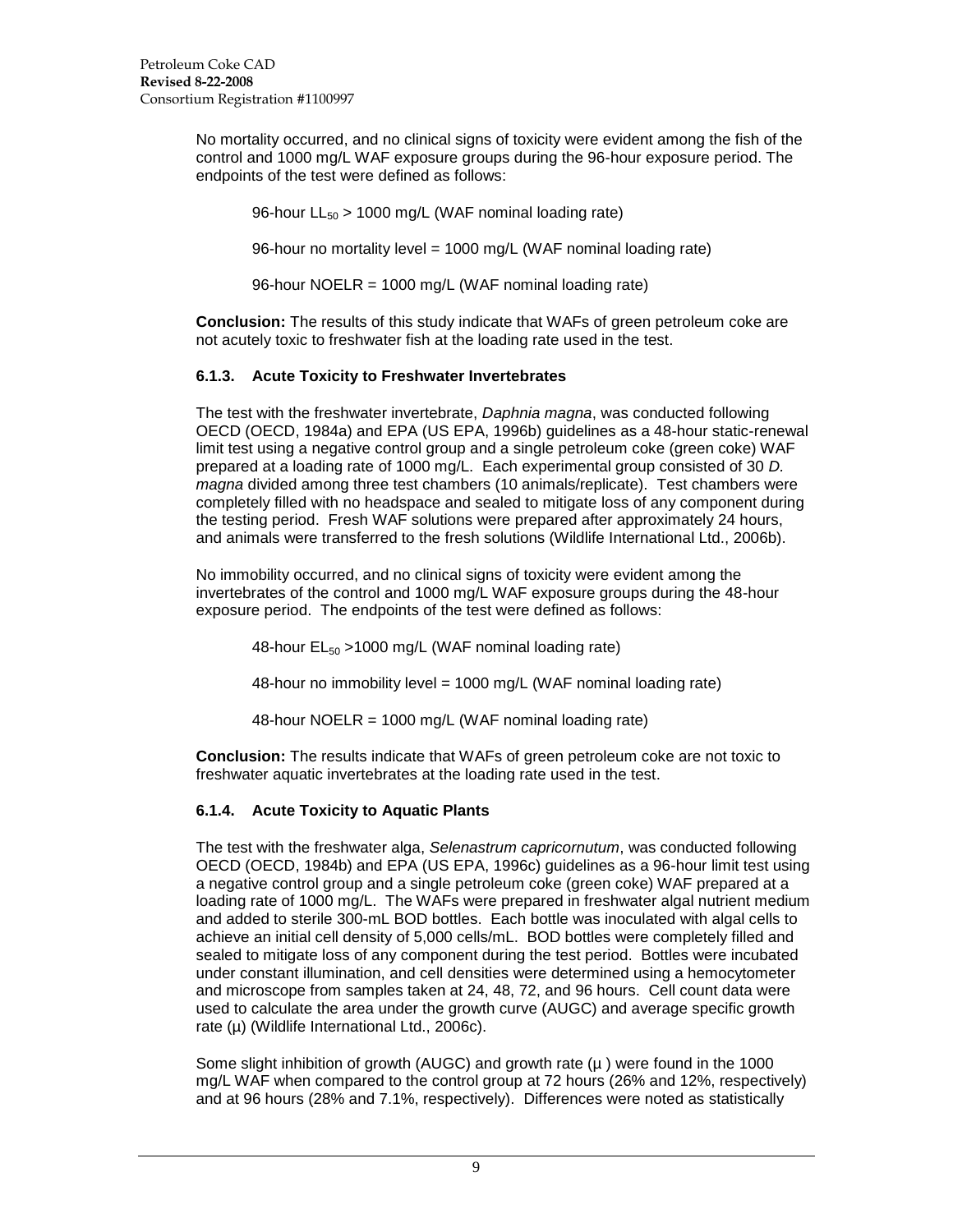significant ( $p = < 0.05$ ), although no such effect was observed in prior range finding testing of algae. The endpoints of the test were defined as follows:

72-hour  $E_bL_{50} > 1000$  mg/L (WAF nominal loading rate) 72-hour  $E<sub>r</sub>L<sub>50</sub>$  >1000 mg/L (WAF nominal loading rate) 72-hour NOELR <1000 mg/L (WAF nominal loading rate) 96-hour  $E_bL_{50} > 1000$  mg/L (WAF nominal loading rate) 96-hour  $E_rL_{50} > 1000$  mg/L (WAF nominal loading rate)

96-hour NOELR <1000 mg/L (WAF nominal loading rate)

**Conclusion:** The results indicate that WAFs of green petroleum coke may produce a slight growth inhibition in freshwater algae at the loading rate used in the test.

# <span id="page-15-1"></span><span id="page-15-0"></span>**6.2. TERRESTRIAL TOXICITY**

# **6.2.1. Terrestrial Endpoints**

Petroleum coke is sometimes used in a manner that can result in exposure to selected terrestrial species. For example, it is used in soil as a grounding agent to protect sensitive installations from lightning strikes (NLSI, 2002), and it has been experimentally used as an absorbent for the removal of crude oil from soils (Narayannan and Arnold, 1997). Therefore the potential hazards to terrestrial organisms were evaluated.

The hazards of green petroleum coke to terrestrial organisms were assessed by testing an earthworm (*Eisenia fetida*), and three species of terrestrial plants (corn, *Zea mays*; radish, *Raphanaus sativus*; and soybean, *Glycine max*). Testing methods followed OECD and/or EPA guidelines. All studies were conducted as limit tests using single maximum test concentrations of 1000 mg/kg (dry weight) of green petroleum coke incorporated into the soil. Petroleum coke used in terrestrial testing was milled to mean particle size of 3.3 µm. The small particle size permitted the incorporation of the substance in soil and maximized the potential for contact between the coke particles and the test species.

Prior to testing, the test sample of green petroleum coke was characterized for selected inorganic constituents and predominantly un-alkylated polycyclic aromatic hydrocarbons (PAH). It was anticipated that those analytes and compounds could be used as dose verification markers when analyzed in the soil during each test. Subsequent analytical method verification trials showed that the PAH markers were below analytical detection limits, while the inorganic metals were not greater than soil background levels. Therefore, all terrestrial effects tests were based on the nominal concentration of petroleum coke in soil.

# <span id="page-15-2"></span>**6.2.2. Toxicity to Terrestrial Plants**

Toxicity of green petroleum coke to terrestrial plants was evaluated in a 21-day limit test using petroleum coke at a concentration of 1000 mg/kg (dry weight) in soil. Un-treated soil was used in the negative control group. Test methodology followed OECD (OECD 2000b) and EPA (US EPA 1996 d, e) guidelines. Corn (*Zea mays*), radish (*Raphanaus sativus*), and soybean (*Glycine max*) were exposed to the soil-incorporated petroleum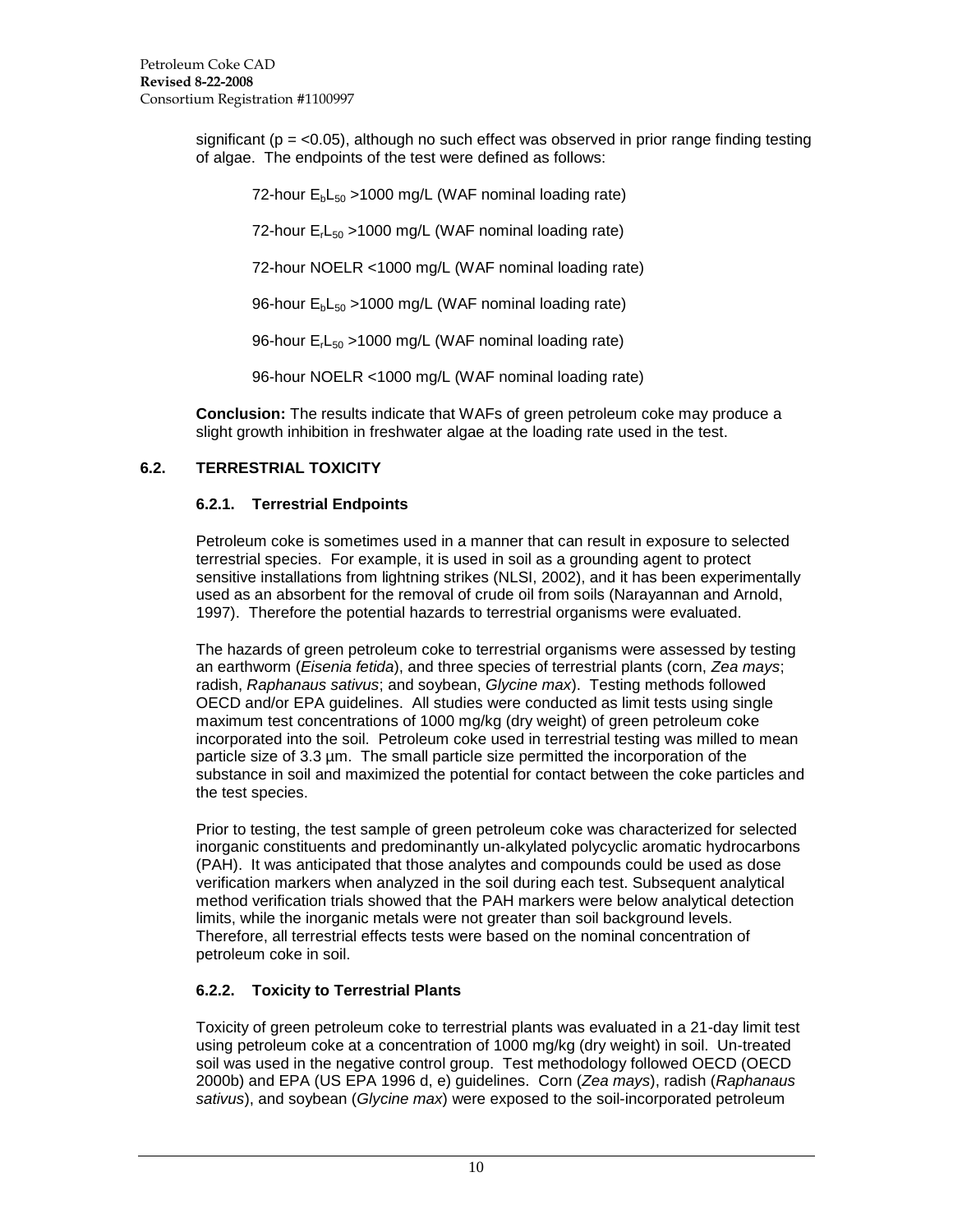coke and assessed for seedling emergence, survival, growth (measured as both seedling height and above-ground dry weight), and seedling condition. The control and exposure groups for each test species consisted of four replicate containers holding 1.87 kg (dry weight) of soil and 10 seeds (Wildlife International Ltd., 2006d).

Corn: No statistically significant differences ( $p > 0.05$ ) were found for seedling emergence, seedling survival, seedling height, or shoot dry weight between the dosed and control groups. Condition scores revealed no treatment-related effects. The results for the test with corn were:

21-day  $LC_{50}$  > 1000 mg/kg (nominal concentration)

21-day NOEC = 1000 mg/kg (nominal concentration)

Radish: No statistically significant differences ( $p > 0.05$ ) were found for seedling emergence, seedling survival, seedling height, or shoot dry weight between the dosed and control groups. Condition scores revealed no treatment-related effects. The results for the test with radish were:

21-day  $LC_{50}$  >1000 mg/kg (nominal concentration)

21-day NOEC = 1000 mg/kg (nominal concentration)

Soybean: No statistically significant differences  $(p > 0.05)$  were found for seedling emergence, seedling survival, seedling height, or shoot dry weight between the dosed and control groups. Condition scores revealed no treatment-related effects. The results for the test with soybean were:

21-day  $LC_{50}$  >1000 mg/kg (nominal concentration)

21-day NOEC = 1000 mg/kg (nominal concentration)

**Conclusion:** The results indicate that green petroleum coke is not toxic to terrestrial plants at the concentration tested.

#### <span id="page-16-0"></span>**6.2.3. Toxicity to Soil Dwelling Organisms**

Toxicity of green petroleum coke to earthworms (*E. fetida*) was evaluated following OECD guidelines (OECD, 1984c) in a 14-day limit test using soil-incorporated petroleum coke at a concentration of 1000 mg/kg (dry weight). Un-treated soil was used in the negative control group. The test and control experimental groups consisted of four replicate containers each holding 750 g of soil and 10 earthworms. During the 14-day test, the earthworms were assessed for survival, burrowing behavior, general appearance, and mean body weight (Wildlife International Ltd., 2006e).

No mortality occurred in any replicate of the control or the 1000 mg/kg treatment groups, and in general, earthworms were normal in appearance. None of the earthworms of the control or treatment groups showed any aversion to the soil or in soil burrowing behavior. There were no statistical differences ( $p > 0.05$ ) in earthworm body weight or change in body weight when measured at the end of the test. The results of the test were defined as follows:

14-day  $LC_{50}$  >1000 mg/kg (nominal concentration)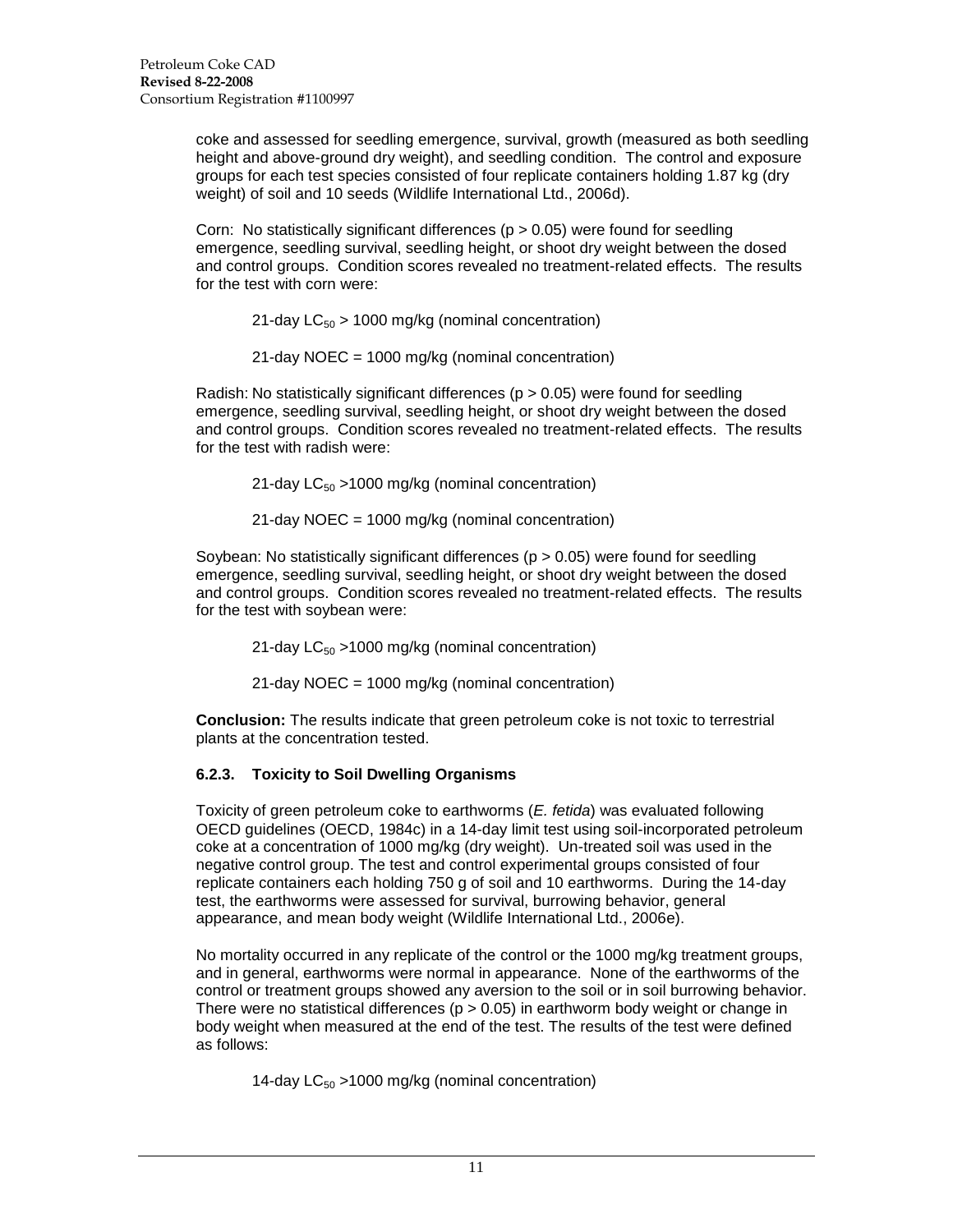14-day no mortality concentration = 1000 mg/kg (nominal concentration)

14-day NOEC = 1000 mg/kg (nominal concentration)

**Conclusion:** The results indicate that green petroleum coke is not toxic to earthworms at the concentration tested.

#### **6.3. Assessment Summary for Environmental Effects**

Petroleum coke (green coke) had no effects on aquatic vertebrates and invertebrates and only a slight effect on algae at a WAF loading rate of 1000 mg/L. Petroleum coke did not produce any adverse effects in earthworms and three species of terrestrial vascular plants at 1000 mg/kg soil. Green coke is considered to have a higher potential to induce environmental effects than calcined coke due to green coke"s higher concentration of volatile matter. In lieu of testing calcined coke, green coke testing results have been conservatively extrapolated to calcined coke (see Table 3). Overall, petroleum coke has an extremely low environmental hazard potential.

#### **7. HUMAN HEALTH ENDPOINTS**

Humans are primarily exposed to petroleum coke via the dermal and inhalation routes (CONCAWE, 1993). Due to the physical-chemical characteristics of coke described above (Section 1), and the lack of systemic toxicity observed in a mouse lifetime dermal study (Wingate and Hepler, 1982), inhalation was considered to be the route of exposure with the highest hazard potential. Consequently, the inhalation route of exposure was used in the one new study (OECD 421 Reproductive/Developmental Toxicity Screening Test) performed to fill HPV program data gaps for reproductive and developmental endpoints. Similarly, the majority of mammalian health data provided in this report are from inhalation studies.

The majority of the existing animal toxicity studies have been conducted on green coke which has a higher volatile matter content than calcined coke. There has been one repeated-dose study of limited scope in which calcined coke was tested for comparison to the green coke. Summary evaluations of the existing studies and the one newly completed study are presented below. Results are summarized in Table 3.

#### <span id="page-17-1"></span><span id="page-17-0"></span>**7.1. Human Health Effects**

#### **7.1.1. Acute Toxicity**

There are no single-dose toxicity studies available on either green or calcined coke.

In the OECD 421 Reproductive/Developmental Toxicity Screening Test described in Section 7.1.2 below, male and female Sprague-Dawley rats were exposed for 6 h/day, 7 days/week to up to 300 mg/m<sup>3</sup> green coke in the two-week range-finding study and up to 300 mg/m<sup>3</sup> for a minimum of 35 days in the definitive study. No animals died prior to the scheduled termination of the studies. Consequently, the acute inhalation  $LC_{50}$  for green coke in rats is estimated to be > 300 mg/m<sup>3</sup> (HLS, 2006).

A repeated-dose inhalation study was conducted to compare lung responses to green and calcined coke (HLS, 1999). In this study, rats were exposed by nose-only inhalation for five days to 50 mg/m<sup>3</sup> calcined coke or green coke. A silicon dioxide exposure group was also used as a benchmark to judge the potential for the coke samples to cause lung fibrosis. The average mass median aerodynamic particle sizes were  $2.71 \text{ µm}$ ,  $2.69 \text{ µm}$ ,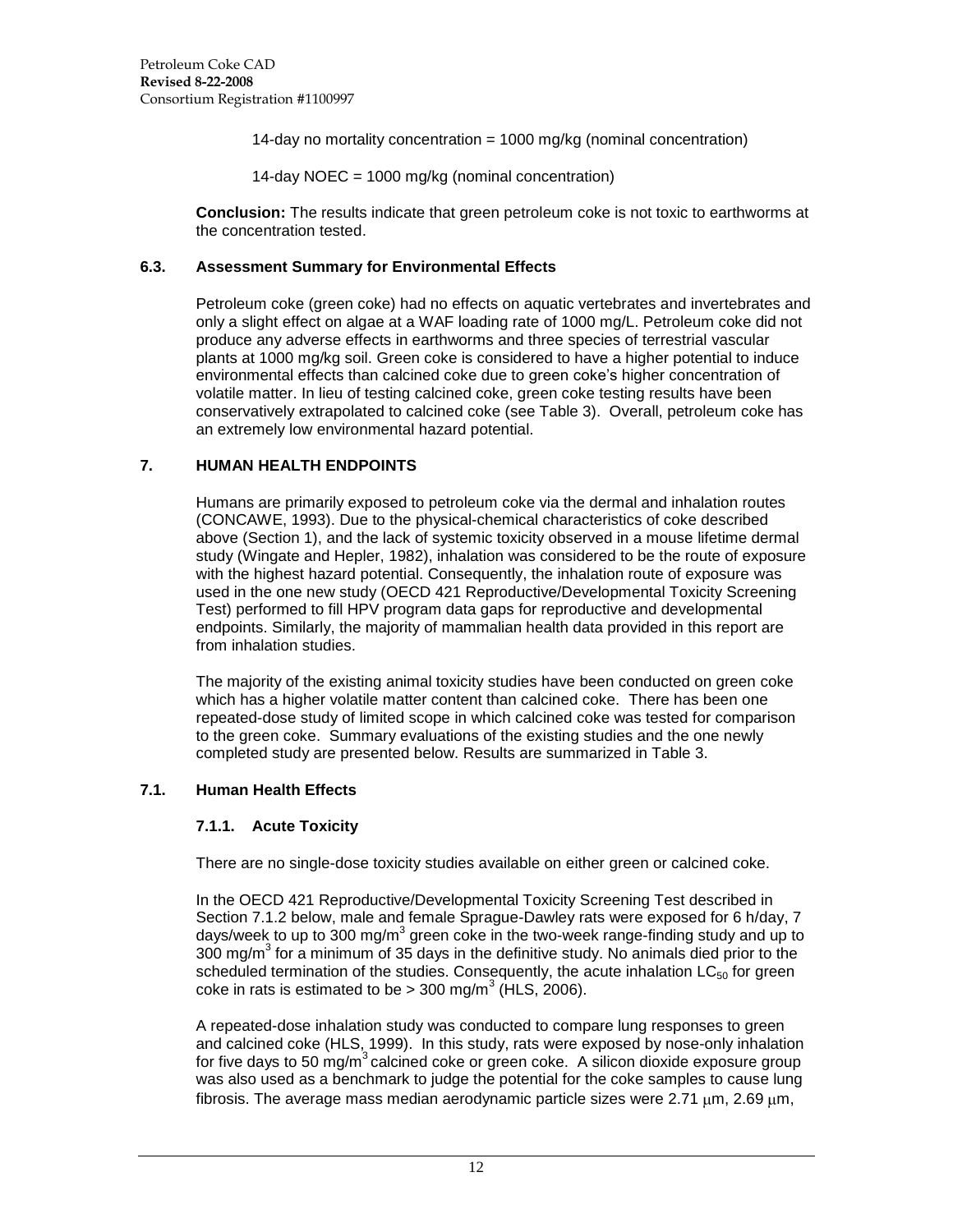and 1.74  $\mu$ m for green coke, calcined coke and silicone dioxide, respectively. Lung response was evaluated by analysis of lung fluids at 7, 28 and 63 days after exposure. No animals died prior to the scheduled sacrifice date. Both green and calcined coke caused slight inflammatory responses in the lung, with the response to green coke being slightly higher. There was no indication of a fibrogenic response from exposure to either the green or calcined coke. The results from this study are consistent with results from the rat and monkey inhalation studies and the OECD 421 Reproductive/ Developmental Toxicity Screening Test described in more detail in section 7.1.2 below. Importantly, this study demonstrated that effects observed with calcined coke were less severe than those of green coke, thus supporting category read-across from green coke to calcined coke in this category analysis document.

**Conclusions:** There are no single dose studies on green or calcined petroleum coke. Repeated-dose and OECD 421 inhalation studies demonstrated a low degree of toxicity with no treatment-related deaths. Based on the OECD 421 study, the acute inhalation toxicity of both green and calcined coke is estimated to be > 300 mg/m<sup>3</sup>.

# <span id="page-18-0"></span>**7.1.2. Repeated-Dose Toxicity**

Two-year whole-body inhalation toxicity studies of sponge-form delayed process green coke were conducted in both Sprague-Dawley rats and Cynomolgus monkeys (IRDC, 1985; Klonne *et al*., 1987). Both studies were conducted at concentrations of 10 and 30 mg/m $3$  of green coke, which had been micronized into fine particles to aid in aerosol generation. The average mass median aerodynamic particle size of  $3.1 \pm 1.9$  um was stable over the entire exposure period. The animals were exposed 6 h/day, 5 days/week, except holidays, for two years. Group sizes in the studies were four mature adult monkeys per sex per control and exposed groups, and 150 rats per sex per control and exposed groups. In life parameters evaluated for monkeys and rats included weekly clinical observation, blood and clinical chemistry analyses prior to exposure and at 1, 3, 6, 12, 18, and 24 months, and comprehensive eye examinations at the same intervals that blood chemistries were conducted. Ten rats/sex/group were pre-selected for cytogenetic evaluation (results presented below under Section 7.1.3.2 for *in vivo* genotoxicity) at five days, 12 months and 24 months of exposure; however due to high mortality in control and exposed groups, only five to eight rats per group were evaluated at 22 months, rather than 24 months. For rats, interim sacrifices were conducted at 5 days, 1, 3, 6, 12 and 18 months with terminal sacrifice at 24 months. Fasting body weights and the weights of heart, lung plus trachea, liver, gonads, adrenals, thyroid/parathyroids, kidneys, spleen and brain were recorded at each scheduled necropsy. Thirty-one designated tissues from ten rats/sex in the control and high exposure groups were examined microscopically after 3,6,12 and 18 months; all remaining animals from control and high exposure level groups were evaluated after 24 months of exposure. All animals sacrificed *in extremis* or found dead were also evaluated. Only lung plus trachea (at 12, 18 and 24 months) and nasal turbinates (at 24 months) were examined microscopically from rats in the 10 mg/m<sup>3</sup> exposure group. All monkeys were sacrificed after 24 months of exposure. The same 31 tissues were evaluated microscopically in control and high dose groups; weights for the same organs listed for rats were also obtained. Again, only lung plus trachea and nasal turbinates were microscopically evaluated for monkeys in the 10 mg/m<sup>3</sup> exposure group. There were no treatment-related effects on body weights or mortality in rats or monkeys.

The only treatment-related effects reported from these chronic studies were for the lungs in both rats and monkeys. There were dose-related increases in lung plus trachea weights and inflammatory changes in the lungs in rat and monkey petroleum coke exposed groups, accompanied by pigment accumulation (presumed to be test material)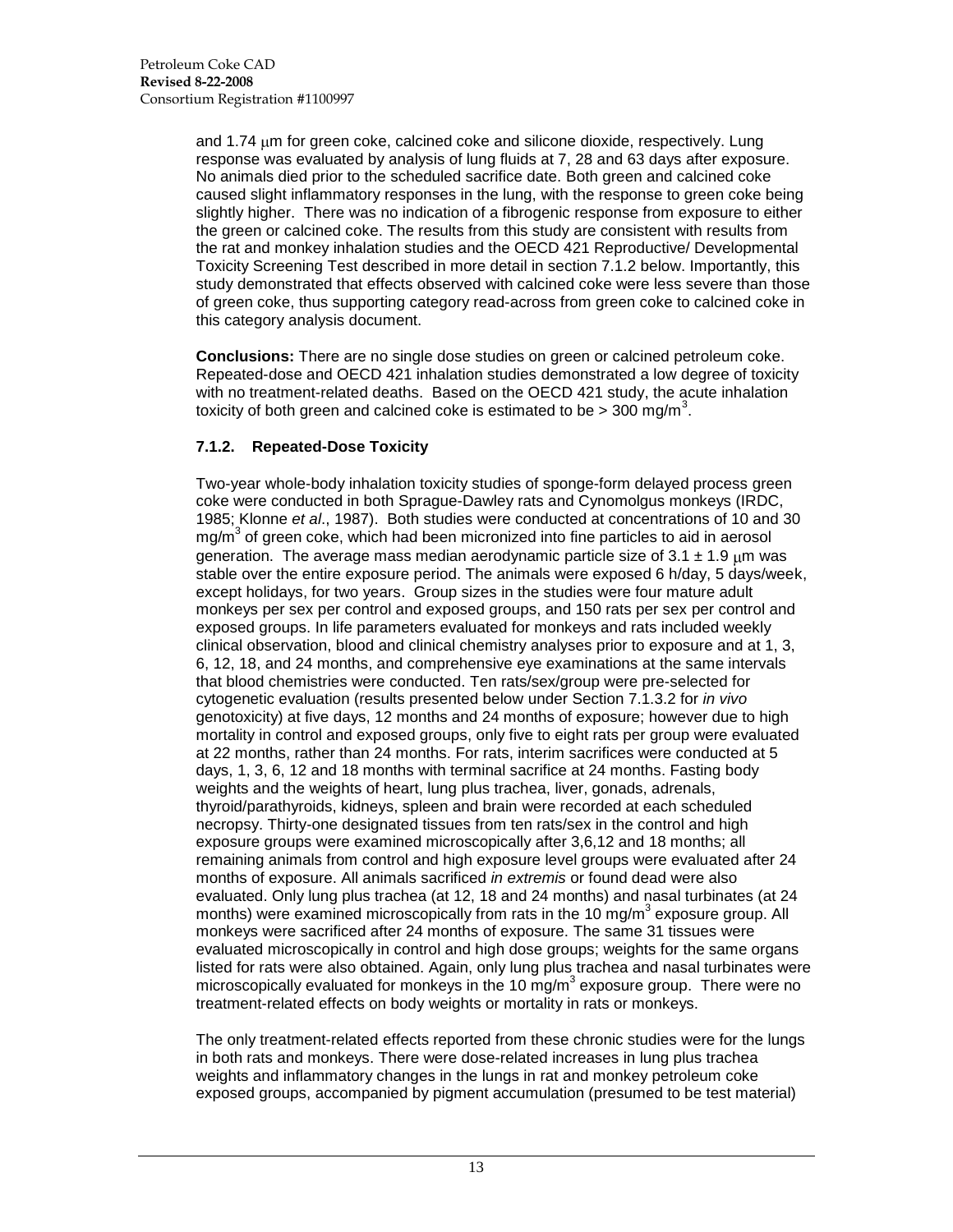in the lung and associated lymph nodes. The lung histological changes in treated rats included pulmonary interstitial inflammatory responses with focal fibrosis, bronchiolization, sclerosis, squamous alveolar metaplasia and the presence of keratin cysts. The keratin cysts were considered to be an advanced stage of squamous alveolar metaplasia but were not considered to be an oncogenic response. The severity of the rat histological changes was related to the duration and concentration of exposure, and was considered to be non-reversible. These lung effects in the rat are considered a nonspecific response of the lung to high concentrations of insoluble particles rather than compound specific induced effects, also referred to as rat lung particle overload, and are unlikely to be relevant to humans (Snipes, 1995; Mauderly and McCunney, 1996). By contrast, the primates exhibited lung and pulmonary lymph node pigment accumulation (presumed to be test material) at both exposure levels as a result of phagocytosis by pulmonary macrophages; however, inflammatory or metaplastic changes, as observed in the rats, were absent. Petroleum coke was not found to be carcinogenic by the inhalation route in either the rat or monkey study. In both rats and monkeys, the portal of entry LOAEL was < 10 mg/m<sup>3</sup>, and the systemic toxicity NOAEL was > 30 mg/m<sup>3</sup>.

Although not a guideline repeated-dose toxicity study, the OECD 421 Reproductive/Developmental Toxicity Screening Test (described in Section 7.1.4) provides additional evidence for the conclusion that petroleum coke has low repeateddose toxicity. Male and female Sprague-Dawley rats (12/sex/group) were exposed via nose-only inhalation to 0, 30, 100 or 300 mg/m<sup>3</sup> micronized green coke with an average mass median aerodynamic diameter of 2.29  $µm$ . All rats were exposed for 6 h/day, 7 days/week for 2 weeks prior to mating. Males continued to be exposed for 28 days during the mating and post-mating periods. During the mating period, females were exposed until evidence of mating was observed or for 14 consecutive days. Once mated, female rats were treated daily during gestation (days 0-19) until euthanized on post-natal day 4. Viability, clinical observations, body weights, feed consumption, organ weights, macroscopic and microscopic findings were evaluated. The only exposure-related effects observed were portal-of-entry effects in the respiratory tract and associated lymphatic system effects (see Reproductive and Developmental section below). No systemic toxic effects were observed.

Additional support for the determination of low repeated-dose toxicity of petroleum coke is provided by a lifetime mouse dermal carcinogenicity study conducted on four samples of green coke and related substances (delayed process coke; fluid process coke; solid condensed emissions from delayed coke process; and process water from delayed process coke). Each of the petroleum coke samples was micronized and suspended in mineral oil, and applied to mouse skin three times per week for two years (Wingate and Hepler, 1982). Particle size was not provided in the assay or analytical reports. However, rough measurements based on scanning electron micrographs of the micronized particles indicate that particle size was uniform and approximately  $< 5 \mu m$  in diameter. Groups of 25 male and 25 female C3H/HeJ mice were treated three times per week with 100 ul of 250 mg/mL test material dissolved in mineral oil. Body weights were taken once every two weeks, and clinical observation were made three times per week. Mice that died or were sacrificed in a moribund condition were necropsied and examined for occurrence of neoplasms in the viscera. Histological examination was limited to site of application and neoplasms found at necropsy. There were no treatment-related effects on survival or body weights. The number of visceral masses and other masses (other than treatment site) in the treated animals were comparable to controls. The only effect observed in the mice was a thickening of the skin in the area of treatment. None of the coke samples caused skin cancer in this study.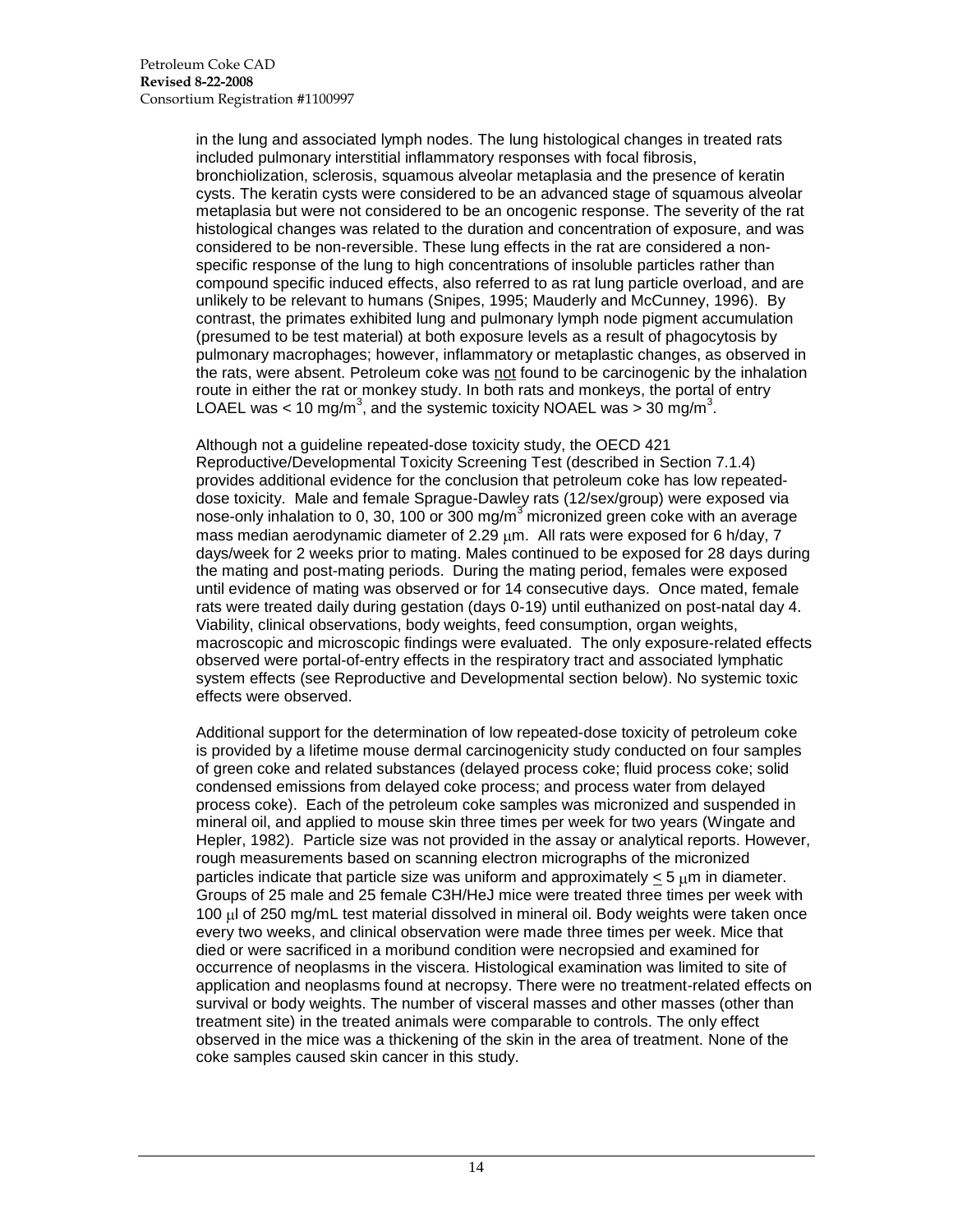**Conclusion:** The repeated-dose inhalation and dermal toxicity studies indicate low systemic toxicity for green coke. In the inhalation studies there were portal-of-entry inflammatory changes in the lung attributed to non-specific particle burden, rather than a specific response to petroleum coke. Based on results of the two-year studies in rats and monkeys, the inhalation repeated-dose portal-of-entry LOAEL was < 10 mg/m<sup>3</sup>, and the systemic NOAEL was > 30 mg/m<sup>3</sup>.

## <span id="page-20-1"></span><span id="page-20-0"></span>**7.1.3. Genetic Toxicity**

### **7.1.3.1.** *In Vitro*

Both delayed and fluid process green coke were evaluated for bacterial mutagenicity in the standard bacterial mutagenesis test using *Salmonella typhimurium* strains TA 1535, 1537, 1538, 98 and 100, with and without metabolic activation (S-9 from Aroclor 1254 induced Sprague-Dawley rats). The solvent used in these studies was dimethyl sulfoxide (DMSO). None of the coke samples produced a positive response in any of the tested strains at concentrations up to  $10,000 \mu g/0.1 \text{ mL}$  (Hazleton, 1981 a, b).

As part of a workplace study on PAH concentrations and mutagenicity of petroleum coke, petroleum pitch, and airborne particulate matter, Monarca *et al.* (1982) tested petroleum coke in *Salmonella typhimurium* strains TA 98 and TA 100. Petroleum coke was ground in a mortar, then 50 grams were sequentially extracted with four solvents of increasing polarity (benzene, chloroform, methanol and acetone). Samples were taken at each extraction step, dried, weighed and dissolved in DMSO. The non-extractable residual material (99.71% of starting material) was also tested as a DMSO suspension. The five samples (four extraction steps & the non-extractable residue) were tested for mutagenic potential in TA 98 and TA 100 at 0.1 – 4 mg/plate with and without metabolic activation (liver S-9 from Aroclor 1254 induced male Sprague-Dawley rats). The criteria for a positive response were defined as the observations of a dose-related response and a three-fold or higher increase in revertants per plate as compared to controls. By these criteria, no mutagenic activity was observed in any of the coke solvent fractions or nonextractable residue.

Green coke (sponge-form delayed process; same sample as used in the rat and monkey two-year studies described in Section 7.1.2) was evaluated in a modified bacterial mutagenicity assay (Dalbey *et al*., 1998; ASTM International, 2004b). It has been shown previously that the standard bacterial assay is insensitive to certain classes of materials, including petroleum substances (Blackburn *et al.*, 1984; 1986). In the modified assay, samples are typically dissolved in cyclohexane and subsequently extracted with dimethyl sulfoxide (DMSO) to produce aqueous compatible solutions which readily interact with tester bacteria. Additionally, hamster, rather than rat, liver homogenate (S-9) is used, and only one bacterial strain tested, *Salmonella typhimurium* TA 98. In this particular study, 200 mg green coke was extracted with 1 ml DMSO and the extract tested with metabolic activation. Green coke was positive in this assay with a mutagenicity index of 12.5.

Jongeneelen et al. (1989) tested four petroleum coke samples in a bacterial mutagenicity assay. Samples were sonicated in DMSO for 30 minutes, and the resultant suspension tested in *Salmonella typhimurium* strains TA 98 and TA 100 in the absence and presence of Aroclor 1254-induced S-9 metabolizing system. All four petroleum coke samples demonstrated a concentration-related doubling of the number of revertants as compared to controls in both tester strains in the presence of S-9 (species of origin not specified), and were therefore considered to be mutagenic by the study authors.

Delayed and fluid process coke samples were also evaluated in a mammalian cell mutagenicity test using the L5178Y mouse lymphoma cells (Hazleton, 1981 a, b). The tests were conducted on DMSO extracts of coke with and without metabolizing enzymes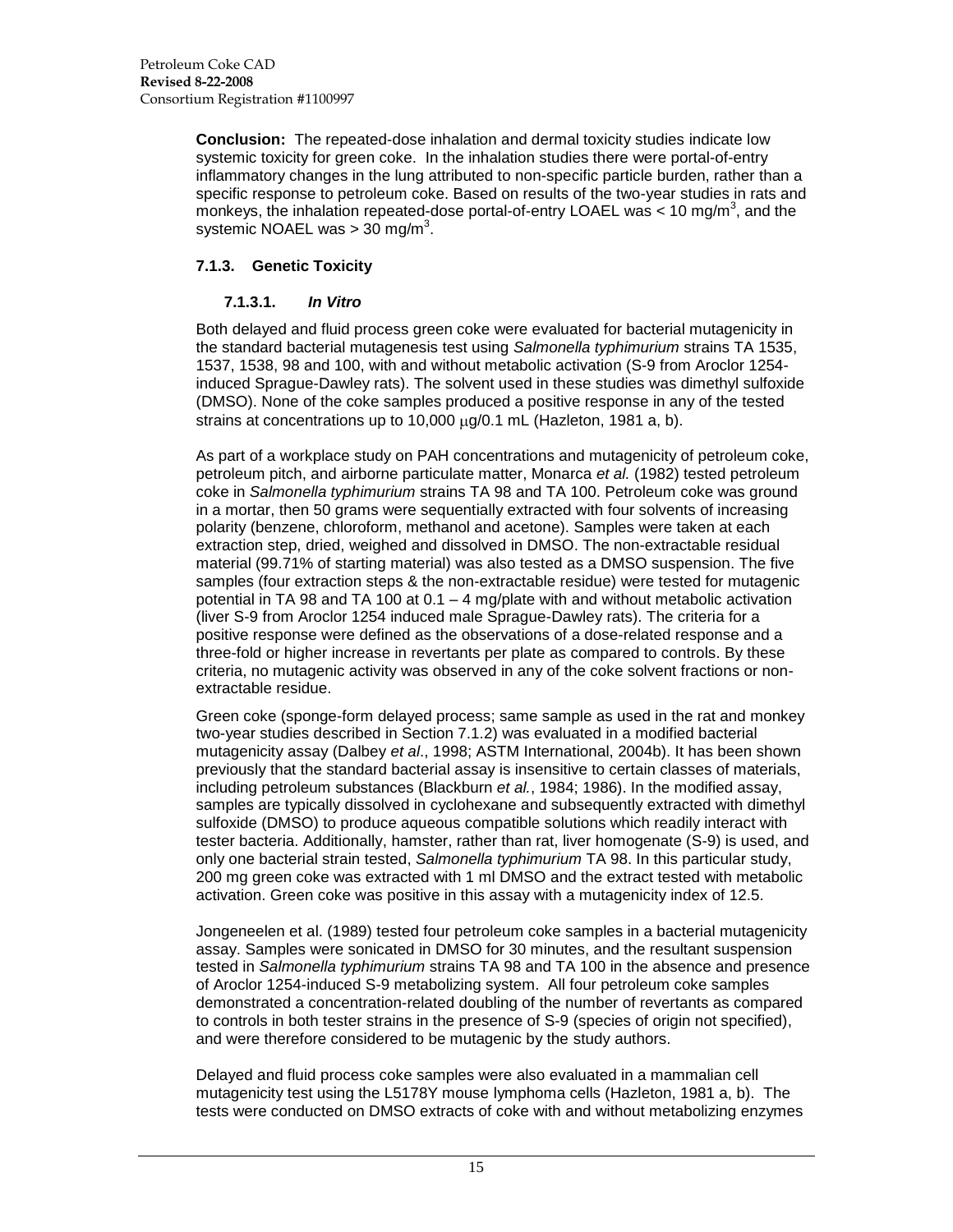in the assay system (S-9 from polychlorinated biphenyl-induced Sprague-Dawley rats). Neither coke sample was mutagenic.

**Conclusion:** Green coke was not mutagenic in standard *in vitro* genetic toxicity tests in bacteria and mammalian cells. However, when tested in a modification of the standard bacterial assay developed for petroleum substance testing, DMSO extracts of petroleum coke were mutagenic in the *Salmonella* mutagenicity assay.

## **7.1.3.2.** *In Vivo*

<span id="page-21-0"></span>Fluid process green coke was evaluated for its ability to produce chromosome aberrations in a bone marrow cytogenetic assay (Hazleton, 1981b). Male Sprague-Dawley rats were exposed via inhalation to concentrations of 0, 10 and 40 mg/m<sup>3</sup> petroleum coke with a particle size of less than 5  $\mu$ m. Rats in the 10 mg/m<sup>3</sup> group were exposed 6 h/day, 5 days/week for a total of 20 exposures. Rats in the 40 mg/m<sup>3</sup> were exposed 6 h/day for 5 days only. Control rats were held for the full 28 days of the study before assessment. The day after the last exposure, colchicine was administered to inhibit mitosis and bone marrow was subsequently analyzed for chromosomal changes. There were no treatment-related chromosomal effects in any treatment group as compared to controls. Fluid process coke was not genotoxic in this study.

Delayed process green coke was evaluated for its ability to produce chromosome aberrations in a bone marrow cytogenetic assay (Hazleton, 1981a). Male Sprague-Dawley rats were exposed via inhalation to concentrations of 0, 10 and 40 mg/m<sup>3</sup> petroleum coke with a particle size of less than 5  $\mu$ m. Rats in the 10 mg/m<sup>3</sup> exposure group were exposed 6 h/day, 5 days/week for a total of 20 exposures. Rats in the 40 mg/m<sup>3</sup> were exposed 6 h/day for 5 days only. Control rats were held for the full 28 days of the study before assessment. The day after the last exposure, colchicine was administered to inhibit mitosis and bone marrow analyzed for chromosomal changes. There were no treatment-related chromosomal effects in the 10 mg/m<sup>3</sup> exposure group. In the 40 mg/m<sup>3</sup> exposure group, there were significant increases in the number of chromatid breaks, markers and total aberrations as compared to controls. The laboratory later determined that the slides had been inconsistently evaluated and misread in some cases. This study was therefore considered to be technically flawed and inconclusive.

To resolve uncertainty, a third *in vivo* cytogenetics study was conducted on bone marrow from male and female rats in the chronic inhalation study described in Section 7.1.2. (IRDC, 1985; Klonne *et al.*, 1987). Analysis was conducted on male and female Sprague-Dawley rats after exposure for five days, 12 months and 22 months to concentrations of 0, 10 and 30 mg/m<sup>3</sup> delayed process green coke dust. There were no significant differences from controls in chromosomal aberrations in any exposed animals at any of the three time points. Delayed process petroleum coke was not genotoxic under these test conditions.

**Conclusion:** The weight of the evidence from these three studies indicates that green coke was not genotoxic in *in vivo* bone marrow chromosome cytogenetic assays.

# <span id="page-21-1"></span>*7.1.4. Reproductive and Developmental Toxicity*

An OECD 421 Reproductive/Developmental Toxicity Screening Test (OECD, 1995) was conducted on delayed process green coke (HLS, 2006). A two-week range finding study was conducted to select exposure levels for the definitive study. Male and female Sprague-Dawley rats (12/sex/group) were exposed via nose-only inhalation to 0, 30, 100 or 300 mg/m<sup>3</sup> micronized green coke with an average mass median aerodynamic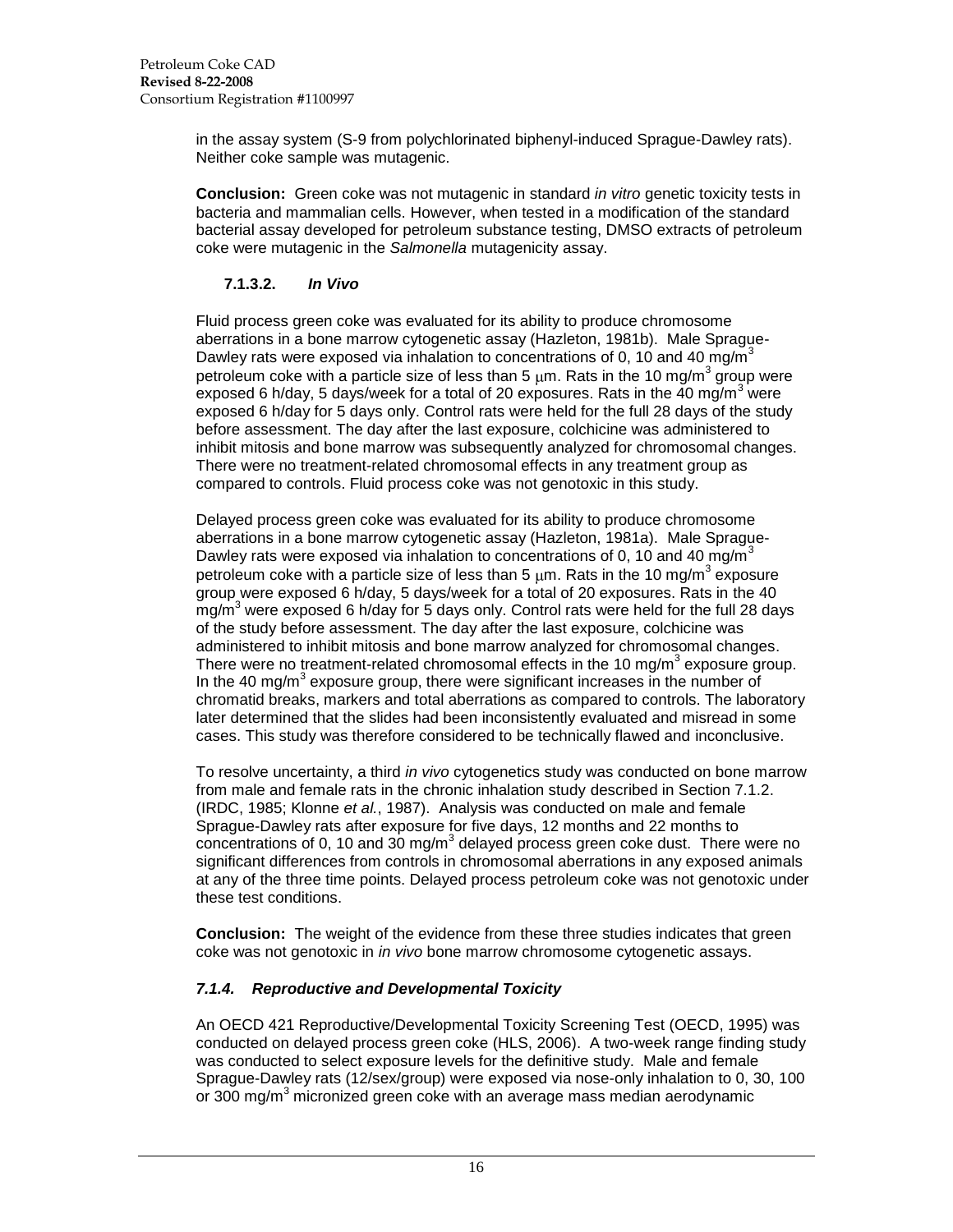diameter of 2.29  $\mu$ m. All rats were exposed for 6 h/day, 7days/week for 2 weeks prior to mating. Males continued to be exposed for 28 days during the mating and post-mating period. During the mating period, females were exposed until evidence of mating was observed or for 14 consecutive days. Once mated, female rats were treated daily during gestation (days 0-19) until euthanized on post-natal day 4. Viability, clinical observations, body weights, feed consumption, survival, organ weights, macroscopic and microscopic findings were evaluated in parental rats. Standard reproductive endpoints (mating indices, pregnancy rates, male fertility indices, gestation length, number of implantation sites and corpora lutea, pre- and post-implantation loss, pups per litter, live born and stillborn pups, and incidence of dams with no viable pups) and developmental endpoints (pup physical examination, viability, weight, sex ratio, litter survival indices, and mean pup survival indices) were evaluated.

There were no statistically significant differences in fertility (no. pregnant/no. cohabited) or gestation (no. live litters/no. confirmed pregnant) indices among the treatment groups. However, the fertility and gestation indices of the 300 mg/m<sup>3</sup> group were outside the testing facility"s historical control lower ranges and a low number of implantation sites with no viable fetuses for one female in the 300 mg/m<sup>3</sup> group was observed. The 300 mg/m<sup>3</sup> group had a fertility index of 75% versus a historical control value of 87.5% and concurrent control value of 91.7%, and a gestational index of 88.9% versus a historical control value of 95.2% and concurrent control value of 100%. Reproductive performance values are shown below.

|                         | Control | 30 mg/m3 | 100 mg/m3 | 300 mg/m <sup>3</sup> |
|-------------------------|---------|----------|-----------|-----------------------|
| A - No. Cohabited       | 12      | 12       | 12        | 12                    |
| B - No. Mated           |         | 12       | 12        |                       |
| C - No. Pregnant        |         | 12       | 12        |                       |
| D - Fertility Index     | 91.7%   | 100%     | 100%      | 75%                   |
| (C/A)                   |         |          |           |                       |
| $E - No$ . Live Litters |         | 12       | 12        |                       |
| F - Gestation Index     | 100%    | 100%     | 100%      | 88.9%                 |
| (E/C)                   |         |          |           |                       |

Therefore the NOAEL for reproductive effects is in this study was 100 mg/m<sup>3</sup>. For all other measurements of reproductive performance, such as mating index, days to mating, gestation length, pre-/post-implantation loss, or number of litters with still born pups, responses in treated groups were not different from control. No developmental or postparturition effects were observed in the study.

The only exposure-related parental effects observed were portal-of-entry effects in the respiratory tract and associated lymphatic system effects. Lungs from all test substancetreated rats were slightly to severely discolored black. Lung weights were increased in a dose-related manner up to 37% in males and 58% in females. Inhalation of petroleum coke was associated with the presence of pigment deposits (presumed to be test material) in the lungs, mediastinal lymph nodes and nasal olfactory epithelium of most male and female rats, and in the lumens of the nasal turbinates and pharynx of male rats. Test substance-related changes characterized by proliferative and/or inflammatory responses were observed in the lungs in all test substance-exposed rats. In the mediastinal lymph nodes draining the lungs, hyperplasia of the paracortical T lymphocyte population accompanied the deposition of pigment. In the larynx, minimal squamous metaplasia of the respiratory epithelium was also observed. These effects were considered non-specific responses to high concentrations of insoluble particles rather than compound-specific induced effects (Snipes, 1995). A parental portal-of-entry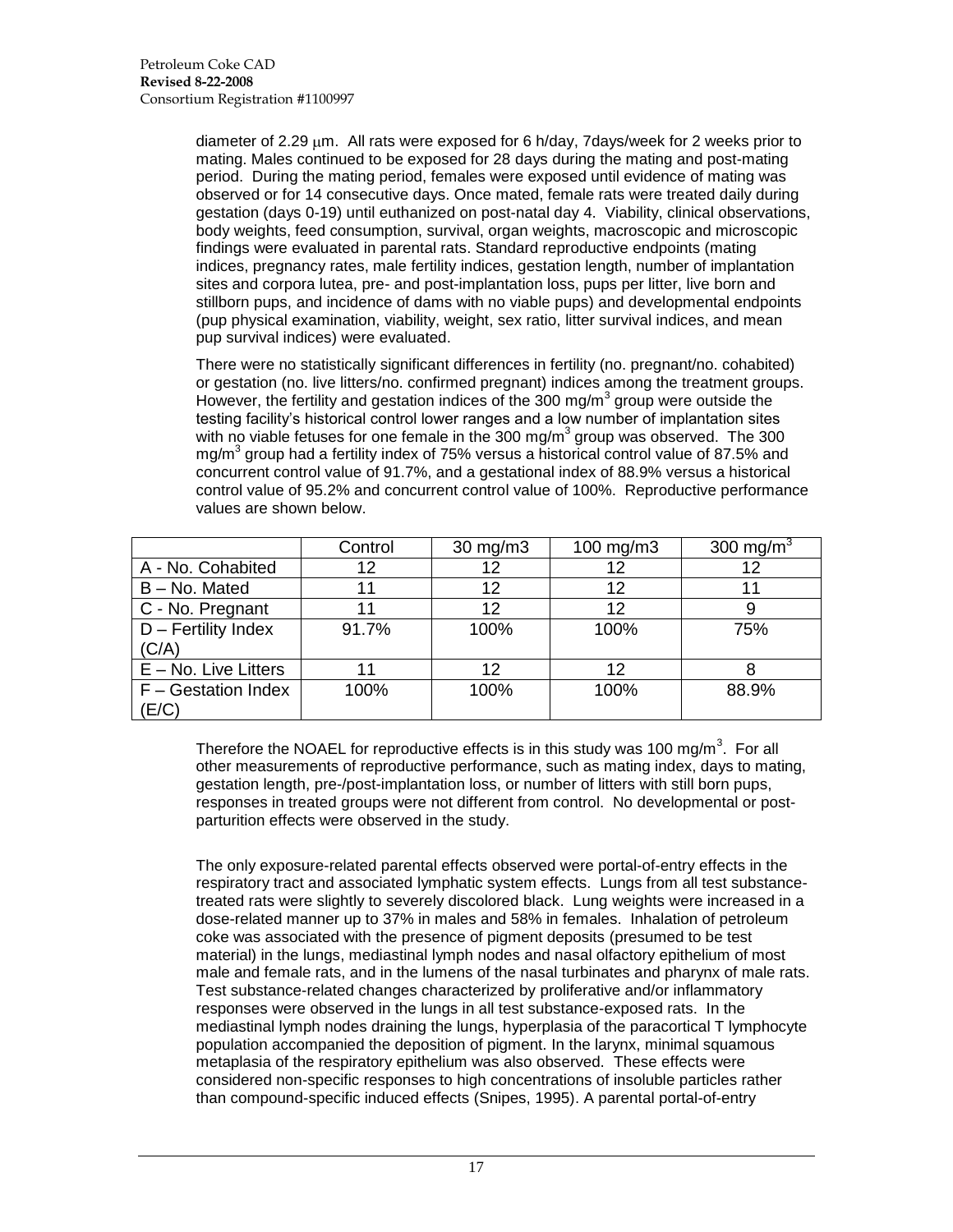NOAEL could not be determined since effects were observed at the lowest exposure. The parental portal-of-entry LOAEL was < 30 mg/m<sup>3</sup>, the lowest concentration tested.

**Conclusion:** Based on the OECD 421 Reproductive/Developmental Toxicity Screening Test, petroleum coke demonstrated low reproductive and developmental toxicity. The reproductive toxicity NOAEL was 100 mg/m3. Parental systemic toxicity and developmental toxicity NOAELs were >300 mg/m3, which was the highest concentration tested.

## <span id="page-23-1"></span><span id="page-23-0"></span>**7.2. Health Effects Other**

## **7.2.1. Carcinogenicity**

Petroleum coke was not carcinogenic in three carcinogenicity studies, which have already been described in Section 7.1.2 *Repeated-dose Toxicity*. Rats and monkeys were exposed via inhalation five days/week for two years to 0, 10, or 30 mg/m<sup>3</sup> petroleum green coke and no excess cancers were observed. In a lifetime skin painting study, mice were exposed three times per week to 0 or 100 ul of 250 mg/mL petroleum green coke and no excess skin or visceral cancers were observed. Petroleum coke was not carcinogenic via the inhalation and dermal routes of administration at the highest concentrations tested.

# <span id="page-23-2"></span>**7.3. Assessment Summary for Health Effects**

Overall, petroleum coke has a low health hazard potential. Green coke is not acutely toxic with an acute inhalation toxicity NOAEL estimated to be > 300 mg/m<sup>3</sup>. Findings observed in inhalation repeated-dose and chronic studies were confined to respiratory system (portal-of-entry) inflammatory changes that were attributed to non-specific effects of insoluble particles rather than petroleum coke-specific effects. The repeated-dose portal-of-entry LOAEL and systemic NOAEL were  $<$  10 mg/m<sup>3</sup> and > 30 mg/m<sup>3</sup>, respectively. Green coke was not mutagenic *in vitro* in standard bacterial or mammalian cell assays. Green coke was mutagenic in modified *in vitro* bacterial assays developed to optimize detection of mutagenicity for certain classes of water-insoluble compounds that are negative in the standard bacterial assay. Green coke was not genotoxic in *in vivo* bone marrow chromosome cytogenetic assays. Green coke did not induce reproductive or developmental toxicity at exposures up to 300 mg/m<sup>3</sup>. The reproductive and developmental toxicity NOAELs were > 300 mg/m<sup>3</sup>. Green coke was not carcinogenic in two inhalation studies (rat and monkey; high exposure = 30 mg/m<sup>3</sup>) and one mouse dermal study (one exposure level only = 100  $\mu$  of a 250 mg/ml coke solution).

Green coke is considered to have a higher potential to induce health effects than calcined coke due to green coke having higher levels of volatile matter as compared to calcined coke. Green coke testing results have been conservatively extrapolated to calcined coke in lieu of testing calcined coke. Results from green coke health testing and extrapolation to calcined coke are summarized in Table 3 on the next page.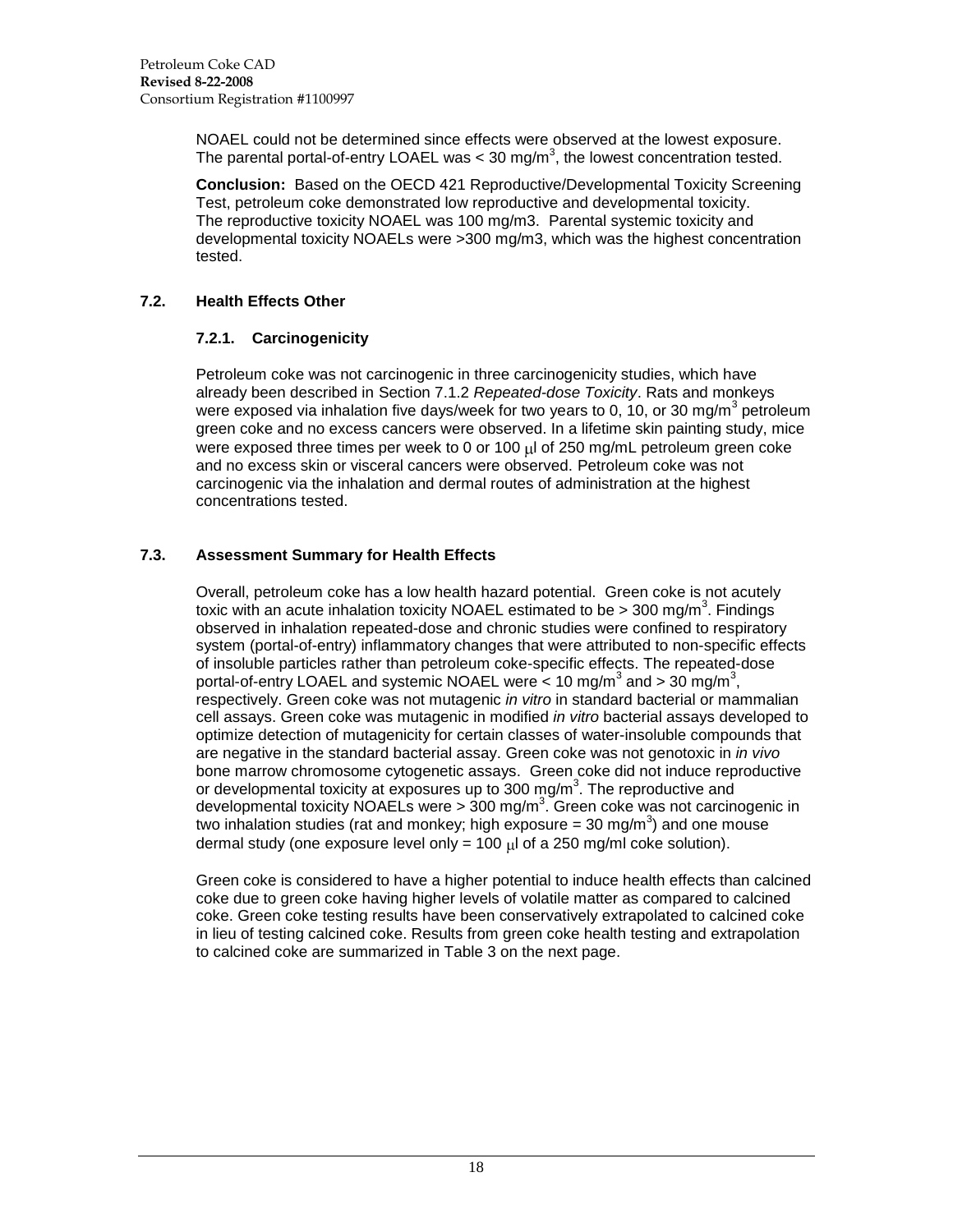# <span id="page-24-0"></span>**8. MATRIX OF PETROLEUM COKE CATEGORY DATA**

| Table 3                               |                                                   |                                   |  |  |  |  |  |  |
|---------------------------------------|---------------------------------------------------|-----------------------------------|--|--|--|--|--|--|
| PETROLEUM COKE CATEGORY DATA MATRIX   |                                                   |                                   |  |  |  |  |  |  |
| <b>Endpoint</b>                       | <b>Petroleum Coke (Green)</b><br>CAS # 64741-79-3 |                                   |  |  |  |  |  |  |
|                                       | <b>Physical-Chemical Properties</b>               |                                   |  |  |  |  |  |  |
| <b>Melting Point</b>                  | N/A <sup>a</sup>                                  | N/A                               |  |  |  |  |  |  |
| <b>Boiling Point</b>                  | N/A                                               | N/A                               |  |  |  |  |  |  |
| Vapor Pressure                        | N/A                                               | N/A                               |  |  |  |  |  |  |
| <b>Partition Coefficient</b>          | N/A                                               | N/A                               |  |  |  |  |  |  |
| <b>Water Solubility</b>               | N/A                                               | N/A                               |  |  |  |  |  |  |
|                                       | <b>Environmental Fate</b>                         |                                   |  |  |  |  |  |  |
| Photodegradation                      | N/A                                               | N/A                               |  |  |  |  |  |  |
| Stability in Water                    | N/A                                               | N/A                               |  |  |  |  |  |  |
| Environ. Transport                    | N/A                                               | N/A                               |  |  |  |  |  |  |
| Biodegradation                        | N/A                                               | N/A                               |  |  |  |  |  |  |
| <b>Environmental Effects</b>          |                                                   |                                   |  |  |  |  |  |  |
| Acute Fish <sup>b</sup>               | $LL_{50}$ > 1000 mg/L                             | $LL_{50}$ > 1000 mg/L             |  |  |  |  |  |  |
|                                       | $NOELR = 1000$ mg/L                               | $NOELR = 1000$ mg/L               |  |  |  |  |  |  |
| Acute Daphnia                         | $EL_{50} > 1000$ mg/L                             | $EL_{50} > 1000$ mg/L             |  |  |  |  |  |  |
|                                       | $NOELR = 1000$ mg/L                               | $NOELR = 1000$ mg/L               |  |  |  |  |  |  |
| Algae                                 | $EL_{50} > 1000$ mg/L                             | $EL_{50} > 1000$ mg/L             |  |  |  |  |  |  |
|                                       | NOELR < 1000 mg/L                                 | NOELR < 1000 mg/L                 |  |  |  |  |  |  |
| <b>Terrestrial</b>                    | $LC_{50}$ > 1000 mg/kg                            | $LC_{50}$ > 1000 mg/kg            |  |  |  |  |  |  |
|                                       | $NOEC = 1000$ mg/kg                               | $NOEC = 1000$ mg/kg               |  |  |  |  |  |  |
|                                       | <b>Health Effects<sup>c</sup></b>                 |                                   |  |  |  |  |  |  |
| Acute <sup>d</sup>                    | $LC_{50}$ > 300 mg/m <sup>3</sup>                 | $LC_{50}$ > 300 mg/m <sup>3</sup> |  |  |  |  |  |  |
| Repeated-Dose                         |                                                   |                                   |  |  |  |  |  |  |
| Systemic                              | $NOAEL > 30$ mg/m <sup>3</sup>                    | NOAEL > 30 mg/m <sup>3</sup>      |  |  |  |  |  |  |
| Portal-of-entry                       | LOAEL < $10 \text{ mg/m}^3$                       | LOAEL < 10 mg/m <sup>3</sup>      |  |  |  |  |  |  |
| Genotoxicity, in vitro, bacterial     |                                                   |                                   |  |  |  |  |  |  |
| Standard assay                        | negative                                          | negative                          |  |  |  |  |  |  |
| Modified assay (optimize organic      | positive                                          | positive                          |  |  |  |  |  |  |
| extractable compounds)                |                                                   |                                   |  |  |  |  |  |  |
| Genotoxicity, in vitro, non-bacterial | negative                                          | negative                          |  |  |  |  |  |  |
| Genotoxicity, in vivo                 | negative                                          | negative                          |  |  |  |  |  |  |
| Reproductive toxicity                 | $NOA\overline{EL}$ > 100 mg/m <sup>3</sup>        | NOAEL > 100 mg/m <sup>3</sup>     |  |  |  |  |  |  |
| Developmental toxicity                | NOAEL > 300 mg/m <sup>3</sup>                     | NOAEL > 300 mg/m <sup>3</sup>     |  |  |  |  |  |  |
| Carcinogenicity                       |                                                   |                                   |  |  |  |  |  |  |
| Inhalation                            | negative                                          | negative                          |  |  |  |  |  |  |
| Dermal                                | negative                                          | negative                          |  |  |  |  |  |  |

<sup>a</sup> N/A indicates that evaluation of endpoint is Not Applicable due to physical-chemical state.

Technical discussions are presented in text to address these endpoints as appropriate.

b Gray shading indicates category read-across from green coke empirical data to calcined coke.<br><sup>c</sup> Inhalation was the route of exposure unless otherwise indicated.<br><sup>d</sup> Yellow shading indicates values estimated from longer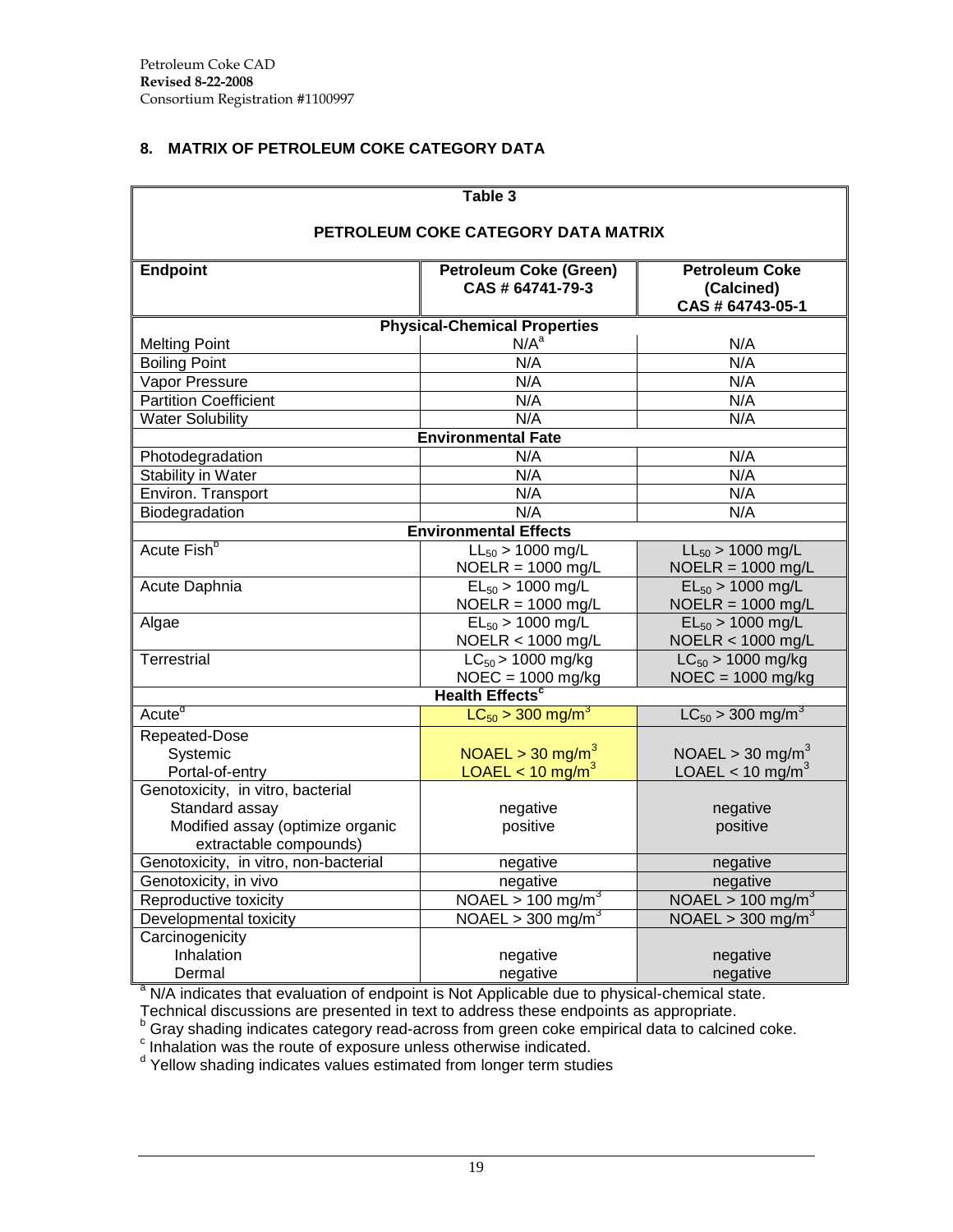## <span id="page-25-0"></span>**9. CATEGORY ANALYSIS CONCLUSIONS**

It is appropriate for green coke and calcined coke to be grouped together in one category. This grouping is justified based on their manufacturing processes, which result in similar physical chemical characteristics and chemical composition. The hazard potential for the petroleum coke category was characterized by summarizing existing data, and testing delayed process green coke to fill in the data gaps identified in existing data. Green coke is considered to have a higher potential to induce environmental and/or human effects than calcined coke due to its higher volatile matter. Therefore, the green coke hazard study results have been conservatively extrapolated to calcined coke in lieu of testing calcined coke.

Petroleum coke is a complex mixture of mostly elemental carbon with inorganic and organic constituents embedded in the carbon matrix. In general, these constituents do not contain the chemical bonds that engage in photolytic or hydrolytic reactions. If released to the environment, petroleum coke would be expected to be non-reactive and either disperse or remain in the environmental compartment to which it was released. Therefore, depending on factors such as particle size and density relationships between the petroleum coke and environmental media, releases to terrestrial or aquatic environments would result in incorporation of the material in soils/sediments or dispersal via wind/water action. Biodegradation would not be an important fate process because the majority of the constituents in petroleum coke do not contain the chemical bonds needed for microbial metabolism.

Petroleum coke has an extremely low environmental hazard potential. Petroleum green coke demonstrated no effect on aquatic vertebrates and invertebrates, and only a slight effect on algae at 1000 mg/L (WAF). Petroleum green coke did not produce any adverse effects when tested against terrestrial soil-dwelling invertebrates and vascular plants at 1000 mg/kg soil.

Petroleum coke has a low health hazard potential. Green coke is not acutely toxic. The acute inhalation toxicity NOAEL was estimated to be > 300 mg/m<sup>3</sup>. Findings observed in repeated-dose and chronic inhalational toxicity studies were confined to portal-of-entry effects that are attributed to non-specific effects of insoluble particles rather than petroleum coke-specific effects. The repeated-dose portal-of-entry LOAEL and systemic NOAEL were estimated to be < 10 mg/m<sup>3</sup> and > 30 mg/m<sup>3</sup>, respectively. Green coke was not mutagenic *in vitro* in standard bacterial or mammalian cell assays. Green coke was mutagenic in modified *in vitro* bacterial assays developed to optimize detection of mutagenicity for certain classes of compounds that are negative in the standard bacterial assay. Green coke was not genotoxic in *in vivo* bone marrow chromosome cytogenetic assays. The reproductive toxicity NOAEL was > 100 mg/m<sup>3</sup> and the developmental toxicity NOAEL was > 300 mg/m<sup>3</sup>.

Green coke was not carcinogenic in two inhalation (rat and monkey; highest exposure concentration was 30 mg/m<sup>3</sup>) studies and one mouse dermal study (one exposure level only equal to100  $\mu$  of a 250mg/mL coke solution).

Based on the data presented in this report, both green coke and calcined coke (using read-across from green coke) have a low potential to cause adverse effects to the environment, and, with the exception of non-compound-specific, insoluble particle portalof-entry effects, to human health.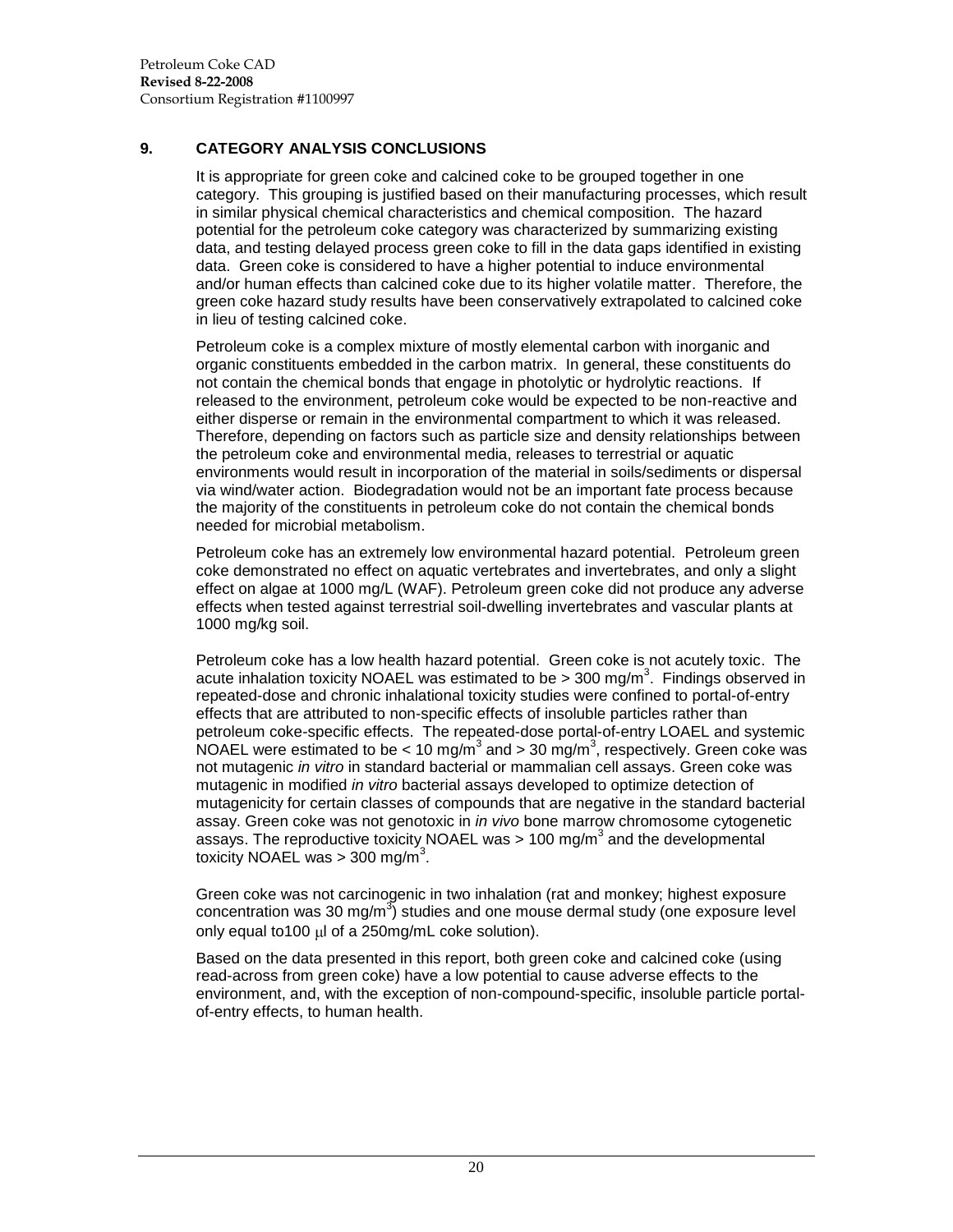#### <span id="page-26-0"></span>**10. REFERENCES**

AIHA (American Industrial Hygiene Association). 2000. Risk Assessment Principles for the Industrial Hygienist. American Industrial Hygiene Association Press, Fairfax, VA.

Altgelt, K.H. and Boduszynski, M. M. 1994. Compositional Analysis: Dream and Reality. In: Composition and Analysis of Heavy Petroleum Fractions. Marcel Dekker, Inc. New York, New York.

Al-Haj-Ibrahim, H. and B.I. Morsi. 1992. Desulfurization of Petroleum Coke: A Review. Ind. Eng. Chem. Res., 321:1835-1840.

Al-Haj-Ibrahim, H. and M. M. Ali. 2005. Effect of the removal of sulphur and volatile matter on the true density of petroleum coke. Periodica polytechnica ser. Chem. Eng., 49(1):19–24.

API (American Petroleum Institute). 1985. Petroleum Process Streams Terms Included in the Chemical Substances Inventory Under the Toxic Substances Control Act (TSCA). Health and Safety Regulation Committee, Task Force on Toxic Substances Control, API, Washington, DC. 40 pp.

API (American Petroleum Institute). 2007. Report of the PAC Analysis Task Group, August 29. API, Washington, DC

ASTM International. 2004a. Standard Test Method for Volatile Matter in Green Petroleum Coke Quartz Crucible Procedure. D 6374 – 99 (Reapproved 2004).

ASTM International. 2004b. Standard Test Method for Determining Carcinogenic Potential of Virgin Base Oils in Metalworking Fluids. E 1687-04.

ASTM International. 2005. Standard Terminology Relating to Petroleum, Petroleum Products, and Lubricants. D 4175-05.

Aveka, Inc. 2003. Report to the American Petroleum Institute on the Analysis of Particle Size Distribution of Green Petroleum Coke. Order No. 5369, Aveka Incorporated, Woodbury, Minnesota. 7 pp.

Blackburn, G.R., Deitch, R.A., Schreiner, C.A., Mehlman, M.A., and Mackerer, C.R. 1984. Estimation of the dermal carcinogenic activity of petroleum fractions using a modified Ames assay. *Cell Biol. Toxicol*., 1:67-80.

Blackburn, G.R., Deitch, R.A., Schreiner, C.A., and Mackerer, C.R. 1986. Predicting carcinogenicity of petroleum distillation fractions using a modified *Salmonella* mutagenicity assay. *Cell Biol. Toxicol*., 2:63-84.

Chevron Products Company. 2003. Email Communication from M. Horton to P. Beatty Reporting the Results of Metals Analysis of Green Petroleum Coke.

Chevron Products Company. 2005. Email Communication to R. White Reporting the Results of Metals Analysis of Green Petroleum Coke.

Clayton Environmental Consultants, Inc. 1983. Evaluation of appropriate methodologies for measuring PNA exposures in the petroleum coking environment for the American Petroleum Institute. API Health and Environmental Science Department Report 36- 30038, 268 pp.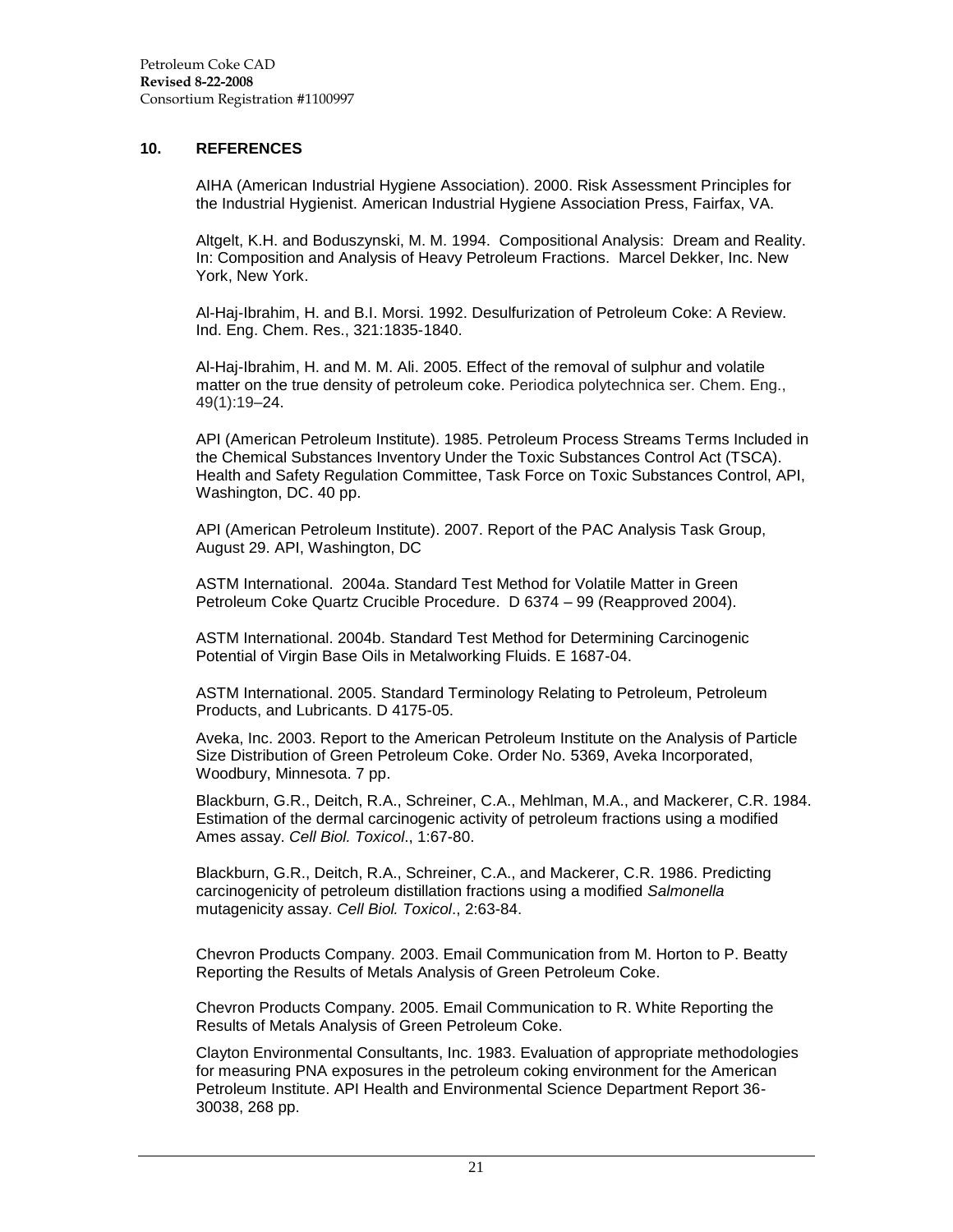CONCAWE. 1993. Petroleum Coke. Product Dossier No. 93/105, CONCAWE, Brussels. 16 pp.

Dalbey, W.E., G.R. Blackburn, T.A. Roy, S. Sasaki, A.J. Krueger, and C.R. Mackerer. 1998. Use of a surrogate aerosol in a preliminary screening for the potential carcinogenicity of coal coated with No. 6 fuel oil. Am. Ind. Hyg. Assoc. J., 59:90-95.

EC (European Commission). 2003. Integrated Pollution Prevention and Control (IPPC); Reference Document on Best Available Techniques for Mineral Oil and Gas Refineries. 490 pp.

Ellis, P.J. and C.A. Paul. 2000a. Tutorial: Petroleum coke calcining and uses of calcined petroleum coke. Presented at the March 5-9, 2000, AIChE 2000 Spring National Meeting, Atlanta, GA.

Ellis, P.J. and C.A. Paul. 2000b. Tutorial: Delayed coking fundamentals. Presented at the March 5-9, 2000, AIChE 2000 Spring National Meeting, Atlanta, GA.

Harris, J. 1982a. Rate of aqueous photolysis. In: Handbook of Chemical Property Estimation Methods. Chapter 8. Edited by W.J. Lyman, W.F. Reehl, and D.H. Rosenblatt. McGraw-Hill Book Company, New York, NY, USA.

Harris, J. 1982b. Rate of hydrolysis. In: Handbook of Chemical Property Estimation Methods. Chapter 7. Edited by W.J. Lyman, W.F. Reehl, and D.H. Rosenblatt. McGraw-Hill Book Company, New York, NY, USA.

Hazleton Laboratories of America, Inc. 1981a. In Vitro and In Vivo Mutagenicity Studies; Delayed Process Coke; (Petroleum coking sample 4-1-140). API Medical Research Publication 28-30728.

Hazleton Laboratories of America, Inc. 1981b. In Vivo and In Vitro Mutagenicity Studies; Fluid Process Coke; (Petroleum Coking Sample 6-1-468). API Medical Research Publication 28-30726.

HLS (Huntingdon Life Sciences). 1999. Study No. 97-6119. Calcined coke (F284) & green coke (F-285): fibrogenic screening study in the rat. Report submitted to ARCO 20 October 1999.

HLS (Huntingdon Life Sciences). 2006. Study No. 03-4246. Petroleum Coke: Reproduction/Developmental Toxicity Screening Study in Rats via Nose-Only Inhalation Exposures.

IRDC (International Research & Development Corporation). 1985. Chronic Inhalation Toxicity Study of Petroleum Coke (Delayed Process) in Rats and Monkeys. API Publication number 32-30234.

IUPAC (International Union of Pure and Applied Chemistry). 1995. Recommended Terminology for the Description of Carbon as a Solid. Pure Appl. Chem. 67(3):473-506.

Jongeneelen, F.J., Anzion, R.B.M., Theuws, J.L.G., and Bos, R.P. 1989. Urinary 1 hyroxypyrene levels in workers handling petroleum coke. *J. Toxicol. Environ. Health,* 26(1):133-136.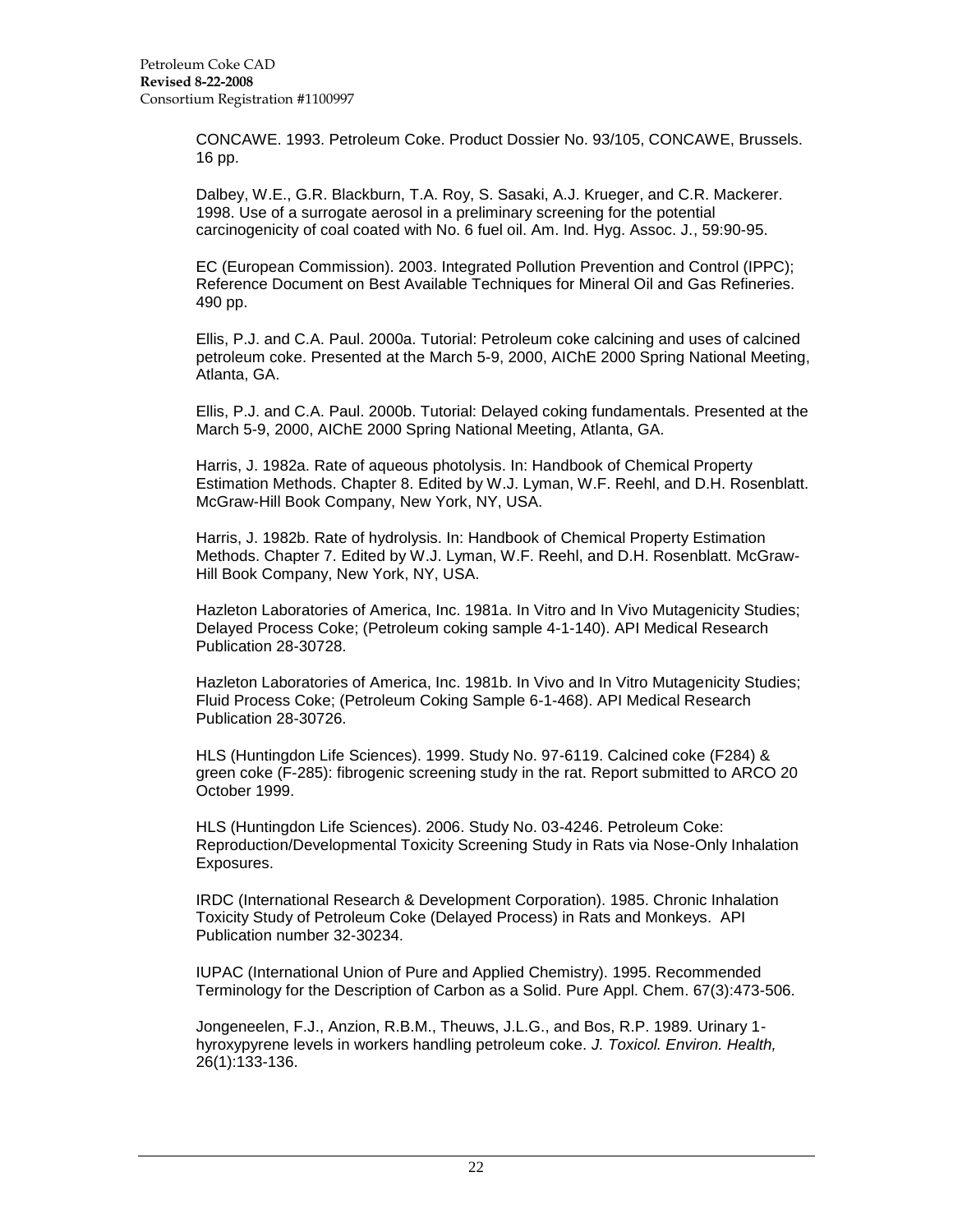Klonne, D. R., Burns, J. M., Halder, C. A., Holdsworth, C. E. and Ulrich, C. E. 1987. Two Year Inhalation Study of Petroleum Coke in Rats and Monkeys. Am. J. Ind. Med., 11:375-389.

Lancaster Laboratories, Inc. 2003. Report to Chevron Products Company on the Analysis of Green Petroleum Coke. Lancaster Laboratories Incorporated, Lancaster, Pennsylvania. 5 pgs.

Lancaster Laboratories, Inc. 2005. Report to Chevron Products Company on the Analysis of Green Petroleum Coke. Lancaster Laboratories Incorporated, Lancaster, Pennsylvania. 7 pgs.

Lee, J. M., Baker, J.J., Murray, D., Llerena, R., and Rolle, J.G. 1997. Quality analysis of petroleum cokes and coals for export specifications required in use of specialty products and utility fuels. Preprints of Symposia, Division of Fuel Chemistry, 214<sup>th</sup> National Meeting, American Chemical Society Volume 42(3):844-853.

Mauderly, J.L. and McCunney, R.L. (Eds.). 1996. Particle Overload in the Rat Lung and Lung Cancer; Implications for Human Risk Assessment, Taylor and Francis, Washington, DC.

Monarca, S., Pasquini, R., Sforzolini, G.S., Viola, V., and Fagioli, F. 1982. Application of salmonella mutagenicity assay and determination of polycyclic aromatic hydrocarboons in workplaces exposed to petroleum pitch and petroleum coke. *Int. Arch. Occup. Environ. Health,* 49**:**223-239.

Narayanan, P.S. and D.W. Arnold. 1997. Remediation of Sucarnoochee Soil by Agglomeration with Petroleum Coke. Adv. Environ. Res. 1(1):27-35.

NLSI (National Lightning Safety Institute). 2002. 21<sup>st</sup> Century Lightning Safety for Explosives Facilities. Web URL: [http://www.lightningsafety.com](http://www.lightningsafety.com/)

OECD (Organization for Economic Cooperation and Development). 1984a. OECD Guideline 202: *Daphnia sp. Acute Immobilization Test and Reproduction Test.* Adopted 4 April 1984. Paris.

OECD (Organization of Economic Cooperation and Development). 1984b. OECD Guidelines 201: *Algal, Growth Inhibition Test*. OECD Guideline for Testing of Chemicals. Paris.

OECD (Organization for Economic Cooperation and Development). 1984c. OECD Guideline 207: *Earthworm, Acute Toxicity Tests*. Organization for Economic Cooperation and Development. Paris.

OECD (Organization for Economic Cooperation and Development). 1992. OECD Guideline 203: *Fish, Acute Toxicity Test*. Paris.

OECD (Organization for Economic Cooperation and Development). 1995. OECD Guideline 421: *Reproductive/Developmental Toxicity Screening Test.* Paris.

OECD (Organization for Economic Cooperation and Development). 2000a. *Guidance Document on Aquatic Toxicity Testing of Difficult Substances and Mixtures.* OECD Series on Testing and Assessment No. 23, ENV/JM/MONO (2000) 6, Paris, France.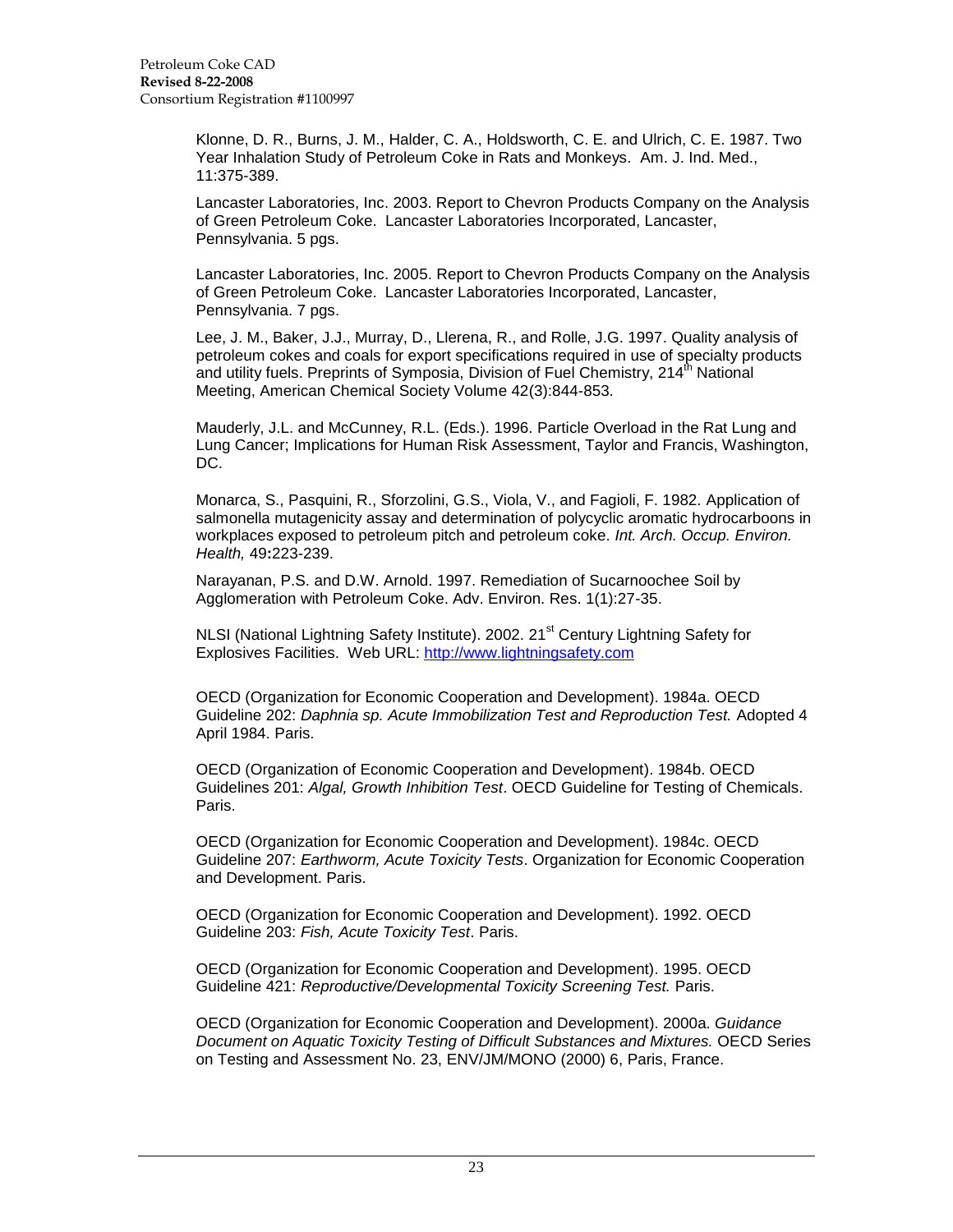OECD (Organization for Economic Cooperation and Development). 2000b. Proposal for Revision of Guideline 208: *Terrestrial Non-Target Plant Tests*. Paris.

OECD (Organization for Economic Cooperation and Development). 2007. Manual for Investigation of HPV Chemicals. www URL: http://www.oecd.org/document/7/0,3343,en\_2649\_201185\_1947463\_1\_1\_1\_1,00.html

Onder, H. and E.A. Bagdoyan. 1993. Everything You Wanted to Know About Petroleum Coke, A Handbook. Allis Mineral Systems, Kennedy Van Saun. 131 pp.

Pace Consultants Inc. 2001. U.S. Delayed Coker Petroleum Coke Quality Survey 1998- 1999. Prepared for the American Petroleum Institute, February, 2001.

Roundtree, E.M. 1998. EXXON Flexicoking Including Fluid Coking. Pgs 12.3-12.24 in Handbook of Petroleum Refining Processes, 2<sup>nd</sup> Edition (Meyers, R.A., ed.)

Siskin, M., S.R. Kelemen, C.P. Eppig, L.D. Brown, and M. Afeworki. 2006. Asphaltene molecular structure and chemical influences on the morphology of coke produced in delayed coking. Energy & Fuels, 20:1227-1234.

Snipes, M. B. 1995. Pulmonary Retention of Particles and Fibers: Biokinetics and Effects of Exposure Concentrations. In McClellan , R.O. and Henderson, R.F. (Eds.), Concepts in Inhalation Toxicology,  $2^{nd}$  ed., Taylor & Francis, Washington, DC, pp. 225-248.

Speight, J. G. 2007. The Chemistry and Technology of Petroleum. Fourth Edition. CRC Press. Boca Raton, FL.

US DOE (U. S. Department of Energy). 2007. Glossary, Energy Information Administration: Official Energy Statistics from the U.S. Government. www URL: http://www.eia.doe.gov/glossary/index.html.

US EPA (U.S. Environmental Protection Agency). 1994. Methods for Derivation of Reference Concentrations and Application of Inhalation Dosimetry. EPA/600/8-90/066F.

US EPA (U.S. Environmental Protection Agency). 1996a. Series 850 – Ecological Effects Test Guidelines (*draft*), OPPTS Number 850.1075: *Fish Acute Toxicity Test, Freshwater and Marine*.

US EPA (U.S. Environmental Protection Agency). 1996b. Series 850 – Ecological Effects Test Guidelines (*draft*), OPPTS Number 850.1010: *Aquatic Invertebrate Acute Toxicity Test, Freshwater Daphnids.*

US EPA (U.S. Environmental Protection Agency). 1996c. Series 850 – Ecological Effects Test Guidelines (draft), OPPTS Number 850.5400: *Algal Toxicity, Tiers I and II*.

US EPA (U.S. Environmental Protection Agency). 1996d. Series 850- Ecological Effects Test Guidelines (*draft*), OPPTS Number 850.4100: *Terrestrial Plant Toxicity, Tier I*  (Seedling Emergence).

US EPA (U.S. Environmental Protection Agency). 1996e. Series 850- Ecological Effects Test Guidelines (*draft*), OPPTS Number 850.4225: *Seedling Emergence, Tier II.*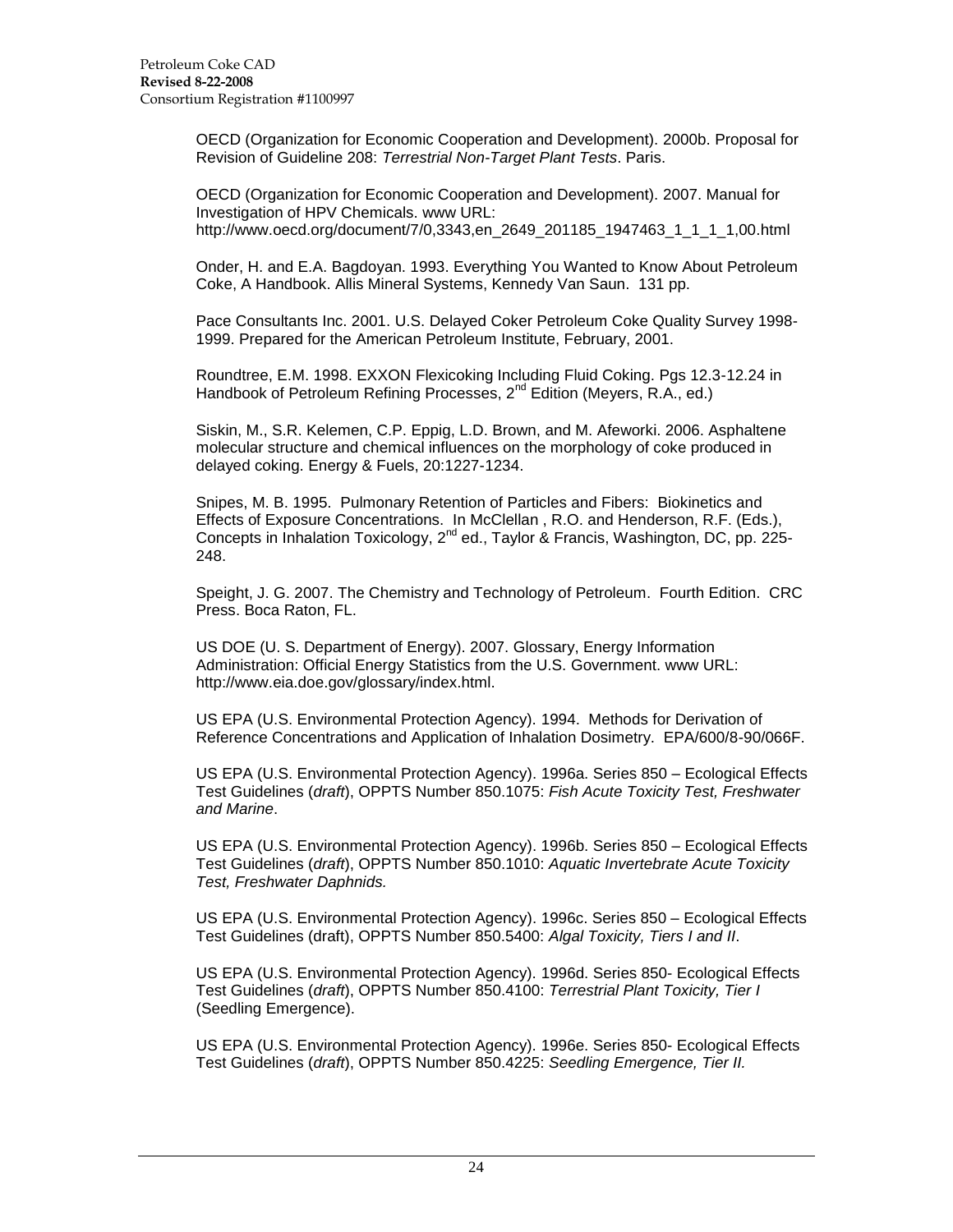US EPA (U.S. Environmental Protection Agency). 1996f. Series 870- Health Effects Test Guidelines, OPPTS Number 870.3550: *Reproduction/Developmental Toxicity Screening Test.*

US EPA (U.S. Environmental Protection Agency). 1999. Determining the Adequacy of Existing Data. www URL: http://www.epa.gov/chemrtk/datadfin/htm.

US EPA (U.S. Environmental Protection Agency). 2002. A Review of the Reference Dose and Reference Concentration Processes. Report EPA/630/P-02/002F, Risk Assessment Forum, U.S. EPA, Washington, DC.

US EPA (U.S. Environmental Protection Agency). 2007. Development of Chemical Categories in the HPV Challenge Program. www URL: http://www.epa.gov/HPV/pubs/general/categuid.htm (updated November 28, 2007)

US NLM (U.S. National Library of Medicine). 2007. Integrated Risk Information System (IRIS). www URL:<http://toxnet.nlm.nih.gov/cgi-bin/sis/htmlgen?IRIS>

Wikipedia. (2007a). Definition of elemental carbon. www URL: [http://en.wikipedia.org/wiki/Main\\_Page](http://en.wikipedia.org/wiki/Main_Page)

Wikipedia. (2007b). Definition of thermal decomposition. www URL: [http://en.wikipedia.org/wiki/Main\\_Page](http://en.wikipedia.org/wiki/Main_Page)

Wildlife International, Ltd. 2006a. Petroleum Coke: A 96-Hour Static-Renewal Acute Toxicity Test with the Fathead minnow (*Pimephales promelas*). Final Report, Project No. 472A-1134.

Wildlife International, Ltd. 2006b. Petroleum Coke: A 48-Hour Static-Renewal Acute Immobilisation Test with the Cladocern (*Daphnia magna*). Final Report, Project No. 472A-112.

Wildlife International, Ltd. 2006c. Petroleum Coke: A 96-Hour Toxicity Test with the Freshwater Alga (*Selenastrum capricornutum*). Final Report, Project No. 472A-114.

Wildlife International Ltd. 2006d. Petroleum Coke: A 21-Day Toxicity Test to Determine the Effects of the Test Substance on Seedling Emergence and Growth of Terrestrial Plants. Final Report, Project No. 472-102.

Wildlife International Ltd. 2006e. Petroleum Coke: A 14-Day Acute Toxicity Test with the Earthworm (*Eisenia fetida*). Final Report, Project No. 472-101.

Wingate, D. A. and Hepler, D. I. 1982. "Carcinogenic Potential of Petroleum Coke and Process Products". Report to American Petroleum Institute on Project 1402 by Elars Bioresearch Laboratories, Inc., API-#PS-22-EBL (131/840).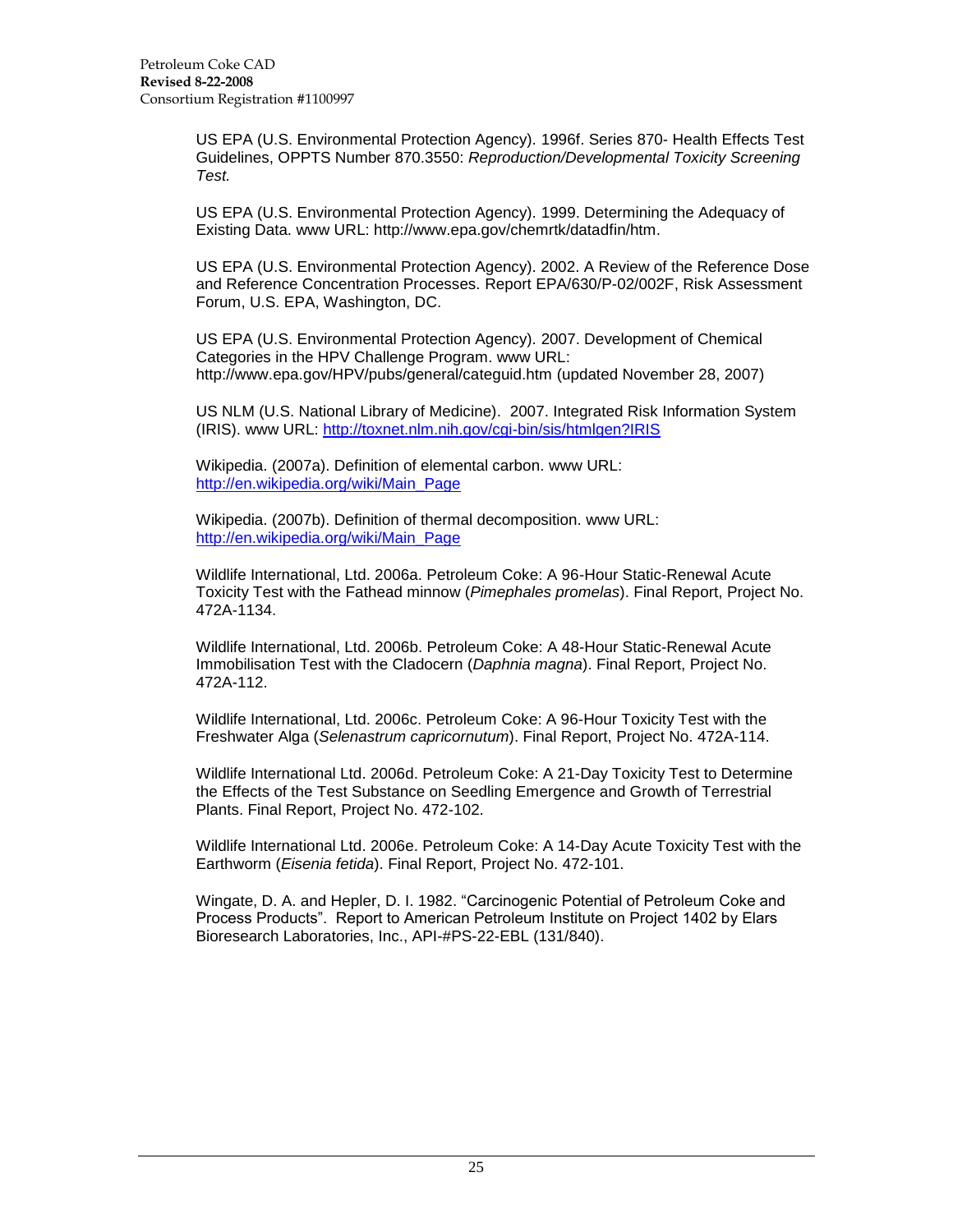#### <span id="page-31-0"></span>**11. LIST OF ABBREVIATIONS AND ACRONYMS**

API – American Petroleum Institute BOD – biological oxygen demand Btu/lb – British thermal unit per pound Btu/scf – British thermal unit per standard cubic feet AUGC – area under the growth curve CASRN/CAS #/CAS No. - Chemical Abstract Service Registry Number  $\mathrm{^{\circ}C}$  – degrees Celsius CONCAWE – Conservation of Clean Air and Water in Europe d - day DMSO – Dimethyl sulfoxide EINECS – European Inventory of Existing Commercial Chemical Substances  $EL_{50}$  – effective loading rate lethal to 50% of the test population  $E_bL_{50}$  – effective loading rate that causes 50% reduction in algal cell biomass  $E<sub>150</sub>$  – effective loading rate that causes 50% reduction in algal growth rate EPA/US EPA – United States Environmental Protection Agency g/cm<sup>3</sup> – grams per cubic centimeter h - hour HLS – Huntingdon Life Sciences HPV – High Production Volume IRDC – International Research and Development Corporation <sup>o</sup>K – degrees Kelvin kPa - kilopascal  $LC_{50}$  – lethal concentration for 50% of the test population  $LL_{50}$  – lethal loading rate for 50% of the test population Loading Rate – total amount of test substance added to dilution water to prepare water accommodated fractions (WAFs) for ecotoxicity testing LOAEL – lowest observable adverse effect level mg/kg – milligrams per kilogram mg/L – milligrams per liter mg/m<sup>3</sup> - milligrams per cubic meter mL - milliliter mm - millimeter nm - nanometer NOAEL – no observable adverse effect level NOEC – no observable effect concentration NOELR – no observable effect loading rate OECD – Organization for Economic Cooperation and Development OPPTS – US EPA Office of Prevention, Pesticides and Toxic Substances PAC - Polycyclic aromatic compound PAH – polycyclic aromatic hydrocarbon PNA – polynuclear aromatic ppm – part per million SIDS – Screening Information Data Set US EPA – United States Environmental Protection Agency UV - ultraviolet WAF – water accommodated fraction wt% - weight percent g - microgram g/L – microgram/liter > greater than < less than = equal to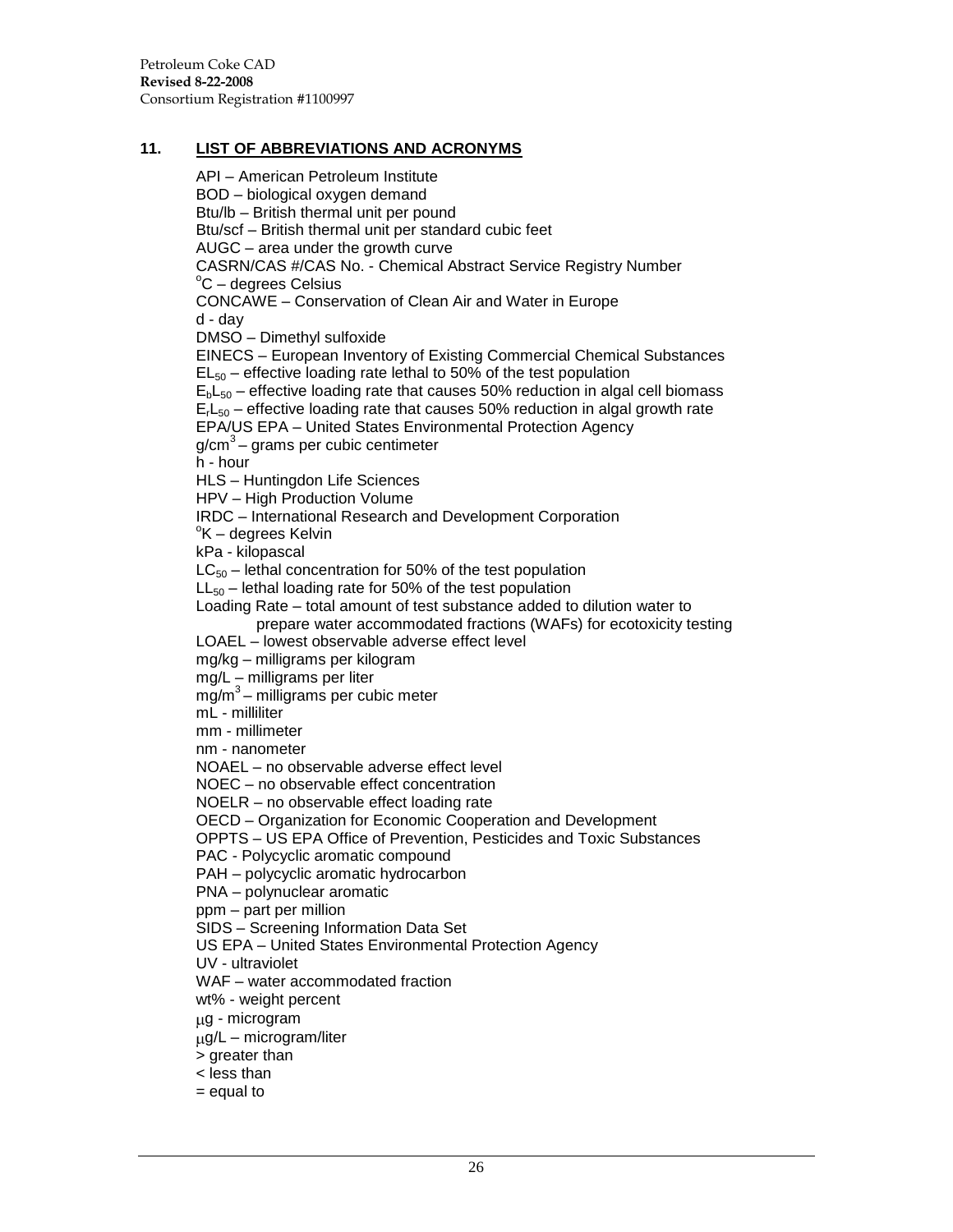# <span id="page-32-0"></span>**12. GLOSSARY**

**NOTE:** *The following terms are used in this document. To the extent possible definitions were taken from relevant authoritative sources such as EPA, OECD, ASTM and IUPAC.*

**Bioavailability**: The state of being capable of being absorbed and available to interact with the metabolic processes of an organism. Typically a function of chemical properties, physical state of the material to which an organism is exposed, and the ability of the individual organism to physiologically take up the chemical. Also, the term used for the fraction of the total chemical in the environmental which is available for uptake by organisms. **(AIHA 2000)**

**Calcined Coke:** A petroleum coke or coal-derived pitch coke obtained by heat treatment of green coke to about 1600° K. It will normally have a hydrogen content of less than 0.1 wt.%. **(IUPAC 1995)**

**Carbonization:** The process by which solid residues with increasing content of the element carbon are formed from organic material usually by pyrolysis in an inert atmosphere. **(IUPAC 1995)**

**Catalytic Cracking:** The refining process of breaking down the larger, heavier, and more complex hydrocarbon molecules into simpler and lighter molecules. Catalytic cracking is accomplished by the use of a catalytic agent and is an effective process for increasing the yield of gasoline from crude oil. Catalytic cracking processes fresh feeds and recycled feeds. **(US DOE 2007)**

**Category Member:** The individual chemical or substance entities that constitute a chemical category.

**Category:** A chemical category, for the purposes of the HPV Challenge Program, is a group of chemicals whose physicochemical and toxicological properties are likely to be similar or follow a regular pattern as a result of structural similarity. These structural similarities may create a predictable pattern in any or all of the following parameters: physicochemical properties, environmental fate and environmental effects, and/or human health effects. **(US EPA 2007)**

**Dose:** The amount of a substance available for interactions with metabolic processes or biologically significant receptors after crossing the outer boundary of an organism. The **potential dose** is the amount ingested, inhaled, or applied to the skin. The **applied dose** is the amount presented to an absorption barrier and available for absorption (although not necessarily having yet crossed the outer boundary of the organism). The **absorbed dose** is the amount crossing a specific absorption barrier (e.g., the exchange boundaries of the skin, lung, and digestive tract) through uptake processes. **Internal dose** is a more general term denoting the amount absorbed without respect to specific absorption barriers or exchange boundaries. The amount of the chemical available for interaction by an particular organ or cell is termed the delivered or **biologically effective dose** for that organ or cell **(US EPA 2002)***.*

**Dose-Response Relationship:** The relationship between a quantified exposure (dose) and the proportion of subjects demonstrating specific biological changes in incidence or in degree of change (response) **(US EPA 2002).**

# **Ecological Effects – all endpoints (OECD definitions)**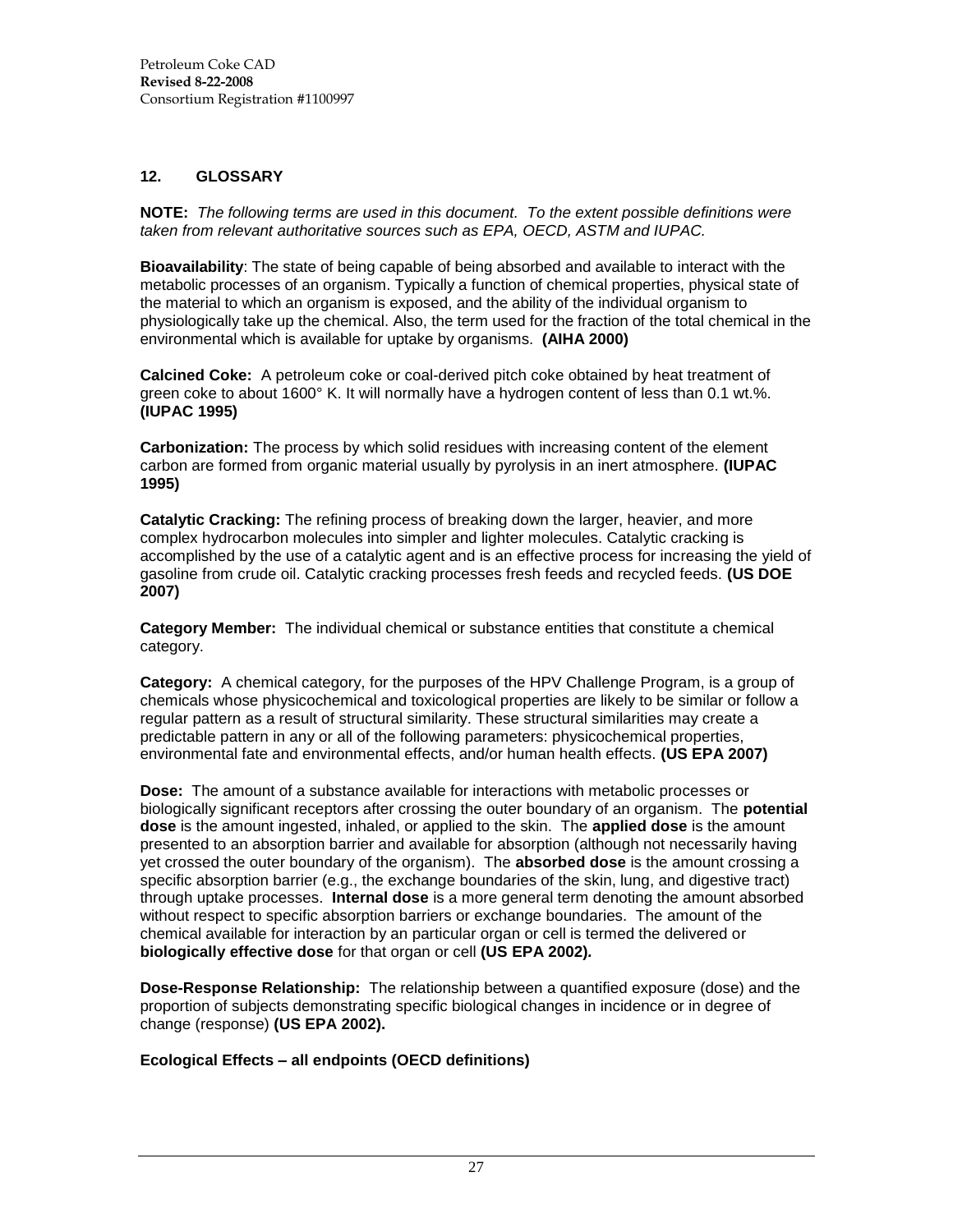**Fish, Acute Toxicity Test:** In a four-day exposure, acute toxicity is defined by the LC<sub>50</sub>. the concentration of test substance in water which kills 50% of the test population of fish. Test methodology is described in OECD Guideline 203, in OECD Guidelines for the Testing of Chemicals.

*Daphnia* **sp., Acute Immobilization Test:** In a one or two-day exposure, acute toxicity is defined by the  $EC_{50}$ , the concentration of test substance in water which causes immobilization to 50% of the test population of invertebrates. Test methodology is described in OECD Guideline 202, Part 1, in OECD Guidelines for the Testing of Chemicals.

**Alga, Growth Inhibition Test:** In a three-day exposure, growth inhibition is defined by the  $EC_{50}$ , the concentration of test substance in growth medium which results in a 50% reduction in either alga cell growth or growth rate relative to a control group. Test methodology is described in OECD Guideline 201, in OECD Guidelines for the Testing of Chemicals.

**Elemental Carbon:** Elemental refers to the adjective form of the word, *element*. Thus for example, in chemistry, it refers to matter composed of only one chemical element. Graphite and diamond are types of elemental carbon. **(Wikipedia 2007a http://en.wikipedia.org/wiki/Main\_Page)**

**Endpoint:** In the context of the EPA High Production Volume Challenge Program, an endpoint is a physical-chemical, environmental fate, ecotoxicity, and human health attribute measurable by following an approved test methodology (e.g., OECD Guidelines for Testing of Chemicals). Melting point, biodegradation, fish acute toxicity, and genetic toxicity are examples of endpoints that are measured by an approved test method. **(US EPA 1999)**

#### **Environmental Fate Effects – all endpoints (OECD definitions)**

**Photodegradation:** The photochemical transformation of a molecule into lower molecular weight fragments, usually in an oxidation process. This process may be measured by Draft OECD Guideline, "*Phototransformation of Chemicals in Water – Direct and Indirect Photolysis*". This process also may be estimated using a variety of computer models.

**Stability in Water:** This environmental fate endpoint is achieved by measuring the hydrolysis of the test substance. Hydrolysis is defined as a reaction of a chemical RX with water, with the net exchange of the group X with OH at the reaction center. Test methodology for hydrolysis is described in OECD Guideline 111, in OECD Guidelines for the Testing of Chemicals.

**Transport Between Environmental Compartments:** This endpoint describes the distribution of a chemical between environmental compartments using fugacity-based computer models. The results of the model algorithms provide an estimate of the amount of the chemical within a specific compartment. The environmental compartments included in many models are air, water, soil, sediment, suspended sediment, and aquatic biota.

**Biodegradation:** Breakdown of a substance catalyzed by enzymes *in vitro* or *in vivo*. As an endpoint in EPA"s HPV program, biodegradation is measured by one of six methodologies described in OECD Guidelines 301A-F, in OECD Guidelines for the Testing of Chemicals.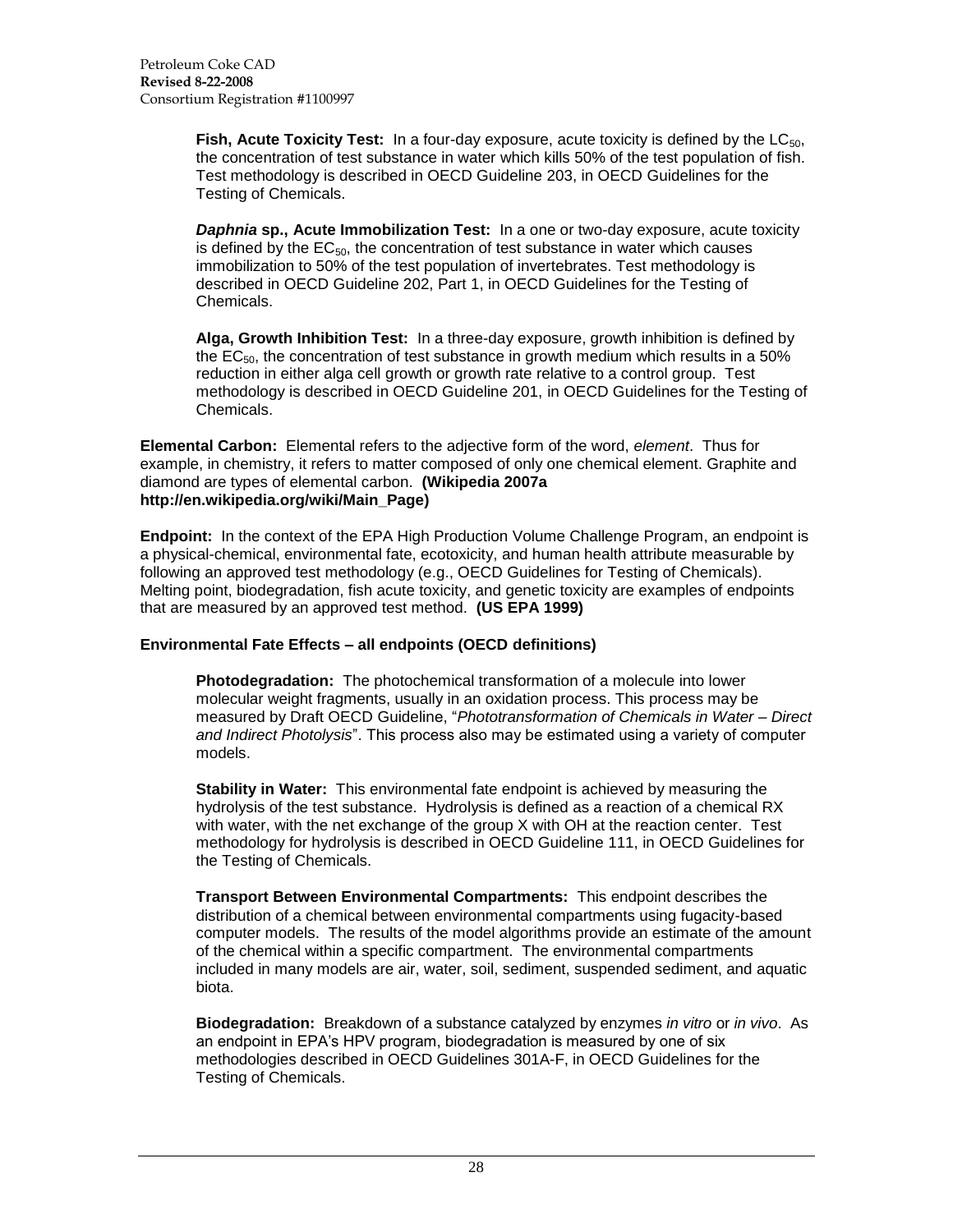Petroleum Coke CAD **Revised 8-22-2008** Consortium Registration #1100997

**Exposure:** Contact made between a chemical, physical, or biological agent and the outer boundary of an organism. Exposure is quantified as the amount of an agent available at the exchange boundaries of the organism (e.g., skin, lungs, gut). **(US EPA 2002)***.*

**Feedstock:** A refinery product that is used as the raw material for another process; the term is also generally applied to raw materials used in other industrial processes. **(Speight, 2007).**

**Female Mating Index:** Number of females with confirmed mating (sperm and/or vaginal plug)/number of females placed with males. **(HLS 2006)**.

**Green coke (raw coke):** This is the primary solid carbonization product from high boiling hydrocarbon fractions obtained at temperatures below 900° K. It contains a fraction of matter that can be released as volatiles during subsequent heat treatment at temperatures up to approximately 1600° K. This mass fraction, the so-called volatile matter, is in the case of green coke between 4 and 15%, but it depends also on the heating rate. **(IUPAC 1995).**

**Hazard Assessment:** The process of determining whether exposure to an agent can cause an increase in the incidence of a particular adverse health effect (e.g., cancer, birth defect) and whether the adverse health effect is likely to occur in humans **(US EPA 2002)**.

**Hazard Characterization:** A description of the potential adverse health effects attributable to a specific environmental agent, the mechanisms by which agents exert their toxic effects, and the associated dose, route, duration, and timing of exposure **(US EPA 2002).**

**Hazard:** A potential source of harm **(US EPA 2002**).

#### **Health Effects – all endpoints (OECD definitions, unless otherwise specified)**

**Acute Toxicity:** The adverse effects occurring within a short time-frame of administration of a single dose of a substance, multiple doses given within 24 hours, or uninterrupted exposure over a period of 24 hours or less. Exposure may be via oral, dermal or inhalation routes as described in OECD Guidelines 401, 402, 403, and 420 in OECD Guidelines for the Testing of Chemicals.

**Developmental Toxicity:** Adverse effects on the developing organism that may result from exposure prior to conception (either parent), during prenatal development, or postnatally until the time of sexual maturation. The major manifestations of developmental toxicity include death of the developing organism, structural abnormality, altered growth, and functional deficiency. **(US NLM 2007)**

**Genetic Toxicity** *in vivo* **(Chromosomal Aberrations):** The assessment of the potential of a chemical to exert adverse effects through interaction with the genetic material of cells in the whole animal. Genotoxicity may be studies in the whole animal using methods described in OECD Guideline 475, in OECD Guidelines for the Testing of Chemicals.

**Genetic Toxicity** *in vitro* **(Gene Mutations):** The assessment of the potential of a chemical to exert adverse effects through interaction with the genetic material of cells in cultured mammalian cells. Genotoxicity may be studies in cultured cells using methods described in OECD Guideline 476, in OECD Guidelines for the Testing of Chemicals.

**Repeated Dose Toxicity:** The adverse effects occurring due to repeated doses that may not produce immediate toxic effects, but due to accumulation of the chemical in tissues or other mechanisms, produces delayed effects. Repeated dose toxicity may be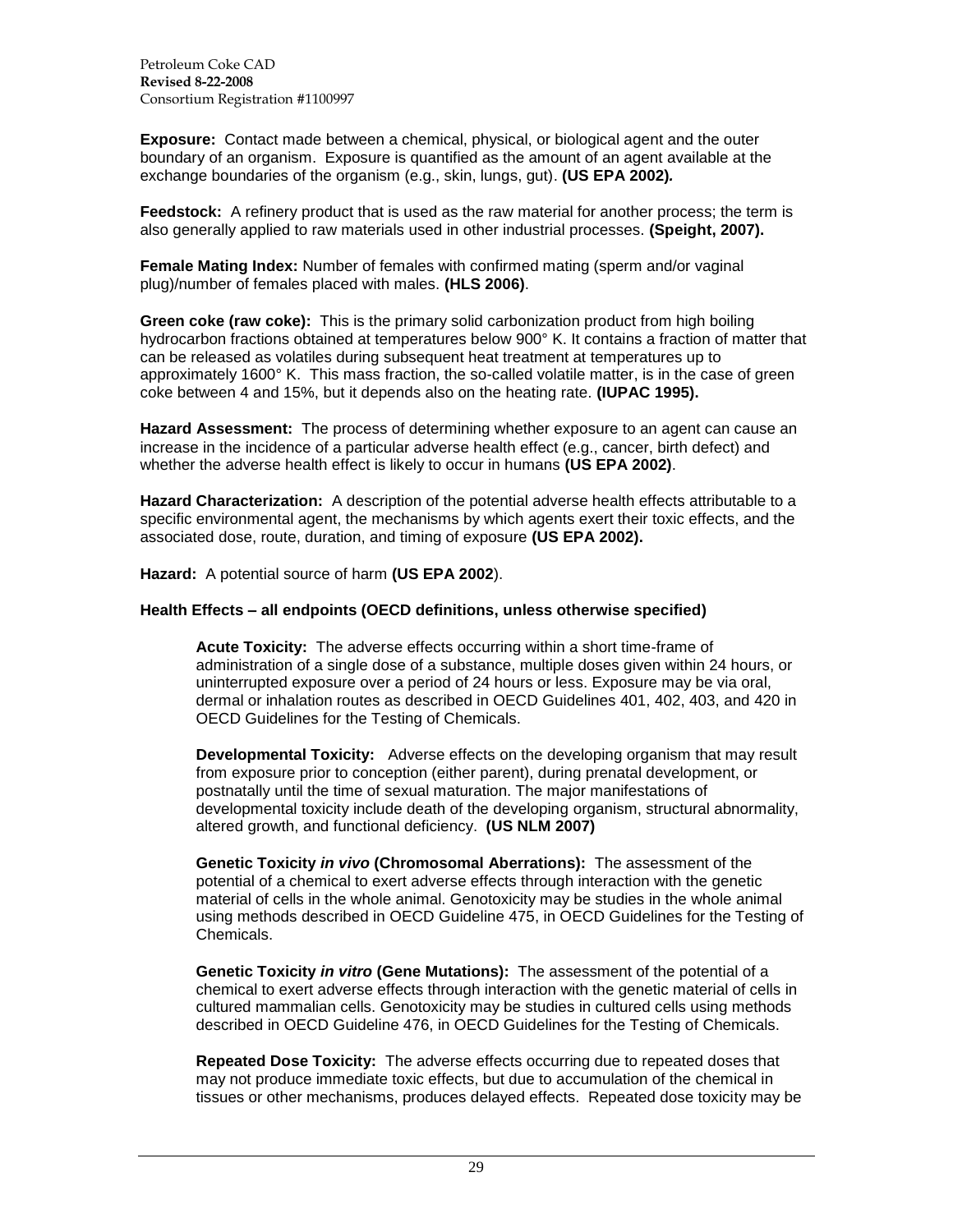studied following methods described in OECD Guidelines 407, 410, or 412 in OECD Guidelines for the Testing of Chemicals.

**Reproductive Toxicity:** The occurrence of biologically adverse effects on the reproductive systems of females or males that may result from exposure to environmental agents. The toxicity may be expressed as alterations to the female or male reproductive organs, the related endocrine system, or pregnancy outcomes. The manifestation of such toxicity may include, but not be limited to, adverse effects on onset of puberty, gamete production and transport, reproductive cycle normality, sexual behavior, fertility, gestation, parturition, lactation, developmental toxicity, premature reproductive senescence, or modifications in other functions that are dependent on the integrity of the reproductive systems. **(US EPA 1996f)**

**Heavy Petroleum Process Streams:** Petroleum streams boiling higher than approximately 650<sup>°</sup>F (345<sup>°</sup>C), including distillation residues and the absence of low-boiling components. (Altgelt **and Boduszynski 1994).**

**Lowest-Observed-Adverse-Effect Level (LOAEL):** The lowest exposure level at which there are statistically or biologically significant increases in frequency or severity of adverse effects between the exposed population and its appropriate control group **(US EPA 2002).**

**No-Observed-Adverse-Effect Level (NOAEL):** The highest exposure level at which there are no biologically significant increases in frequency or severity of adverse effects between the exposed population and its appropriate control group; some effects may be produced at this level, but they are not considered adverse or precursors to adverse effects **(US EPA 2002)**.

**Petroleum** (crude oil): A naturally occurring mixture of gaseous, liquid, and solid hydrocarbon compounds usually found trapped deep underground beneath impermeable cap rock and above a lower dome of sedimentary rock such as shale; most petroleum reservoirs occur in sedimentary rocks of marine, deltaic, or estuarine origin **(Speight 2007)**.

**Petroleum Coke:** A solid, carbonaceous residue produced by thermal decomposition of heavy petroleum fractions or cracked stocks, or both **(ASTM 2005)**.

**Polycyclic aromatic compound (PAC)**: PAC includes multi-ringed aromatic hydrocarbons in which one or more atoms of nitrogen, oxygen or sulfur (a heteroatom) replace one of the carbon atoms in a ring system. The PACs can be grouped according to the heteroatom they contain. *(API 2007)*

**Polycyclic Aromatic Hydrocarbon (PAH)**: A fused aromatic-ring compound consisting only of carbon and hydrogen. Similar compounds include chrysene, pyrene, benzo[a]pyrene, perylene, etc. Naphthalene, the simplest PAH consists of two fused benzene rings. **(***API 2007]*

**Polynuclear Aromatic (PNA)**: This term is an obsolete term that is not recognized as valid by either the International Union on Pure and Applied Chemistry or the American Chemical Society. Historically, the term was used to describe the multi-ringed aromatic hydrocarbons now called PAHs. **(API 2007]**

**Portal-of-Entry Effect:** A local effect produced at the tissue or organ of first contact between the biological system and the toxicant **(US EPA 1994)**.

**Read Across:** Read-across can be regarded as using data available for some members of a category to estimate values (qualitatively or quantitatively) for category members for which no such data exist. **(OECD 2007)**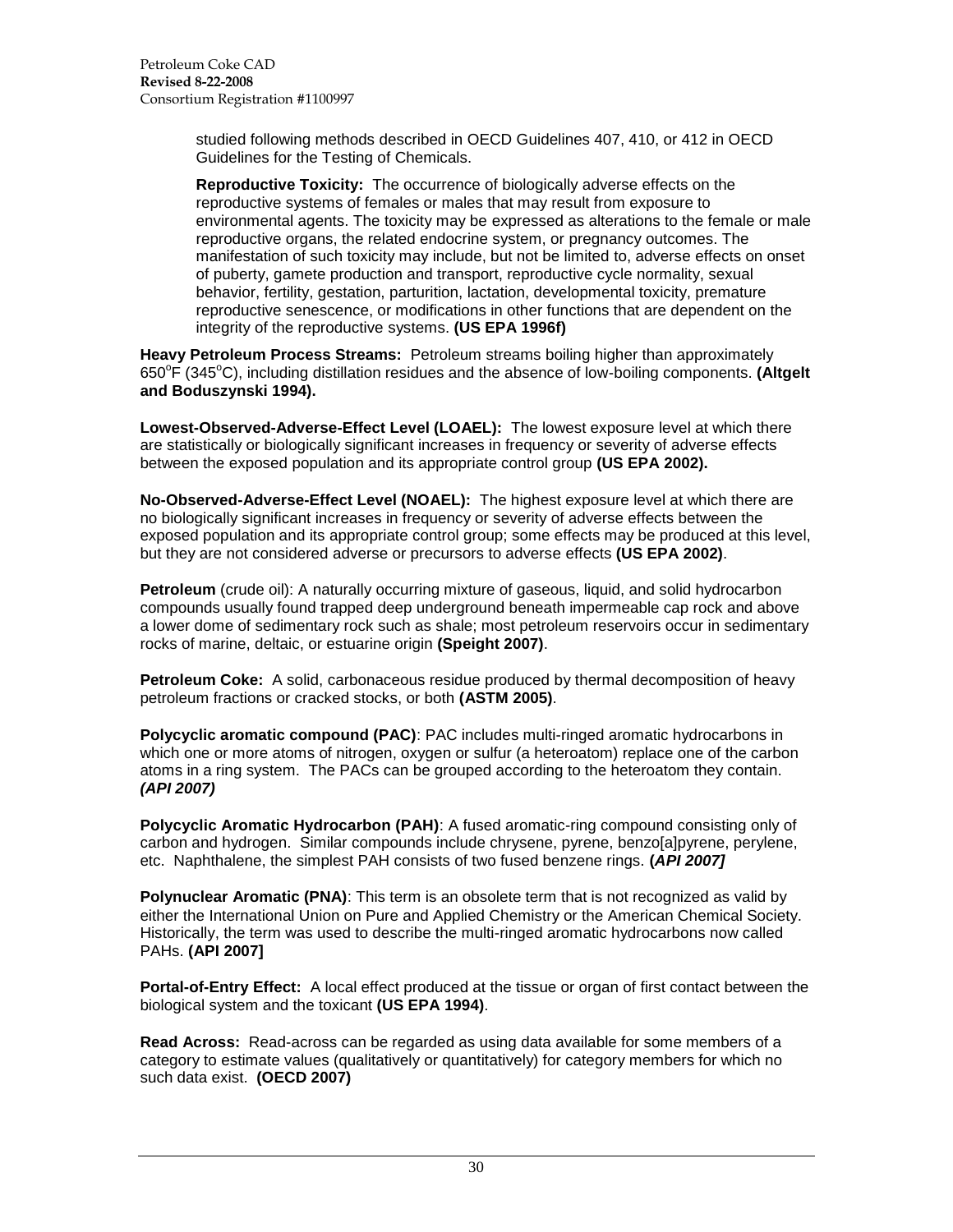Petroleum Coke CAD **Revised 8-22-2008** Consortium Registration #1100997

**Residues:** Residues, also called residua or resids, are those fractions which are non-distillable under given conditions and remain at the bottom of a distillation tower. **(Altgelt and Boduszynski 1994).**

**Systemic Effects or Systemic Toxicity:** Toxic effects as a result of absorption and distribution of a toxicant to a site distant from its entry point **(US EPA 2002)**.

**Target Organ:** The biological organ(s) most adversely affected by exposure to a chemical or physical agent **(US EPA 2002).**

**Thermal Cracking:** A refining process in which heat and pressure are used to break down, rearrange, or combine hydrocarbon molecules. Thermal cracking includes gas oil visbreaking, fluid coking, delayed coking, and other thermal cracking processes (e.g., flexicoking). **(US DOE 2007)**

**Thermal Decomposition:** Thermal decomposition is a chemical reaction where a chemical substance breaks up into at least two chemical substances when heated. *[Wikipedia 2007b http://en.wikipedia.org/wiki/Main\_Page]*

**Volatile Matter:** The mass loss on heating expressed as a percent loss of the moisture free sample used. Samples having a thermal history above  $600^{\circ}$  C are excluded. Volatile matter is determined by measuring the mass loss of the coke when heated under the exact conditions of the ASTM standard method D 6374 – 99). To ensure the sample is moisture free it is dried to a constant weight at 95 to 105º C prior to the procedure. The procedure involves heating the sample to  $950 \pm 20$  ° C for five minute periods to constant mass ( $\pm$  0.5 mg) (ASTM 2004a).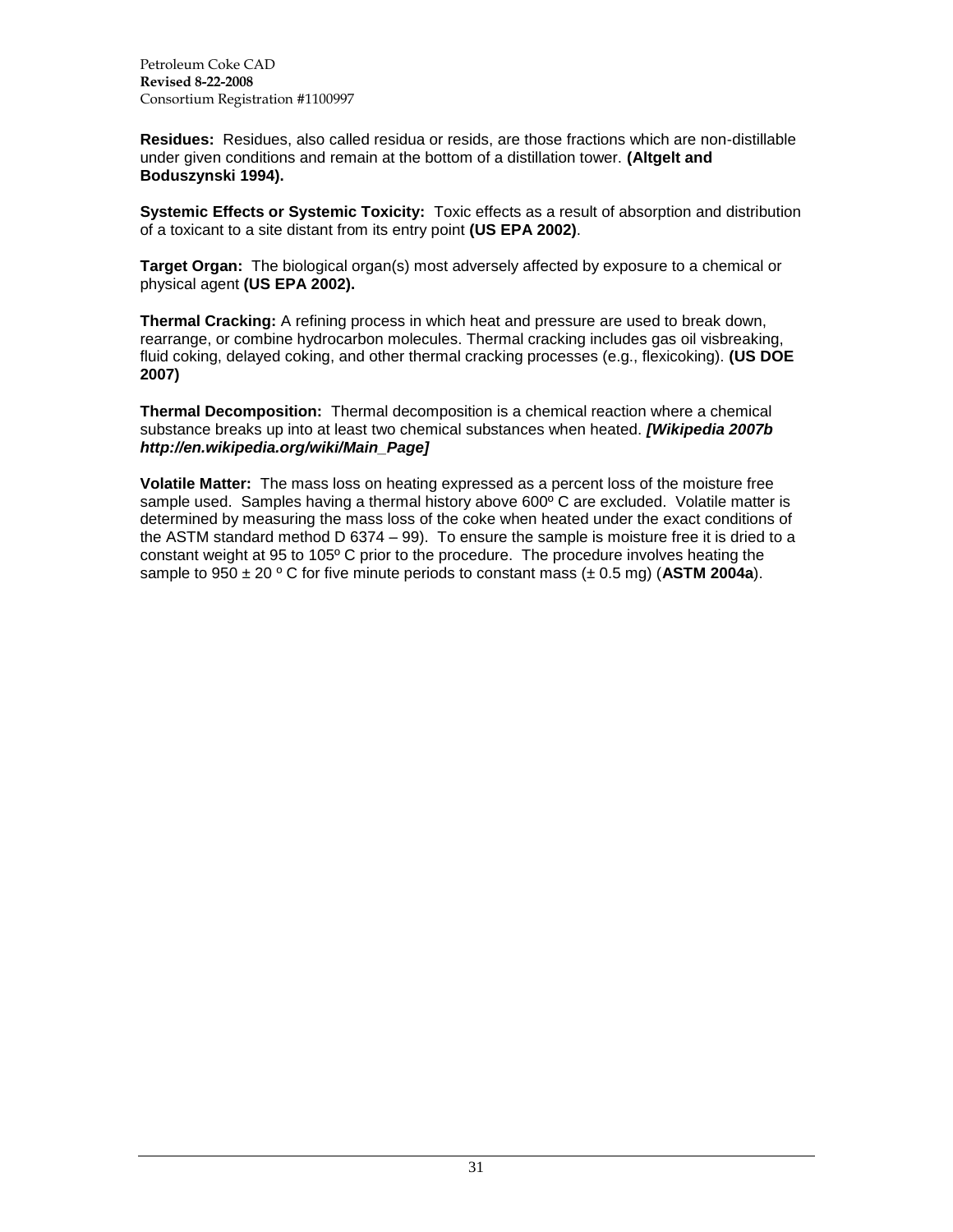### <span id="page-37-0"></span>**APPENDIX A - Category Members**

64741-79-3 265-080-3 Coke (petroleum)

A solid material resulting from high temperature treatment of petroleum fractions. It consists of carbonaceous material and contains some hydrocarbons having a high carbon-to-hydrogen ratio (API, 1985).

64743-05-1 265-210-9 Coke (petroleum), calcined

A complex combination of carbonaceous material including extremely high molecular weight hydrocarbons obtained as a solid material from the calcining of petroleum coke at temperatures in excess of 1,000 $^{\circ}$ C (1800 $^{\circ}$ F). The hydrocarbons present in calcined coke have a very high carbon-to-hydrogen ratio (API, 1985).

**CAS No. EINECS No.**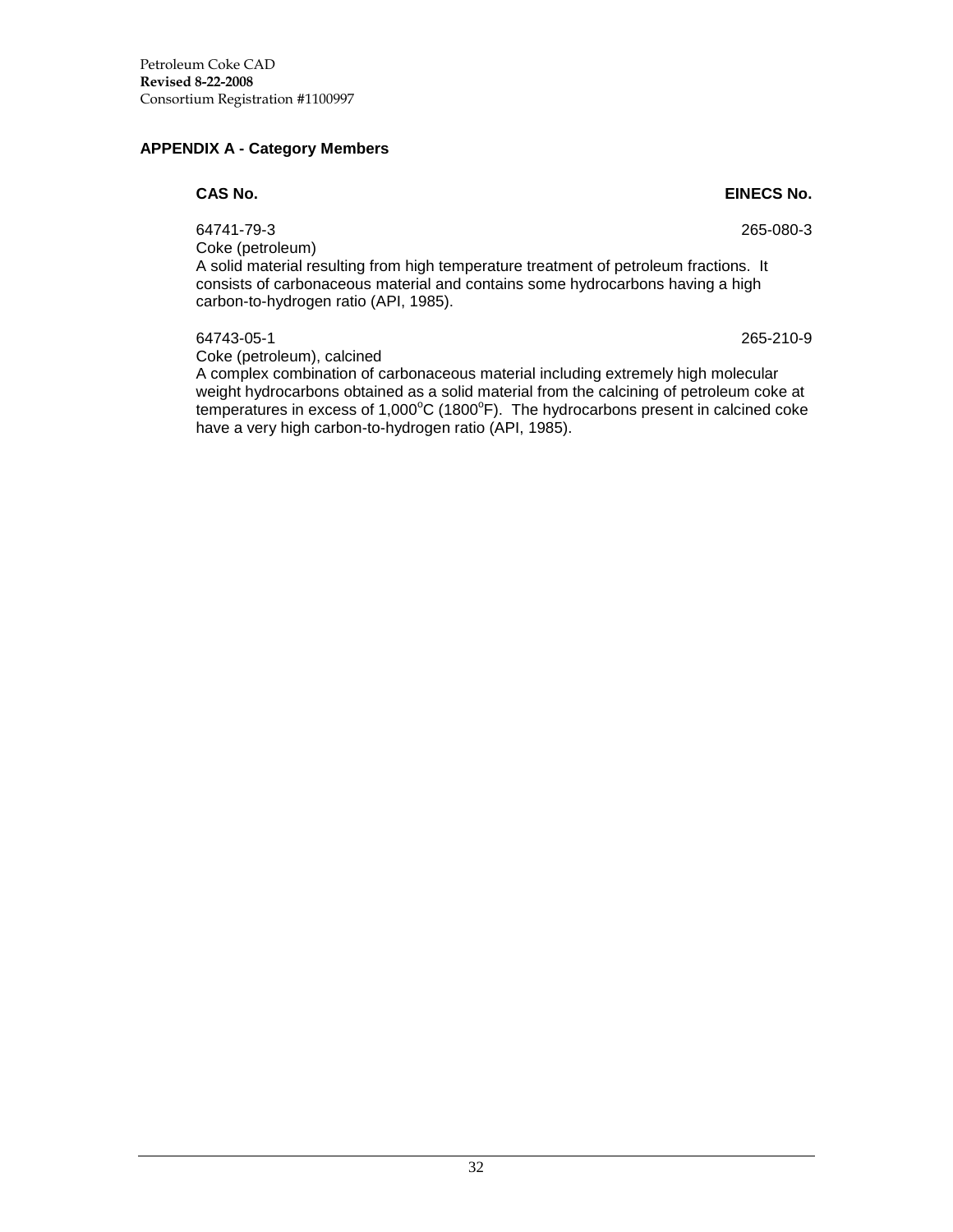# **APPENDIX B – Composition of Green Coke Samples Used in Toxicology Studies**

|                                                                     |                                  | Delayed Process Green Coke - 2003<br>Sample <sup>1</sup> |                              |                            | <b>API Sample</b><br># 4-1-140 $^2$   | Micronized Delayed Process Green<br>Coke - 1981 sample $3$ |               |
|---------------------------------------------------------------------|----------------------------------|----------------------------------------------------------|------------------------------|----------------------------|---------------------------------------|------------------------------------------------------------|---------------|
| <b>Sample</b>                                                       | pellet<br>(inicial) <sup>4</sup> | pellet<br>(final) $5$                                    | micro-<br>nized<br>(initial) | micro-<br>nized<br>(final) | <b>Delayed Process</b><br><b>Coke</b> | 1981 Analysis                                              | 1984 Analysis |
|                                                                     |                                  |                                                          |                              |                            |                                       |                                                            |               |
| <b>Average Mass Median</b><br>Aerodynamic Particle Size,<br>$\mu$ m | 2000*                            | 2000*                                                    | $2.3/3.3*$                   |                            | $\leq 5***$                           | 3.1                                                        | 3.1           |
| <b>Elemental Analysis, % wt</b>                                     |                                  |                                                          |                              |                            |                                       |                                                            |               |
| Carbon                                                              |                                  |                                                          |                              |                            | 89.93                                 | 89.97                                                      | 89.58         |
| Hydrogen                                                            |                                  |                                                          |                              |                            | 3.71                                  | 5.04                                                       | 3.89          |
| Oxygen                                                              |                                  |                                                          |                              |                            | 1.3                                   | 1.62                                                       | 2.14          |
| Sulphur                                                             | 7.4                              |                                                          | 5.8                          |                            | 3.36                                  | 3.27                                                       | 3.42          |
| Nitrogen                                                            |                                  |                                                          |                              |                            | 1.1                                   | 1.1                                                        | 1.2           |
|                                                                     |                                  |                                                          |                              |                            |                                       |                                                            |               |
| Other Analysis, % wt                                                |                                  |                                                          |                              |                            |                                       |                                                            |               |
| SiO <sub>2</sub>                                                    |                                  |                                                          |                              |                            | 0.04                                  | < 0.04                                                     | < 0.02        |
| Ash                                                                 |                                  |                                                          |                              |                            | 0.21                                  | 0.19                                                       | 0.28          |
|                                                                     |                                  |                                                          |                              |                            |                                       |                                                            |               |
| <b>Trace Metals, ppm</b>                                            |                                  |                                                          |                              |                            |                                       |                                                            |               |
| Al (aluminum)                                                       | 321                              | 205.1                                                    | 300.2                        | 250.7                      |                                       |                                                            |               |
| As (arsenic)                                                        | < 19.3                           | 2.3                                                      | < 29.6                       | 2.3                        | < 0.001                               | 0.3                                                        | 0.7           |
| B (boron)                                                           | < 19.3                           |                                                          | < 29.6                       |                            |                                       |                                                            |               |
| Ba (barium)                                                         | < 19.3                           | 7.74                                                     | < 29.6                       | 6.9                        |                                       |                                                            |               |
| Be (beryllium)                                                      | 5.6                              |                                                          | < 14.8                       |                            |                                       |                                                            |               |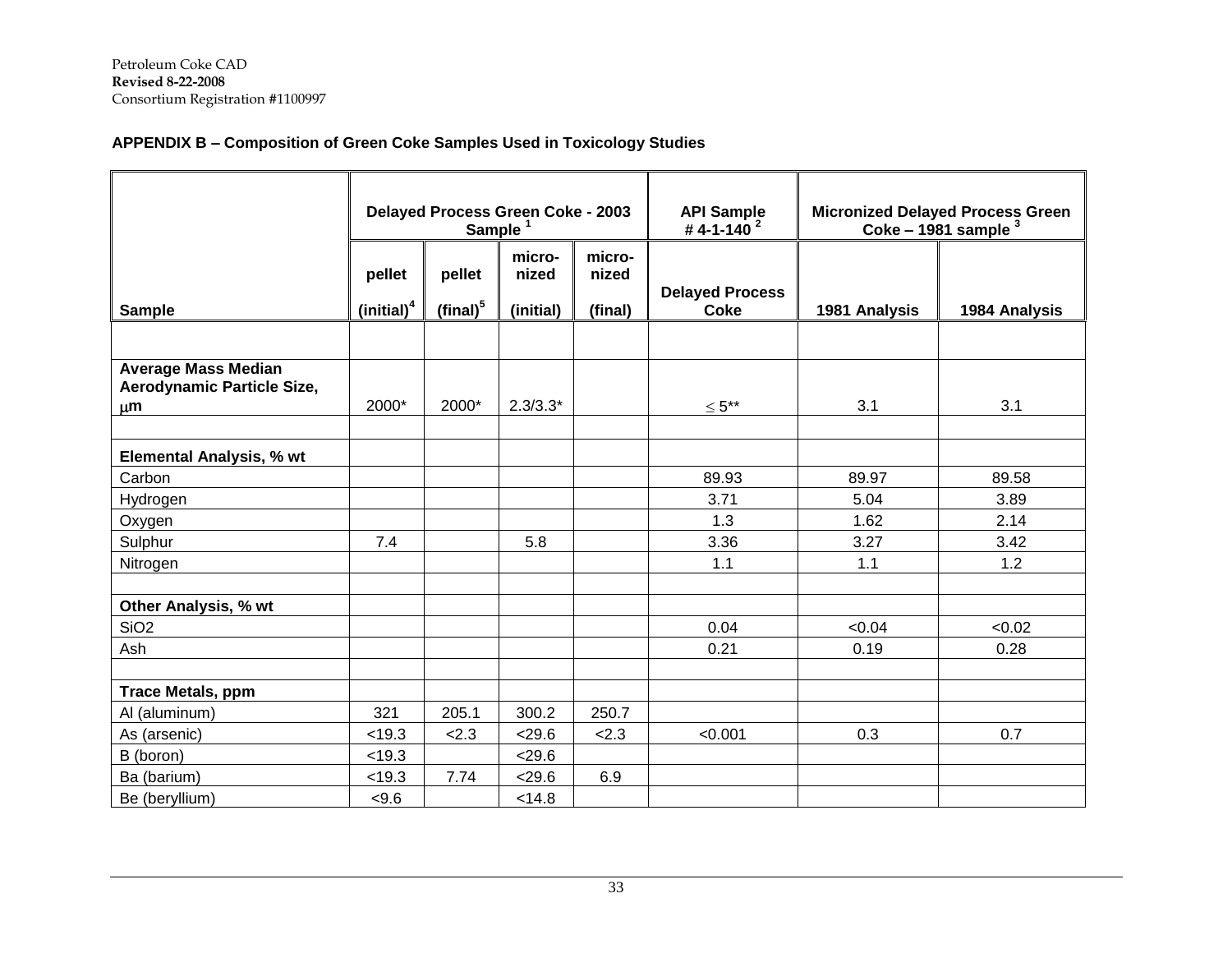|                              | Delayed Process Green Coke - 2003<br>Sample <sup>1</sup> |                              | <b>API Sample</b><br>#4-1-140 <sup>2</sup> |                            | <b>Micronized Delayed Process Green</b><br>Coke - 1981 sample $3$ |               |               |
|------------------------------|----------------------------------------------------------|------------------------------|--------------------------------------------|----------------------------|-------------------------------------------------------------------|---------------|---------------|
| <b>Sample</b>                | pellet<br>(inital) <sup>4</sup>                          | pellet<br>$(\text{final})^5$ | micro-<br>nized<br>(initial)               | micro-<br>nized<br>(final) | <b>Delayed Process</b><br><b>Coke</b>                             | 1981 Analysis | 1984 Analysis |
| Bi (bismuth)                 | < 19.3                                                   |                              | < 29.6                                     |                            |                                                                   |               |               |
|                              | 178                                                      | 81.7                         | 121.6                                      | 158.7                      |                                                                   |               |               |
| Ca (calcium)<br>Cd (cadmium) | < 9.6                                                    |                              | < 14.8                                     |                            |                                                                   |               |               |
| Co (cobalt)                  | < 9.6                                                    | 1.9                          | < 14.8                                     | 1.7                        |                                                                   |               |               |
| Cr (chromium)                | < 9.6                                                    | 3.9                          | < 14.8                                     | 4.6                        |                                                                   |               |               |
| Cu (copper)                  | < 11.6                                                   | 1.8                          | < 17.8                                     | 2.3                        |                                                                   |               |               |
| Fe (iron)                    | 310                                                      | 215.9                        | 247                                        | 276.1                      |                                                                   |               |               |
| Hg (mercury)                 |                                                          |                              |                                            |                            | $<$ 1                                                             | $<$ 1         | < 0.01        |
| K (potassium)                | < 28.9                                                   | 10.9                         | $<$ 44.4                                   | 20.5                       |                                                                   |               |               |
| Li (lithium)                 | < 9.6                                                    | < 1.2                        | < 14.8                                     | < 1.16                     |                                                                   |               |               |
| Mg (magnesium)               | 77.4                                                     | 50.3                         | 60.9                                       | 65.5                       |                                                                   |               |               |
| Mn (manganese)               | < 19.3                                                   | 5.3                          | < 29.6                                     | 7.3                        |                                                                   |               |               |
| Mo (molybdenum)              | < 19.3                                                   | 16.7                         | 29.6                                       | 16.0                       |                                                                   |               |               |
| Na (sodium)                  | 133                                                      | 87.8                         | 114.6                                      | 99.0                       |                                                                   |               |               |
| Ni (nickel)                  | 367.1                                                    | 319.6                        | 351.7                                      | 304.6                      | 95                                                                | 78            | 85            |
| P (phosphorus)               | < 19.3                                                   | 19.8                         | 30.3                                       | 25.0                       |                                                                   |               |               |
| Pb (lead)                    | < 19.3                                                   | 4.88                         | < 29.61                                    | 7.4                        |                                                                   |               |               |
| Pd (palladium)               |                                                          | < 6.9                        |                                            | < 6.9                      |                                                                   |               |               |
| Pt (platinum)                |                                                          | 3.8                          |                                            | 4.5                        |                                                                   |               |               |
| S (sulfur)                   | 73920                                                    |                              | 58060                                      |                            |                                                                   |               |               |
| Sb (antimony)                | < 48.2                                                   |                              | <74.0                                      |                            |                                                                   |               |               |
| Se (selenium)                | < 19.3                                                   |                              | < 29.6                                     |                            | 4.5                                                               | < 0.2         | < 0.5         |
| Si (silicon)                 | 743.2                                                    | 86.75                        |                                            | 204                        |                                                                   |               |               |
| Sn (tin)                     | 28.9                                                     | 2.3                          |                                            | 2.3                        |                                                                   |               |               |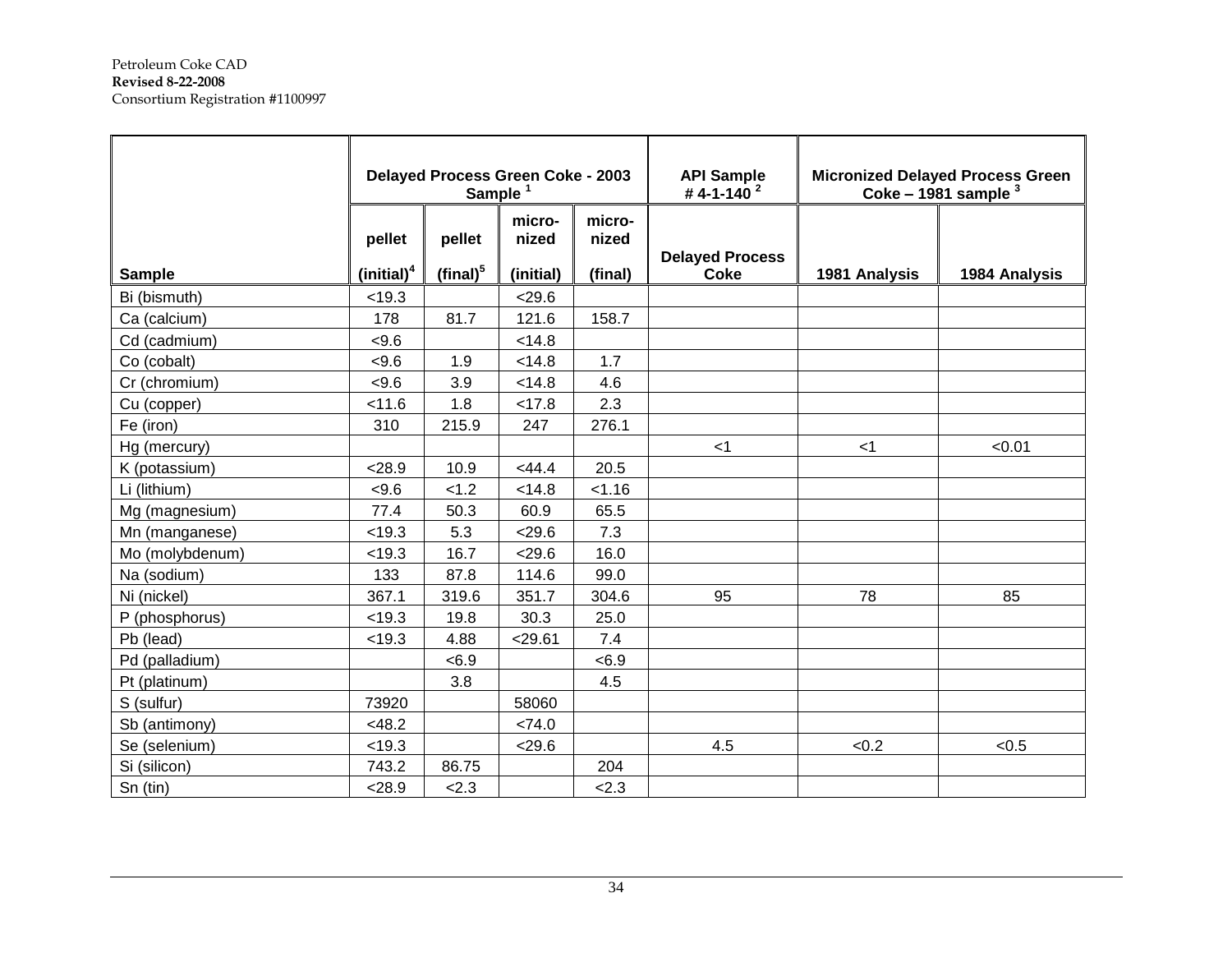|                              | Delayed Process Green Coke - 2003<br>Sample <sup>1</sup> |                              |                              |                            | <b>API Sample</b><br>#4-1-140 $^{2}$  |               | <b>Micronized Delayed Process Green</b><br>Coke - 1981 sample $3$ |
|------------------------------|----------------------------------------------------------|------------------------------|------------------------------|----------------------------|---------------------------------------|---------------|-------------------------------------------------------------------|
| <b>Sample</b>                | pellet<br>(initial) <sup>4</sup>                         | pellet<br>$(\text{final})^5$ | micro-<br>nized<br>(initial) | micro-<br>nized<br>(final) | <b>Delayed Process</b><br><b>Coke</b> | 1981 Analysis | 1984 Analysis                                                     |
| Ti (titanium)                | 12.9                                                     | 11.7                         | < 14.8                       | 14.4                       |                                       |               |                                                                   |
| V (vanadium)                 | 1938                                                     | 1559                         | 1805                         | 1580                       | 145                                   | 140           | 130                                                               |
| Zn (zinc)                    | 12.0                                                     | 8.9                          | < 14.8                       | 11.2                       |                                       |               |                                                                   |
|                              |                                                          |                              |                              |                            |                                       |               |                                                                   |
| <b>Benzene Extract, % wt</b> |                                                          |                              |                              |                            | 1.79                                  | 2.08          | 2.64                                                              |
|                              |                                                          |                              |                              |                            |                                       |               |                                                                   |
| PAHs, ppm                    |                                                          |                              |                              |                            |                                       |               |                                                                   |
| Naphthalene                  | 3.6                                                      | 3.6                          | 11                           | 11                         |                                       |               |                                                                   |
| 1-methyl naphthalene         | 2.7                                                      | 3.1                          | 10                           | 12                         |                                       |               |                                                                   |
| 2-methyl naphthalene         | 11                                                       | 12                           | 26                           | 26                         |                                       |               |                                                                   |
| Acenaphthene                 | <b>ND</b>                                                | 0.18                         | <b>ND</b>                    | 0.51                       |                                       |               |                                                                   |
| Acenaphthylene               | <b>ND</b>                                                | 0.12                         | <b>ND</b>                    | 0.5                        |                                       |               |                                                                   |
| Fluorene                     | 0.34                                                     | 0.37                         | 1.5                          | 1.5                        | 11                                    | <b>ND</b>     | <b>ND</b>                                                         |
| Phenanthrene                 | 0.69                                                     | 0.64                         | 7.8                          | 8.2                        | <b>ND</b>                             | <b>ND</b>     | <b>ND</b>                                                         |
| Anthracene                   | <b>ND</b>                                                | 0.29                         | 3.3                          | 3.6                        |                                       |               |                                                                   |
| Pyrene                       | 1.3                                                      | 1.2                          | 8.6                          | 10                         | <b>ND</b>                             | 165           | 158                                                               |
| Fluroanthene                 | <b>ND</b>                                                | 0.1                          | 1.4                          | 1.6                        |                                       |               |                                                                   |
| Benzofluorenes               |                                                          |                              |                              |                            | <b>ND</b>                             | <b>ND</b>     | <b>ND</b>                                                         |
| Benzo(a)anthracene           | 0.58                                                     | 0.59                         | 7.1                          | 8                          | 544                                   |               |                                                                   |
| Benzp(a,b)anthrcene          |                                                          |                              |                              |                            |                                       | 280           | 287                                                               |
| Chrysene                     | 0.88                                                     | 1.1                          | 9.4                          | 10                         | 126                                   | 210           | 255                                                               |
| Benzo(a)pyrene               | 1.8                                                      | 1.7                          | 11                           | 13                         | 440                                   | 175           | 190                                                               |
| Benzo(e)pyrene               |                                                          |                              |                              |                            | 110                                   | 85            | 134                                                               |
| Beno(b)fluoranthene          | 0.52                                                     | 0.62                         | 3.8                          | 3.9                        | <b>ND</b>                             | <b>ND</b>     | <b>ND</b>                                                         |
| Benzo(k)fluoranthene         | <b>ND</b>                                                | <b>ND</b>                    | <b>ND</b>                    | 1.5                        |                                       |               |                                                                   |